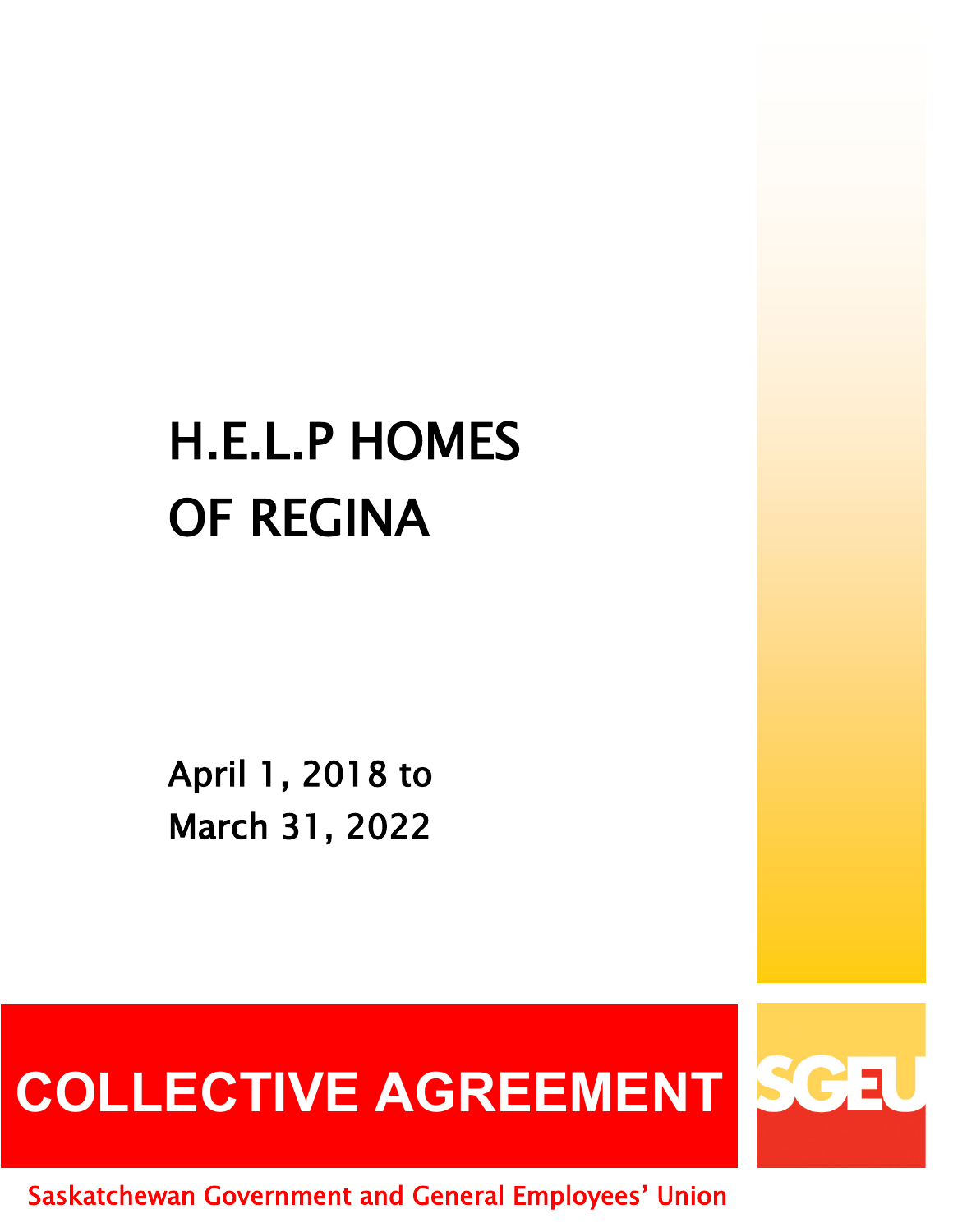## **ARTICLES OF A**

## **COLLECTIVE BARGAINING AGREEMENT**

## **BETWEEN**

**H.E.L.P. HOMES OF REGINA**

## **AND**

**SASKATCHEWAN GOVERNMENT AND GENERAL EMPLOYEES' UNION LOCAL 5068**

**APRIL 1, 2018 TO MARCH 31, 2022**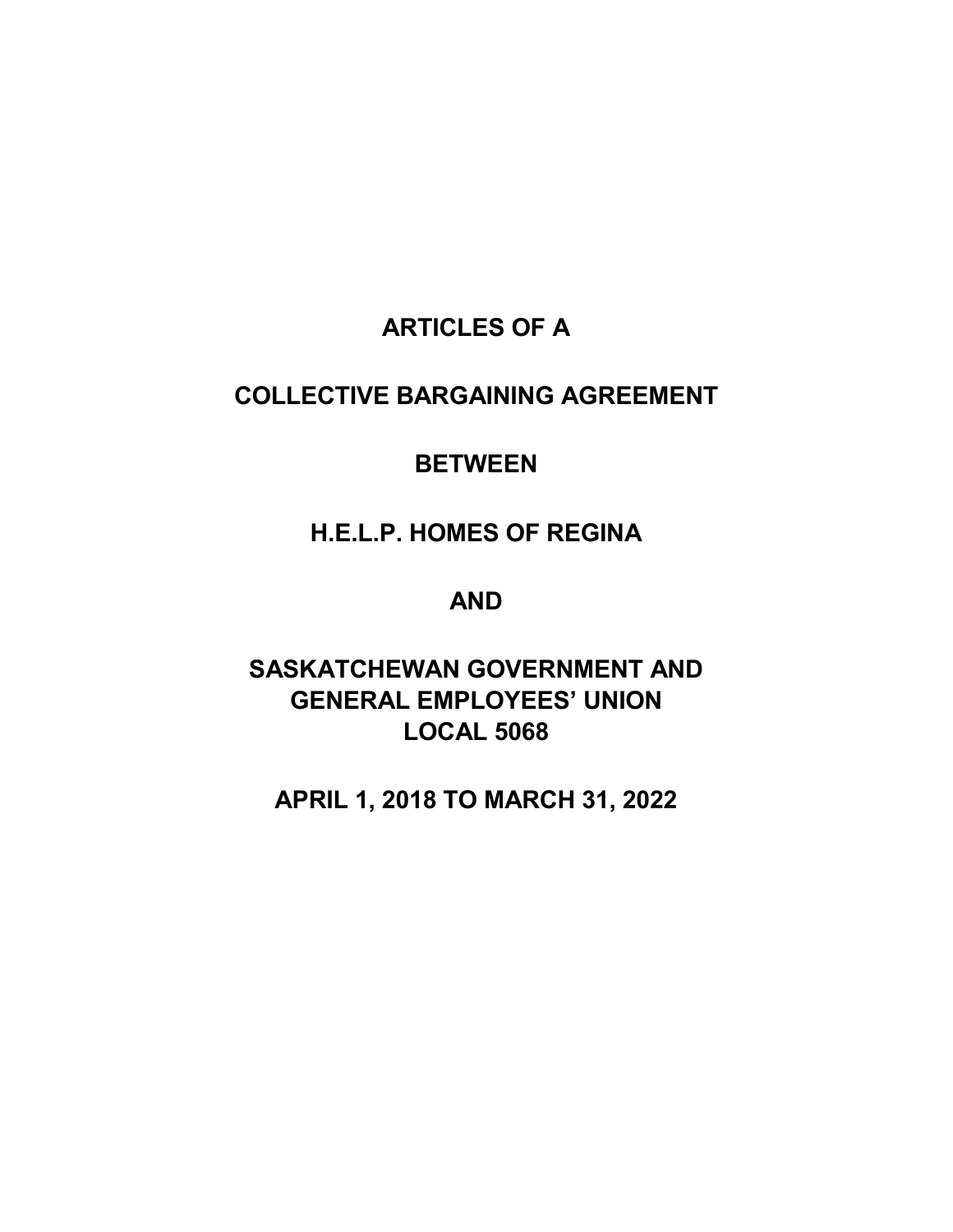| <b>ARTICLE 1</b>        |                                          |  |
|-------------------------|------------------------------------------|--|
| <b>ARTICLE 2</b>        |                                          |  |
| <b>ARTICLE 3</b>        |                                          |  |
| <b>ARTICLE 4</b><br>4.1 | MANAGEMENT RIGHTS AND RESPONSIBILITIES 3 |  |
| <b>ARTICLE 5</b>        |                                          |  |
| 5.1                     |                                          |  |
| 5.2                     |                                          |  |
| 5.3                     |                                          |  |
| 5.4<br>5.5              |                                          |  |
| 5.6                     |                                          |  |
| 5.7                     |                                          |  |
| 5.8                     |                                          |  |
| 5.9                     |                                          |  |
| 5.10                    |                                          |  |
| 5.11                    |                                          |  |
| 5.12                    |                                          |  |
| 5.13                    |                                          |  |
| <b>ARTICLE 6</b>        |                                          |  |
| 6.1                     |                                          |  |
| 6.2                     |                                          |  |
| 6.3                     |                                          |  |
| 6.4                     |                                          |  |
| 6.5<br>6.6              |                                          |  |
| 6.7                     |                                          |  |
| 6.8                     |                                          |  |
| 6.9                     |                                          |  |
| 6.10                    |                                          |  |
| <b>ARTICLE 7</b>        |                                          |  |
| 7.1                     |                                          |  |
| 7.2                     |                                          |  |
| 7.3                     |                                          |  |
| 7.4                     |                                          |  |
| <b>ARTICLE 8</b>        |                                          |  |
| 8.2                     |                                          |  |
|                         |                                          |  |
| 8.3                     |                                          |  |
| 8.4                     |                                          |  |
| 8.5<br>8.6              |                                          |  |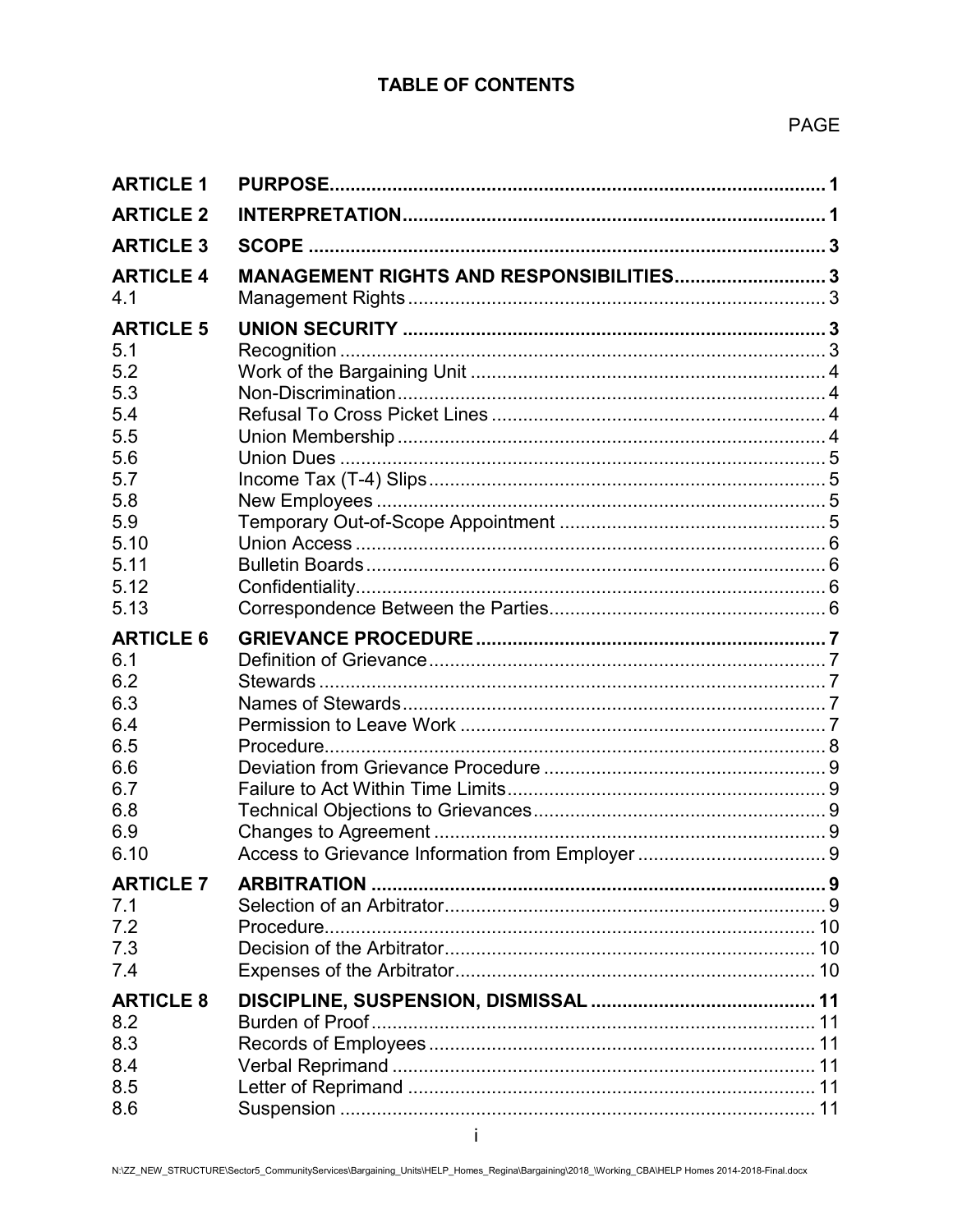## **PAGE**

| 8.7<br>8.9<br>8.10<br>8.11                                                                |              |  |
|-------------------------------------------------------------------------------------------|--------------|--|
| <b>ARTICLE 9</b><br>9.1<br>9.2<br>9.3<br>9.4                                              |              |  |
| <b>ARTICLE 10</b><br>10.1<br>10.2<br>10.3<br>10.4<br>10.5<br>10.6<br>10.7<br>10.8<br>10.9 | Job Postings |  |
| <b>ARTICLE 11</b><br>11.1<br>11.2<br>11.3                                                 |              |  |
| <b>ARTICLE 12</b><br>12.1<br>12.2<br>12.3<br>12.4<br>12.5<br>12.6                         |              |  |
| <b>ARTICLE 13</b><br>13.1<br>13.4<br>13.5<br>13.6<br>13.7<br>13.8<br>13.9<br>13.10        |              |  |
| 13.11<br>13.12                                                                            |              |  |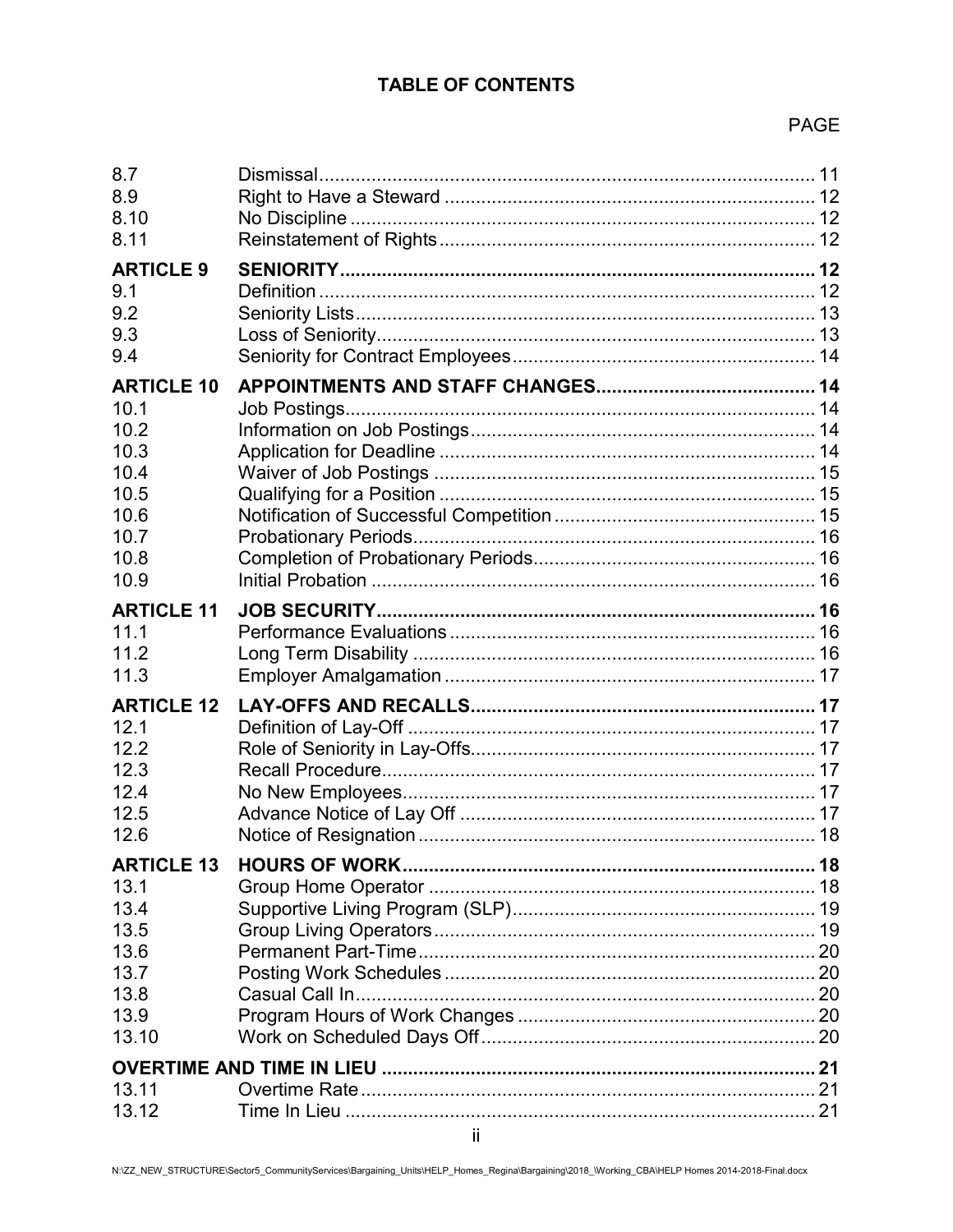| 13.13                                                                     |                         |  |
|---------------------------------------------------------------------------|-------------------------|--|
| <b>ARTICLE 14</b>                                                         |                         |  |
| <b>ARTICLE 15</b><br>15.1<br>15.2<br>15.3                                 |                         |  |
| <b>ARTICLE 16</b><br>16.1<br>16.2<br>16.3<br>16.4                         |                         |  |
| <b>ARTICLE 17</b><br>17.1                                                 |                         |  |
| <b>ARTICLE 18</b><br>18.1<br>18.2<br>18.3<br>18.4<br>18.5<br>18.6         |                         |  |
| <b>ARTICLE 19</b>                                                         |                         |  |
| <b>ARTICLE 20</b><br>20.1<br>20.2<br>20.3<br>20.5                         |                         |  |
| <b>ARTICLE 21</b><br>21.1<br>21.2<br>21.3<br>21.4<br>21.5<br>21.6<br>21.7 | Notification of Illness |  |
| <b>ARTICLE 22</b><br>22.1<br>22.2<br>22.3<br>22.4<br>22.5                 |                         |  |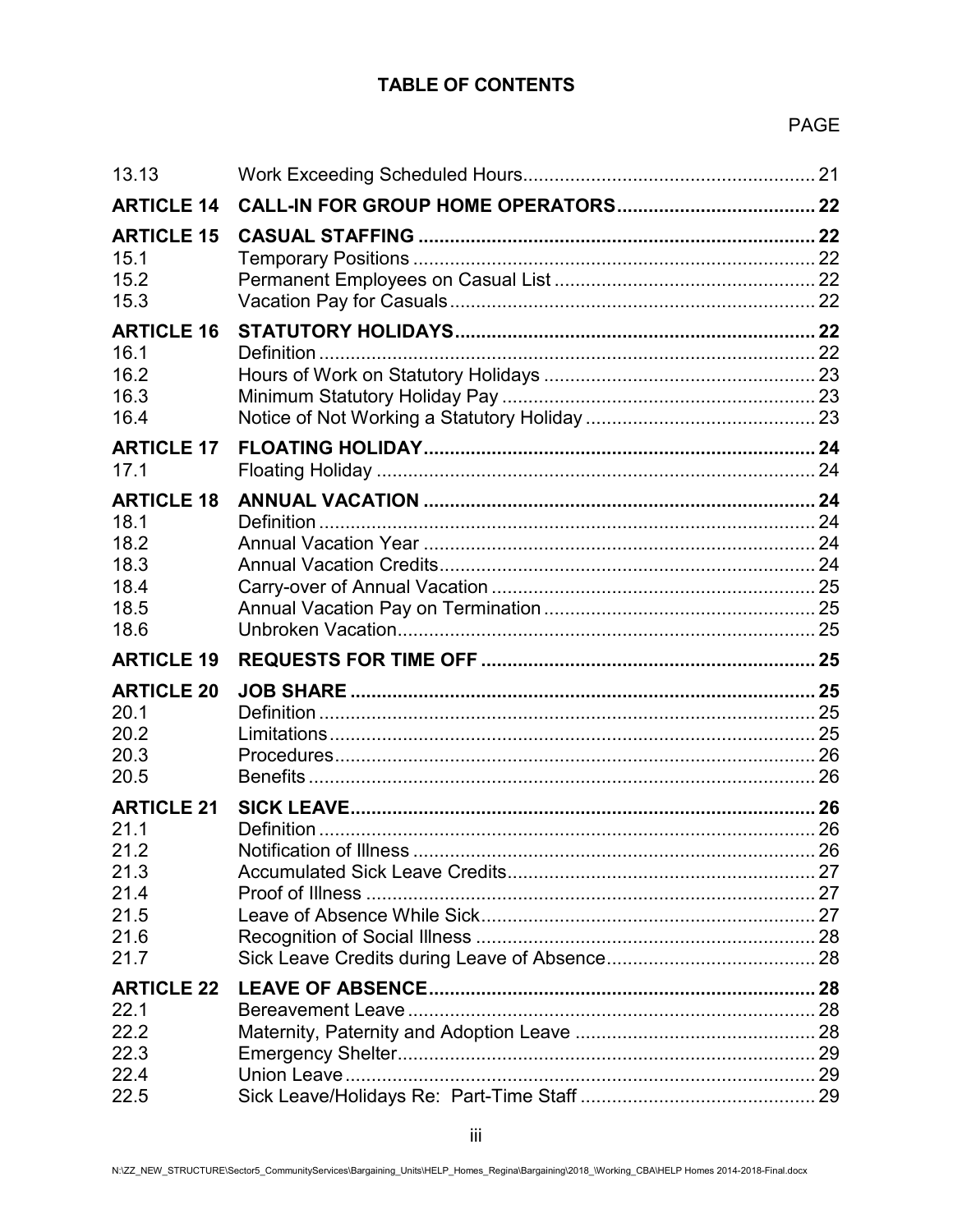## **PAGE**

| 22.6<br>22.7                                                                                |                                                         |  |
|---------------------------------------------------------------------------------------------|---------------------------------------------------------|--|
| <b>ARTICLE 23</b><br>23.3<br>23.4<br>23.5<br>23.6<br>23.7<br>23.8<br>23.9<br>23.10<br>23.11 |                                                         |  |
| <b>ARTICLE 24</b><br>24.2<br>24.3                                                           |                                                         |  |
| <b>ARTICLE 25</b><br>25.1<br>25.2<br>25.3<br>25.4<br>25.5                                   |                                                         |  |
| <b>ARTICLE 26</b>                                                                           |                                                         |  |
| <b>ARTICLE 27</b><br>27.3                                                                   |                                                         |  |
| <b>ARTICLE 28</b>                                                                           |                                                         |  |
| <b>ARTICLE 29</b><br>29.2                                                                   |                                                         |  |
|                                                                                             |                                                         |  |
|                                                                                             | LETTER OF UNDERSTANDING #1 Health Benefits Committee 39 |  |
|                                                                                             |                                                         |  |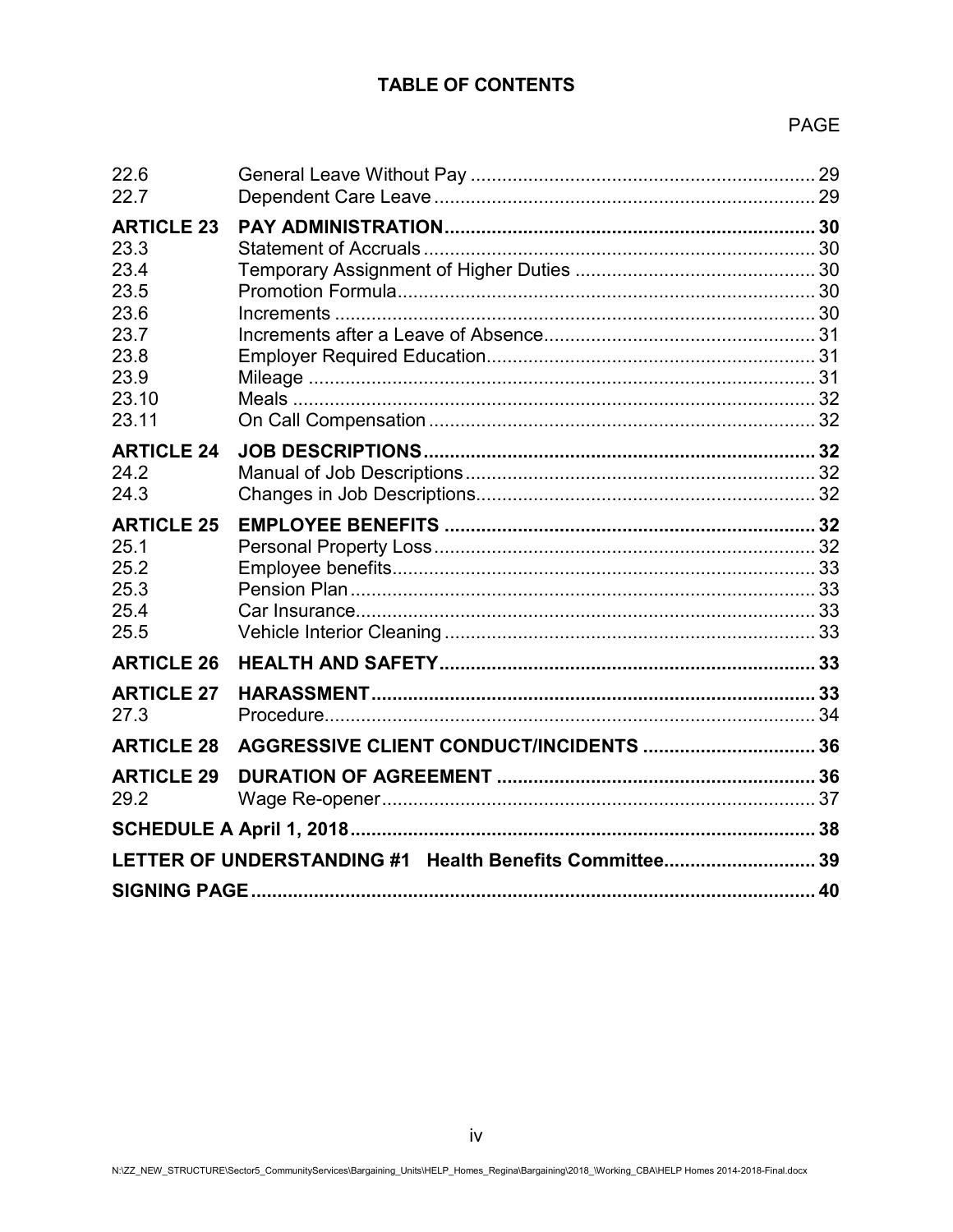## ARTICLES OF A COLLECTIVE BARGAINING AGREEMENT made in duplicate this  $3\frac{3}{2}$  day of November, 2018.

#### between

#### **H.E.L.P. HOMES OF REGINA** hereinafter referred to as "the Employer"

#### PARTY OF THE FIRST PART

#### and

## SASKATCHEWAN GOVERNMENT AND GENERAL EMPLOYEES' UNION hereinafter referred to as "the Union"

#### PARTY OF THE SECOND PART

#### **ARTICLE 1 PURPOSE**

WHEREAS it is the desire of both parties of this Agreement:

- $1.1$ To provide a consistent and caring environment of high quality services to the residents.
- $1.2$ To encourage efficiency and safety in operations.
- $1.3$ To maintain and improve harmonious relations between the Employer and the employees.
- $1.4$ To recognize the mutual value of joint discussion and negotiations in all matters pertaining to working conditions, hours of work, and scale of wages.

AND WHEREAS it is now desirable that methods of bargaining and all matters pertaining to the working conditions of the employees be drawn up in an Agreement.

#### **ARTICLE 2 INTERPRETATION**

In the Agreement, unless the context otherwise requires, the expression:

- $2.1$ Union - means the Saskatchewan Government and General Employees' Union representing the employees of H.E.L.P. Homes of Regina.
- $2.2$ Employer - means H.E.L.P. Homes of Regina.
- $2.3$ Employee - is an individual who is in the bargaining unit.
- $2.4$ Executive Director - means the Executive Director of H.E.L.P. Homes of Regina.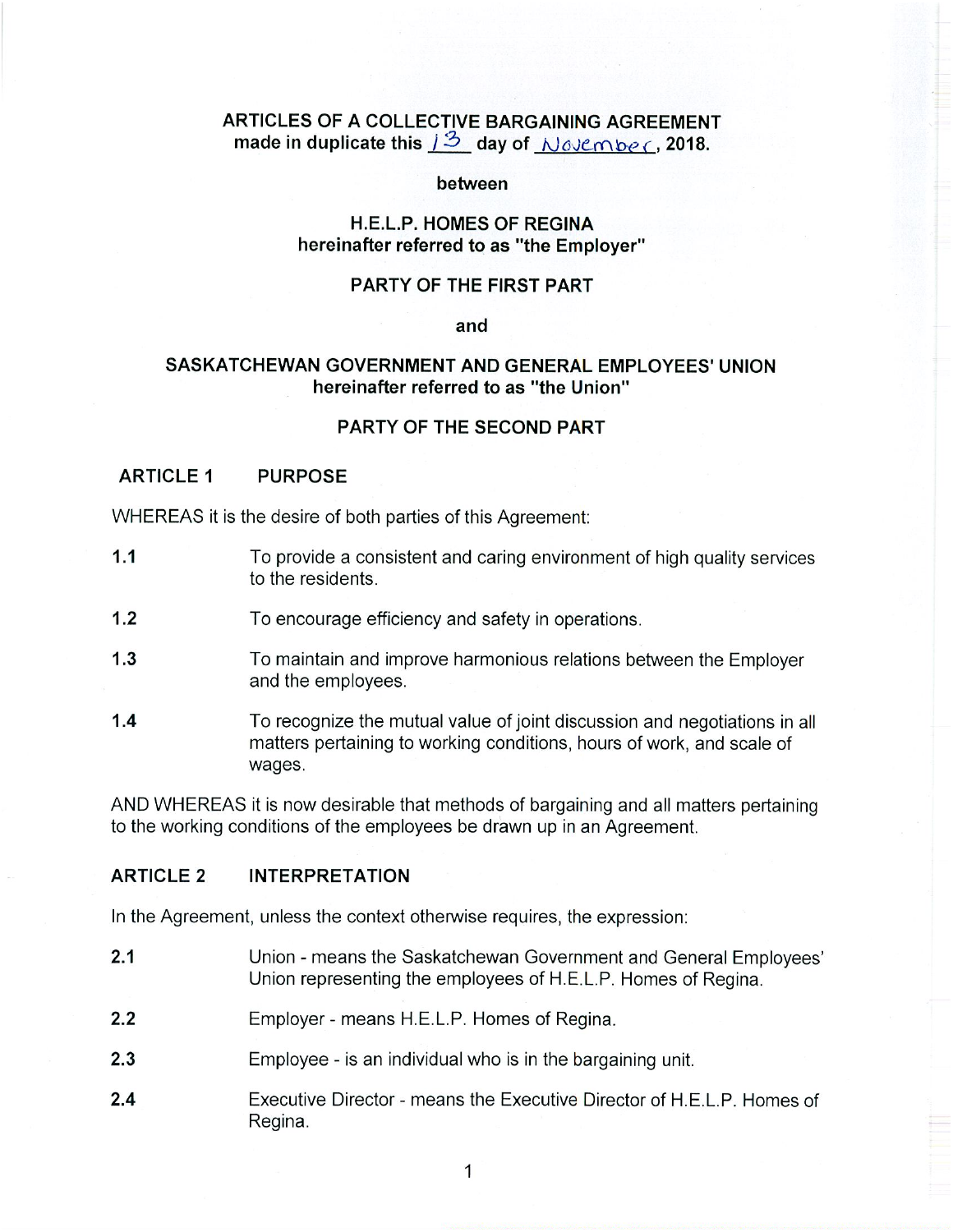- **2.5** Promotion means the movement of an employee from a position in one class to a position in another class with a higher maximum salary
- **2.6** Demotion is defined as the movement of an employee from a position in one class to a position in another class with a lower maximum salary.
- **2.7** Transfer means the movement of an employee from one position to another in the same or different class with the same maximum salary.
- **2.8** Plural or Masculine/Feminine Terms May Apply: Wherever the feminine gender is used in the Agreement, it shall be considered as if the masculine gender has been used and whenever the singular term is used in this Agreement, it shall be considered as if the plural has been used where the context of the intent of the clause so required or vice versa.
- **2.9** Permanent Employee is an employee who has passed an initial probation.
- **2.10** Full time Employee a full time employee is one who works full time on a regularly scheduled basis.
- **2.11** Part time Employee a part time employee is one who works less than full time hours on a regularly scheduled basis.
- **2.12** Casual Employee a casual employee is an employee who; works on a "call in" basis, does not have a regular schedule and is not guaranteed hours.
- **2.13** Position Classification Plan means and indicates the class of positions, the class specifications and the rules for the continuous administration of the amendments thereto.
- **2.14** Spouse means:
	- a) the wife or husband of a person or
	- b) a person with whom that person cohabits and has cohabited as spouses continuously for a period of not less than two years; or in a relationship of some permanence, if they are the parents of a child.
- **2.15** Immediate Family for the purposes of Article **23.**6 (Dependent Care Leave) shall mean daughter, son, parents, spouse, spouse's parents or any person who is a legal dependant.
- **2.16** Scheduled Day to Work for the purpose of Article 13 and 14 a scheduled day to work is a day that, after an employee's last shift, they are scheduled to work again on that day. A scheduled day off is when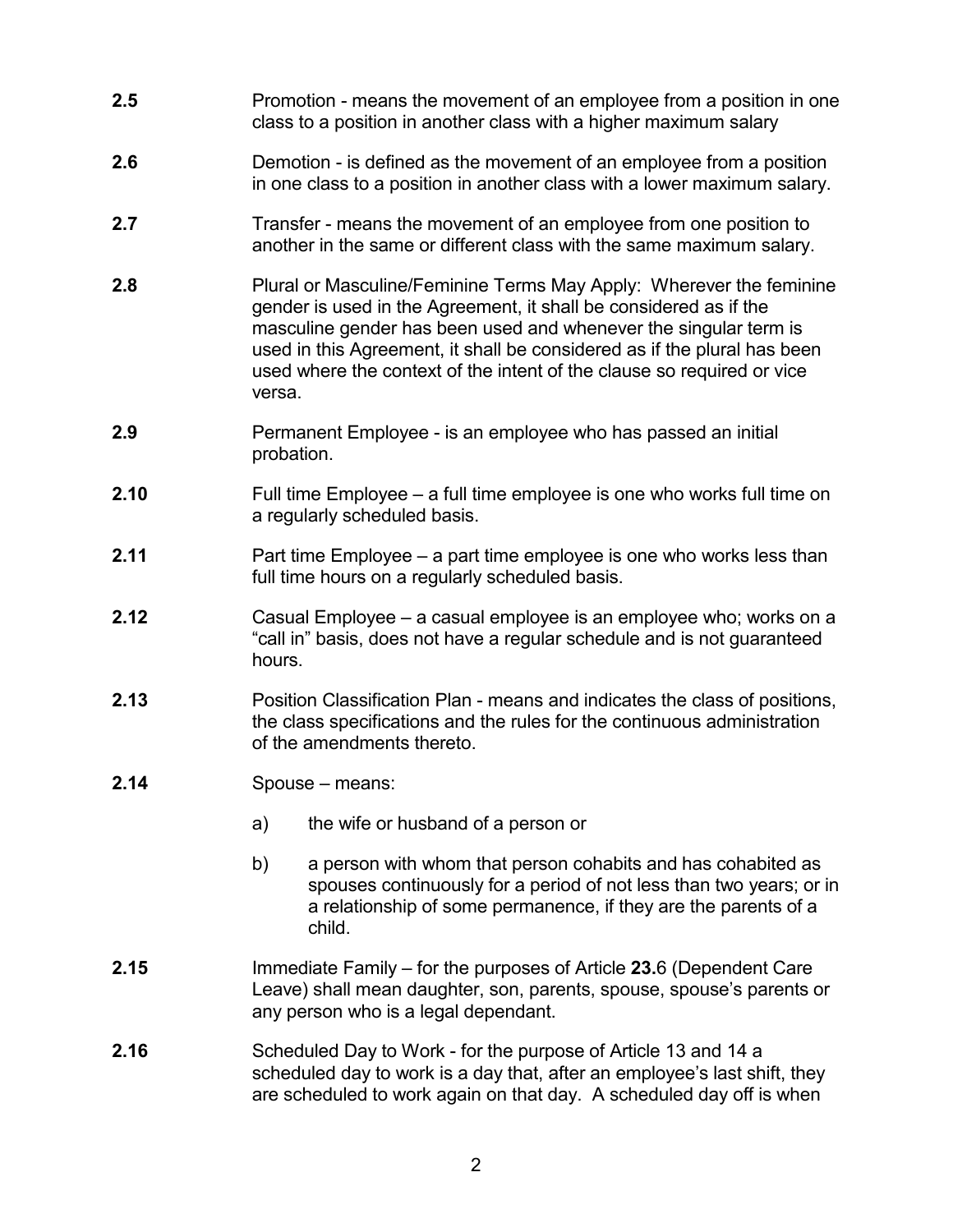an employee is not scheduled to work again that day or is not scheduled to work at all.

## <span id="page-8-0"></span>**ARTICLE 3 SCOPE**

- **3.1** The terms of this Agreement shall apply to all employees, including Supervisory Employees as defined in *The Saskatchewan Employment Act,* of the Employer excluding the following:
	- a) Executive Director
	- b) Program Co-ordinator(s)
	- c) Accountant
	- d) Administrative Assistant
	- e) Contract workers hired for a specific project for a period not to exceed 6 months
	- f) All new positions are considered in scope until negotiated otherwise with the Union.

#### <span id="page-8-1"></span>**ARTICLE 4 MANAGEMENT RIGHTS AND RESPONSIBILITIES**

#### <span id="page-8-2"></span>**4.1 Management Rights**

- a) The union acknowledges that it is the right of the Employer to manage the operation and workforce subject to the terms of the collective agreement.
- b) It is the Employer's responsibility to take all measures possible to protect all employees' personal information.

## <span id="page-8-3"></span>**ARTICLE 5 UNION SECURITY**

#### <span id="page-8-4"></span>**5.1 Recognition**

a) The Employer recognizes the Saskatchewan Government and General Employees' Union as the sole and exclusive Collective Bargaining Agent for all its employees except as excluded in Article 3.1. The Employer agrees to negotiate with the Union or its designated bargaining representatives concerning all matters affecting the conditions of work, hours of work, and any other matters which may be mutually agreed upon as being proper subjects for negotiation.

No employee or group of employees shall undertake to represent the Union at meetings with the Employer's representative without the proper authorization of the Union. The Union will supply the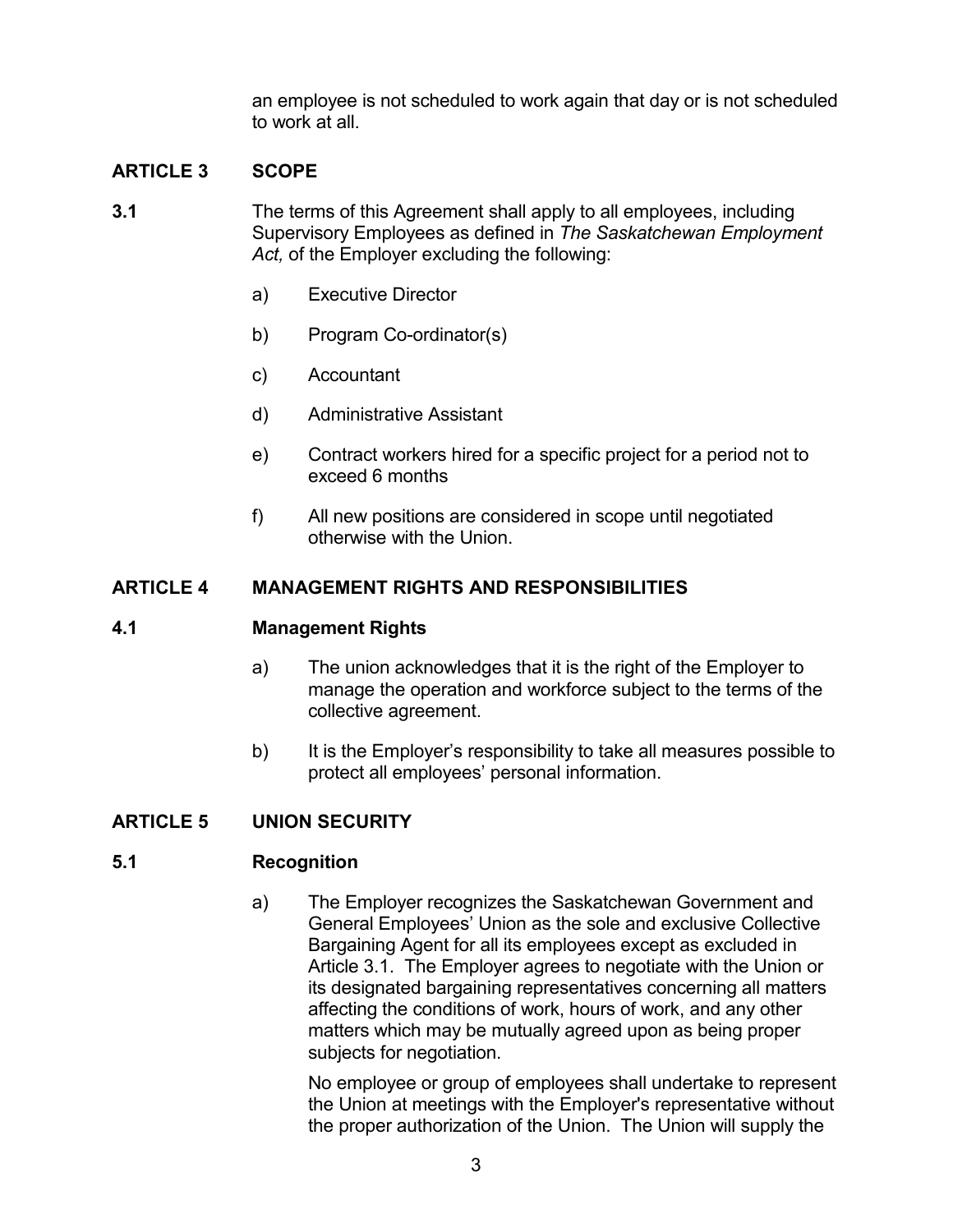Employer's representative with the names of its officers. The Employer's representative shall supply the Union with a list of personnel with whom the Union may be required to transact business.

- b) Management shall inform and/or educate the employees of the new policy or rule prior to implementation.
- c) The Employer shall maintain a policy manual available to employees.
- d) No employee shall be disciplined on a policy or rule if Article 5.1**b)** and 5.1**c)** have not been followed

## <span id="page-9-0"></span>**5.2 Work of the Bargaining Unit**

Except in the cases mutually agreed upon (as in Article 3.1) persons whose jobs (paid or unpaid) are not in the bargaining unit shall not work on any jobs which are included in the bargaining unit.

## <span id="page-9-1"></span>**5.3 Non-Discrimination**

The Employer and the Union agree that there shall be no discrimination by reason of age, race, creed, colour, sex, political activity, religious affiliation, marital status or sexual orientation nor by reason of membership or activity in the Union except as permitted by *The Saskatchewan Human Rights Code*.

The Employer and the Union agree that, when hiring, all other factors being equal, consideration will be given to persons whose presence would contribute to the maintenance of our social, racial and gender balance.

## <span id="page-9-2"></span>**5.4 Refusal To Cross Picket Lines**

All employees covered by this Agreement shall have the right to refuse to cross a picket line arising out of a labour dispute. Failure to cross a picket line encountered in carrying out an Employer's business shall not be considered a violation of this Agreement, except where health and safety of the clients or operation of the home are concerned, nor shall it be grounds for disciplinary action. Any employee not reporting for work as a result of this clause may have those hours deducted in wages.

## <span id="page-9-3"></span>**5.5 Union Membership**

Every employee who is now or hereafter becomes a member of the Union shall maintain membership in the Union as a condition of employment, and every new employee whose employment commences hereafter shall, within 30 days after the commencement of employment apply for and maintain membership in the Union as a condition of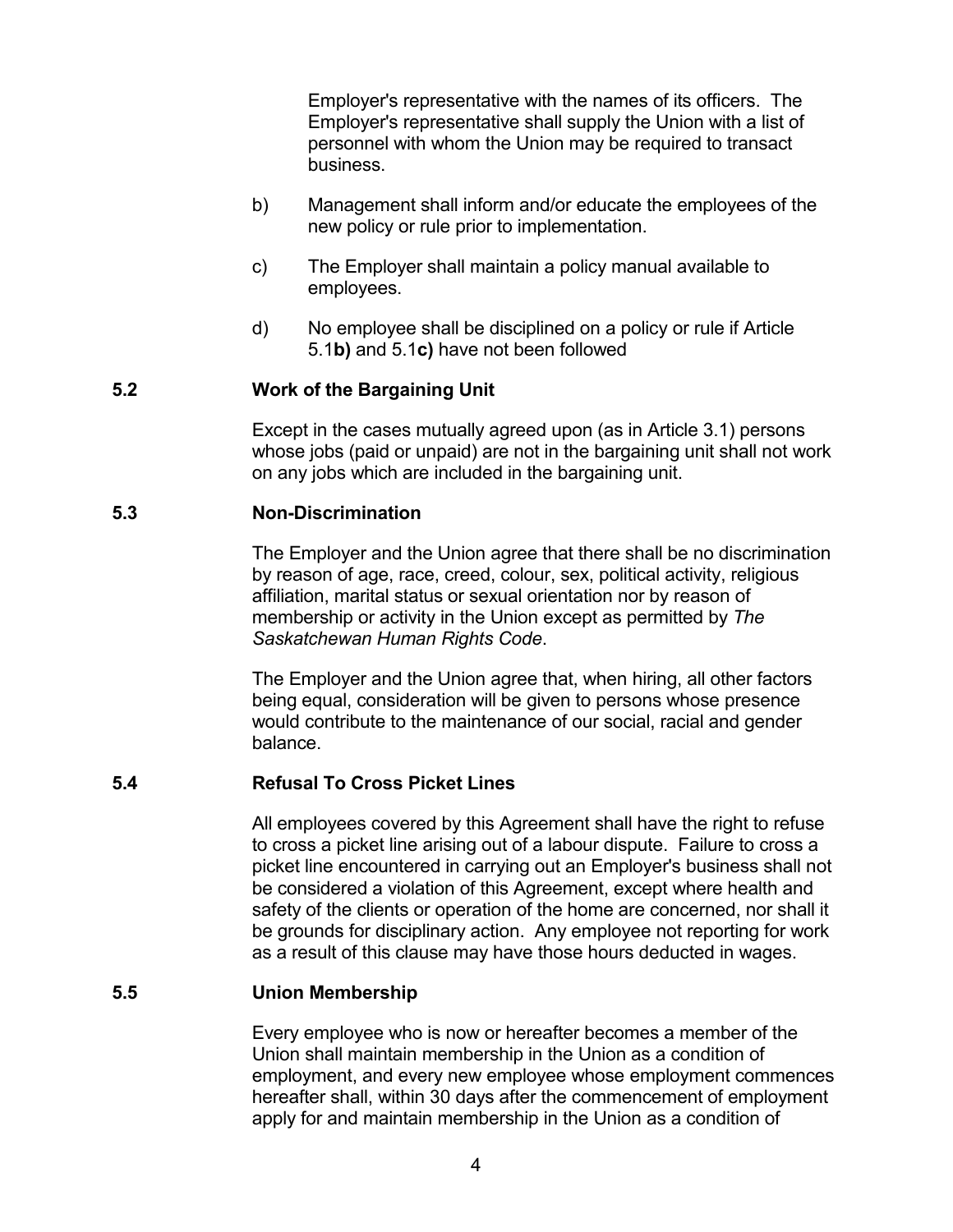employment provided that any employee in the appropriate bargaining unit who is not required to maintain membership in the Union shall as a condition of employment tender to the Union the periodic dues uniformly required to be paid by the member of the Union.

## <span id="page-10-0"></span>**5.6 Union Dues**

- a) The Employer shall deduct, on behalf of the Union, from the employee's pay all initiation fees, dues, assessments and levies. The Employer shall remit such deductions to the Union at the conclusion of each pay period.
- b) The Employer shall provide with the dues submission a list of names, classifications and addresses of those who incurred the deductions.
- c) The Employer shall inform the Union of any new hires, resignations, or retirements which occurred during each pay period. The notification shall state the date in which the change occurred.
- d) The Employer shall provide the information electronically.

## <span id="page-10-1"></span>**5.7 Income Tax (T-4) Slips**

At the same time that Income Tax (T-4) slips are made available, the Employer shall type the amount of union dues paid by each union member on their T-4 slip.

## <span id="page-10-2"></span>**5.8 New Employees**

The Employer agrees to inform new employees that a Collective Agreement is in place, with the conditions of employment, dues and check-off.

A representative of the Union shall be given one hour of time during working hours within the first 2 weeks of employment, wherever possible, to acquaint new members with the benefits and duties of union membership and signing dues deduction authorization cards, etc.

## <span id="page-10-3"></span>**5.9 Temporary Out-of-Scope Appointment**

An employee who is temporarily filling an out of scope position shall continue to have union dues deducted from her pay cheque but shall not be entitled to any benefits or rights afforded by this Agreement except for accumulation of seniority.

No employee shall be appointed to an out of scope position without her consent except in cases of emergency.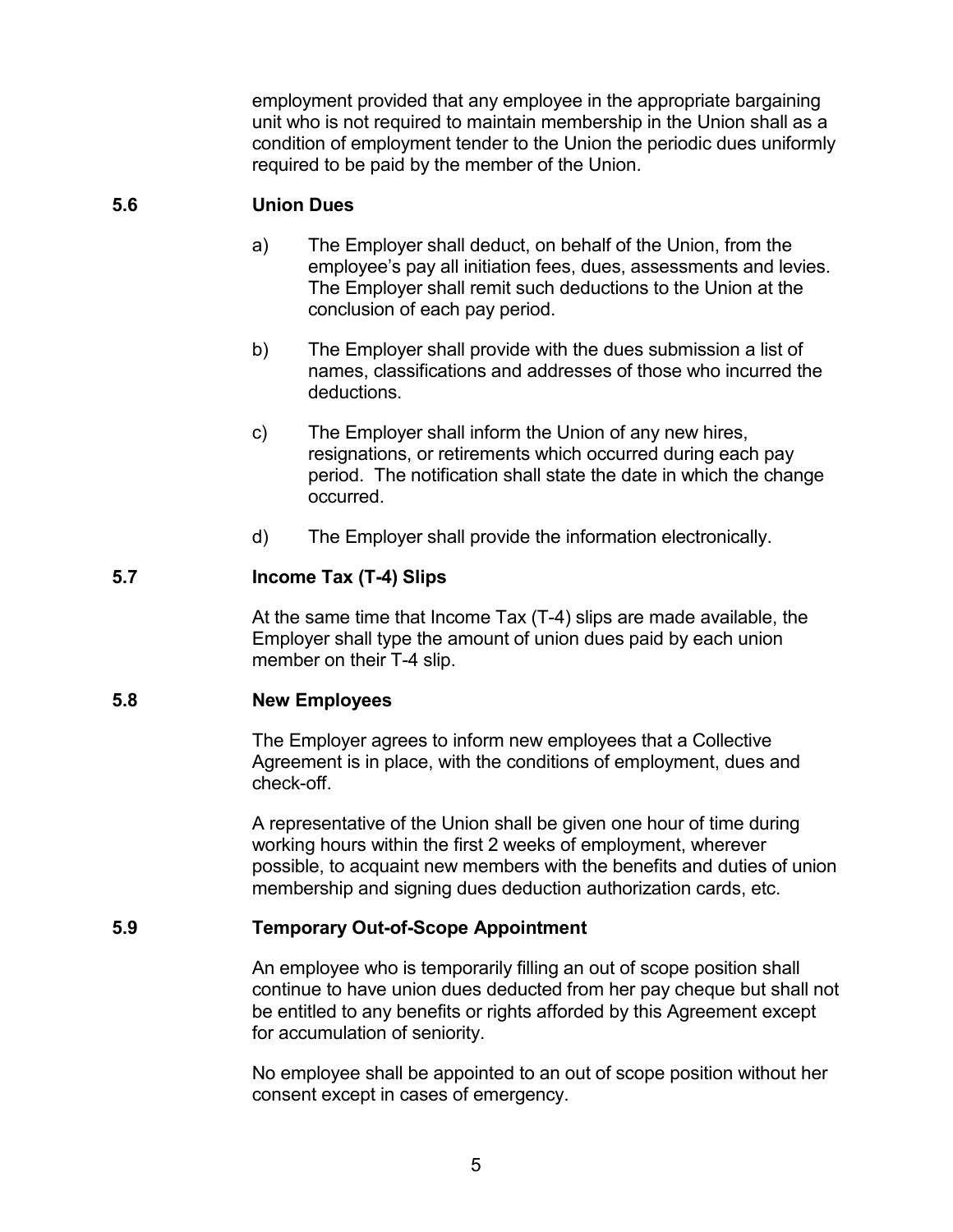## <span id="page-11-0"></span>**5.10 Union Access**

An authorized representative of the SGEU shall be permitted to negotiate with the Employer during working hours for the settlement of disputes and grievances of employees.

## <span id="page-11-1"></span>**5.11 Bulletin Boards**

The Employer shall make available to the Union a bulletin board in each staff office so that the employees have access to it, upon which the Union shall have the right to post notices and information which may be of interest to the employees.

There shall also be an opportunity made available to announce union meetings at all staff meetings.

## <span id="page-11-2"></span>**5.12 Confidentiality**

- a) The principle of confidentiality within a labour relations context is extremely important. Depending on the specific situation, the Employer, union representatives, and employees may have legitimate access to confidential information for labour relations/business purposes.
- b) Union representatives that have access to confidential information for labour relations/business purposes have the right to discuss the information with other employees and/or the hired union staff representative if they have a legitimate business interest to the information.
- c) Both parties are responsible to take all measures possible to protect the confidentiality of all employees.
- d) It is the Employer's responsibility to take all measure possible to protect all employees' personal information.

## <span id="page-11-3"></span>**5.13 Correspondence Between the Parties**

- a) All correspondence to the Union pertaining to the interpretation, administration, or application of this collective agreement shall be addressed to the Union.
- b) All correspondence from the Union pertaining to the interpretation, administration, or application of this collective agreement shall be addressed to the Executive Director.
- c) All correspondence to the Union regarding specific grievances shall be addressed to the Union.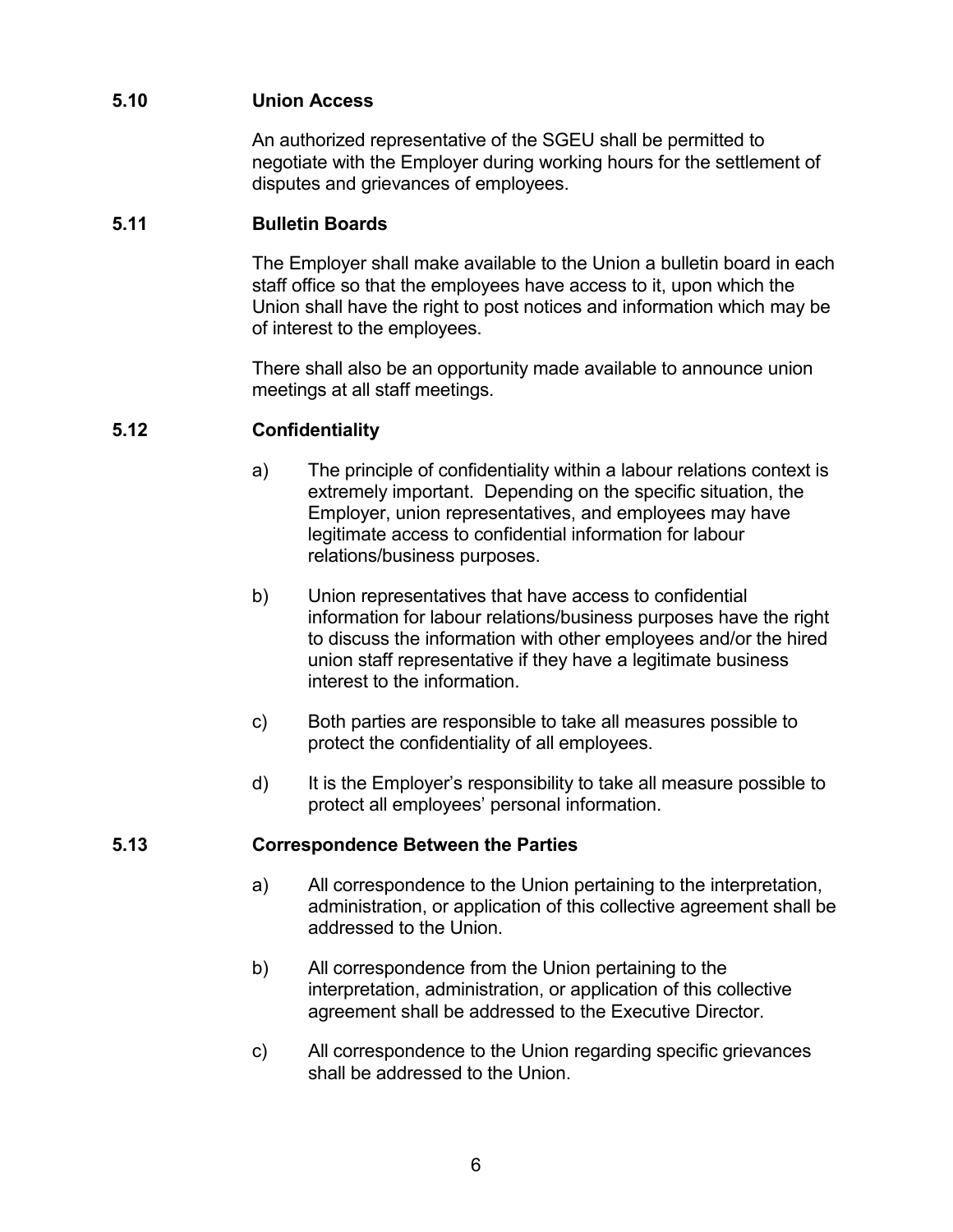d) All correspondence from the Union regarding specific grievances shall be addressed to the Executive Director.

## <span id="page-12-0"></span>**ARTICLE 6 GRIEVANCE PROCEDURE**

## <span id="page-12-1"></span>**6.1 Definition of Grievance**

- a) A grievance shall be defined as any unresolved difference or dispute between the Employer and any Employee(s) or the Union pertaining to any of the following:
- b) Any matter relating to the terms of employment, conditions of employment, rates of pay, hours of work, or working conditions of any employee or employees under the provisions of this Agreement.
- c) Any matter involving the interpretation, application, or alleged violation of any provisions of this Agreement.

## <span id="page-12-2"></span>**6.2 Stewards**

- a) The duties of a steward, when requested by the member(s) of the bargaining unit, shall be to represent the member(s) during all stages of the dispute, including investigation, preparation and presentation of the grievance in accordance with the Grievance Procedure.
- b) The steward has the right to request permission from the Executive Director to leave assigned duties for a reasonable period in order to discuss any grievance with the appropriate representatives of the Employer. The steward shall not suffer any loss of pay or other benefit for the time. Time spent shall not necessitate the hiring of extra staff.

## <span id="page-12-3"></span>**6.3 Names of Stewards**

The Union shall notify the Employer's representative(s) in writing of the name of each steward.

## <span id="page-12-4"></span>**6.4 Permission to Leave Work**

- a) No employee, steward, or elected Union Representative shall suffer loss of pay by reason of time spent with the Employer to discuss grievances or complaint(s) provided there is coverage available.
- b) The grievor(s) and steward shall suffer no loss of pay to attend all grievance meetings with the Employer.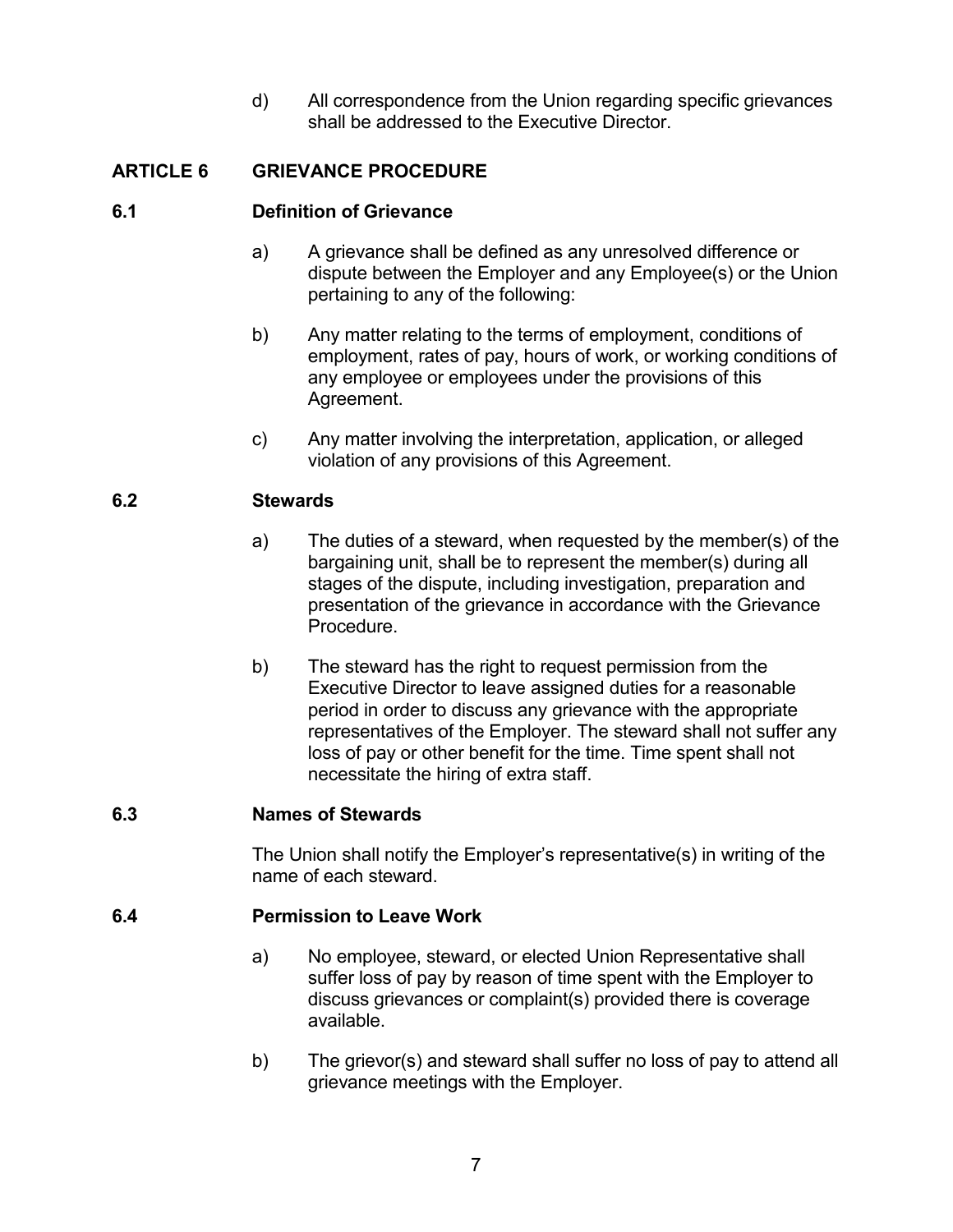## <span id="page-13-0"></span>**6.5 Procedure**

Any difference or dispute between the Employer and any employee(s), and/or the union pertaining to any issue that may lead to a grievance will be discussed with the manager or designate before the union proceeds to Step 1 of the grievance procedure.

Both parties shall be required to provide appropriate disclosure at each step of the procedure of all information available regarding the dispute.

At any stage during the Grievance Process the time limits above may be extended by mutual agreement between the parties.

It is agreed that any member(s) of the paid staff of the Union may assist at any step of the grievance.

a) Step 1 – Filing a Grievance

Failing resolution of the dispute, the grievance shall be submitted in writing by Union on behalf of the aggrieved to the Executive Director within 60 calendar days of alleged infraction.

The Executive Director shall render a written decision to the Union with a copy to the grievor and steward within 30 calendar days of receipt of the grievance.

b) Step 2 – Meeting

Upon receipt of the Step 1 letter, the SGEU Labour Relations Officer within 30 calendar days may request a meeting with the Employer and a representative from the board. If a meeting is agreed to, it shall be scheduled within 30 calendar days of the date of the request. Upon mutual agreement of the parties, additional meetings may be required.

The meeting may include the grievor, steward, the SGEU Labour Relations Officer and the Employer representative(s). Whenever possible the meeting will occur during work hours. There shall be no loss of pay for the grievor and the steward.

The meeting may attempt to ascertain the facts and negotiate a resolution.

If settlement is not reached at the Step 2 meeting, the Employer shall render the decisions in writing within 15 calendar days of the meeting.

c) Step 3 – Arbitration

If settlement is not reached at Step 2, within 30 calendar days, either party shall notify the other party that the grievance is being advanced to arbitration.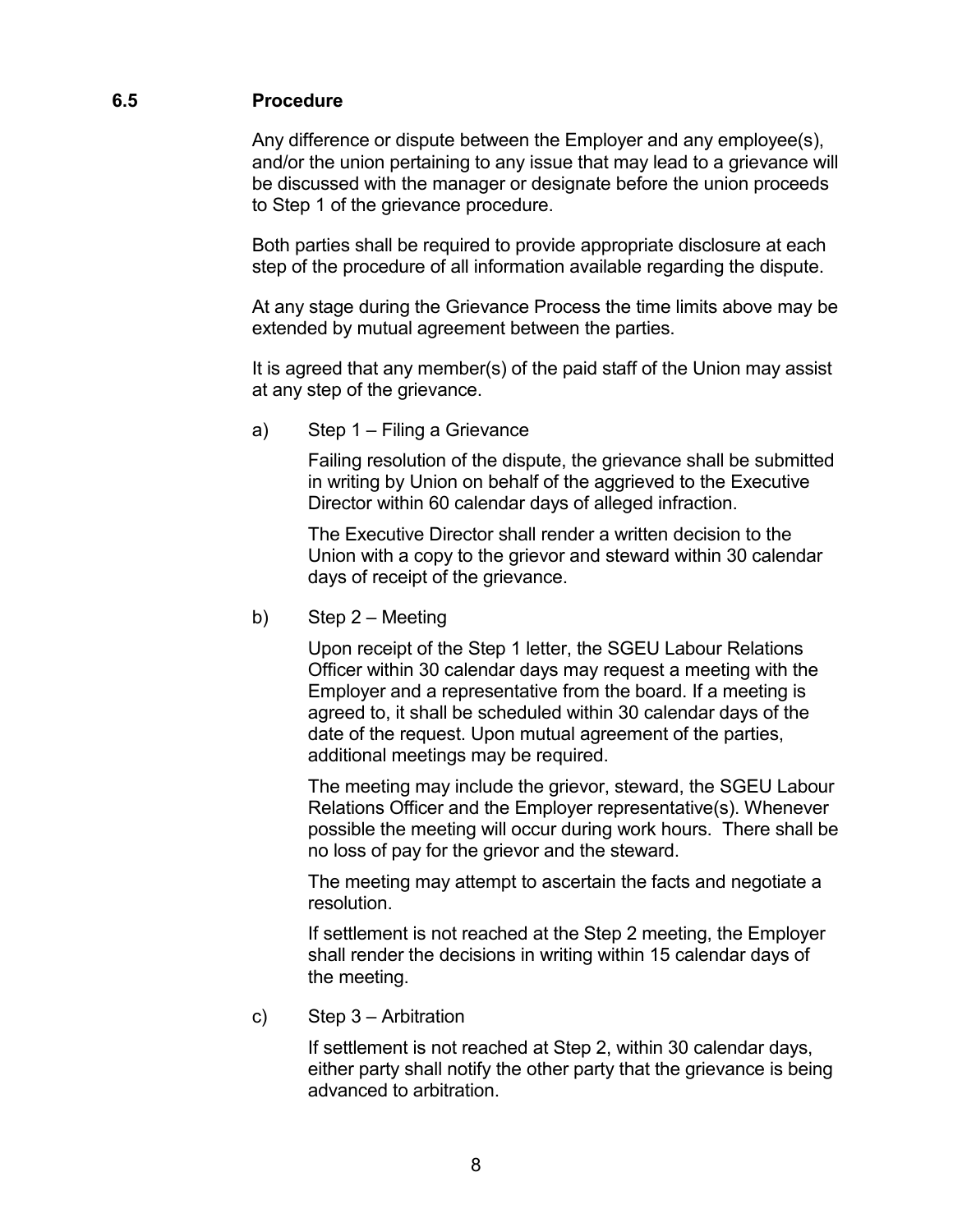- d) Special Measures
	- i) Nothing in this Article precludes the parties from modifying the grievance procedure if another administrative step is required and agreed upon between the Employer and the Union.
	- ii) Either party may initiate a meeting for the purpose of resolving the grievance prior to or during the grievance, mediation or arbitration proceedings.

#### <span id="page-14-0"></span>**6.6 Deviation from Grievance Procedure**

After a grievance has proceeded to Step 1 by the Union, the Employer's representatives shall not enter into discussions or negotiations with respect to the grievance, either directly or indirectly with the aggrieved employee.

## <span id="page-14-1"></span>**6.7 Failure to Act Within Time Limits**

Should either party fail to adhere to the time limits, the onus is on the party to show a justifiable reason for its failure to adhere to the limits.

## <span id="page-14-2"></span>**6.8 Technical Objections to Grievances**

It is not the intention of the Employer or the Union to evade the settlement of grievances on a procedural technicality; however, it is clearly understood that the time limits established herein are for the sake of procedural orderliness and are to be adhered to. Should either party fail to adhere to the time limits, the onus is on that party to show a justifiable reason why.

## <span id="page-14-3"></span>**6.9 Changes to Agreement**

Any mutually agreed changes to the Collective Agreement shall form part of this Collective Agreement and are subject to the Grievance Procedure.

## <span id="page-14-4"></span>**6.10 Access to Grievance Information from Employer**

The Employer shall provide to the Union relevant payroll information when requested in writing and accompanied by signed authorization of the employee concerned.

## <span id="page-14-5"></span>**ARTICLE 7 ARBITRATION**

## <span id="page-14-6"></span>**7.1 Selection of an Arbitrator**

The parties will reach agreement on a mutually acceptable arbitrator as needed. If agreement cannot be obtained between the parties then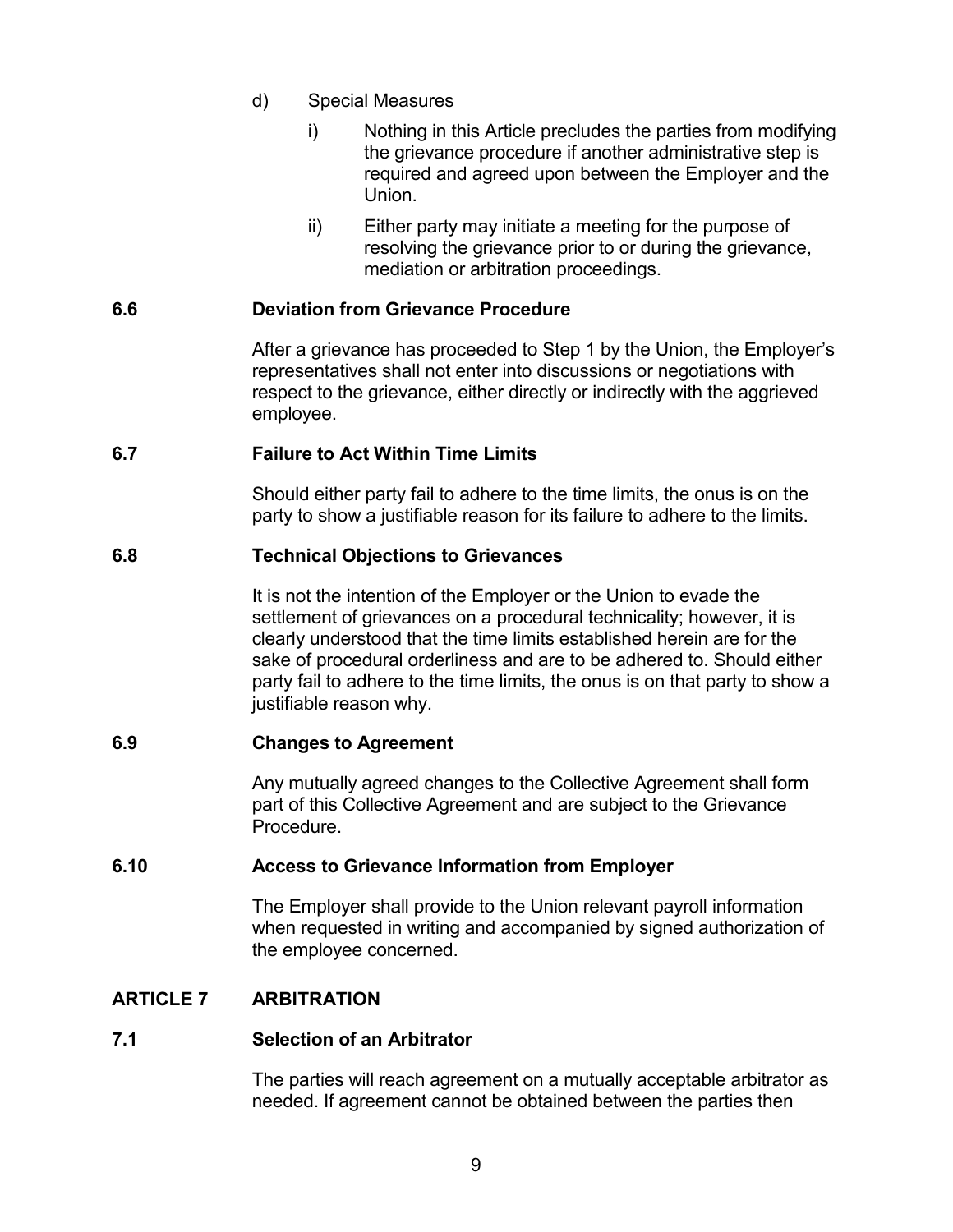either party can apply to the Minister of Labour to have an arbitrator appointed.

#### <span id="page-15-0"></span>**7.2 Procedure**

The arbitrator shall fix a time and place of sittings, after consultation with the parties.

The arbitrator shall determine the procedure, but shall give full opportunity to all parties to present evidence and make representations. The arbitrator shall, as much as possible, follow a layperson's procedure and shall avoid legalistic or formal procedure.

No grievance shall be defeated by any formal or technical objection, except mandatory time limits. The arbitrator shall have the power to allow all pertinent information to the grievance and the power to waive formal procedural irregularities in the processing of a grievance, in order to determine the real matter in dispute and to render a decision according to equitable principles and the justice of the case.

In the event that an employee is called as a witness in the arbitration hearing, the Employer shall grant leave and expenses which shall be applicable as follows:

- a) If called by the Employer, leave without loss of pay and expenses paid by the Employer.
- b) If called by the Union, leave in accordance with Article 23.3 and expenses paid by the Union.
- c) If called by the arbitrator, the parties shall share equally the costs.

## <span id="page-15-1"></span>**7.3 Decision of the Arbitrator**

The arbitrator shall render a decision within 30 days of the end of the hearings.

The decision shall be final, binding and enforceable on all parties.

The arbitrator shall not have the power to change this Agreement, or to alter, modify or amend any of its provisions. Subject to the foregoing, the arbitrator shall have the power to dispose of the grievance by any arrangement which the arbitrator deems just and equitable.

Should the parties disagree as to the meaning of the arbitrator's decision, either party may apply to the arbitrator to clarify the decision.

## <span id="page-15-2"></span>**7.4 Expenses of the Arbitrator**

The fees and expenses of the arbitrator and any other common expenses shall be shared equally by both parties.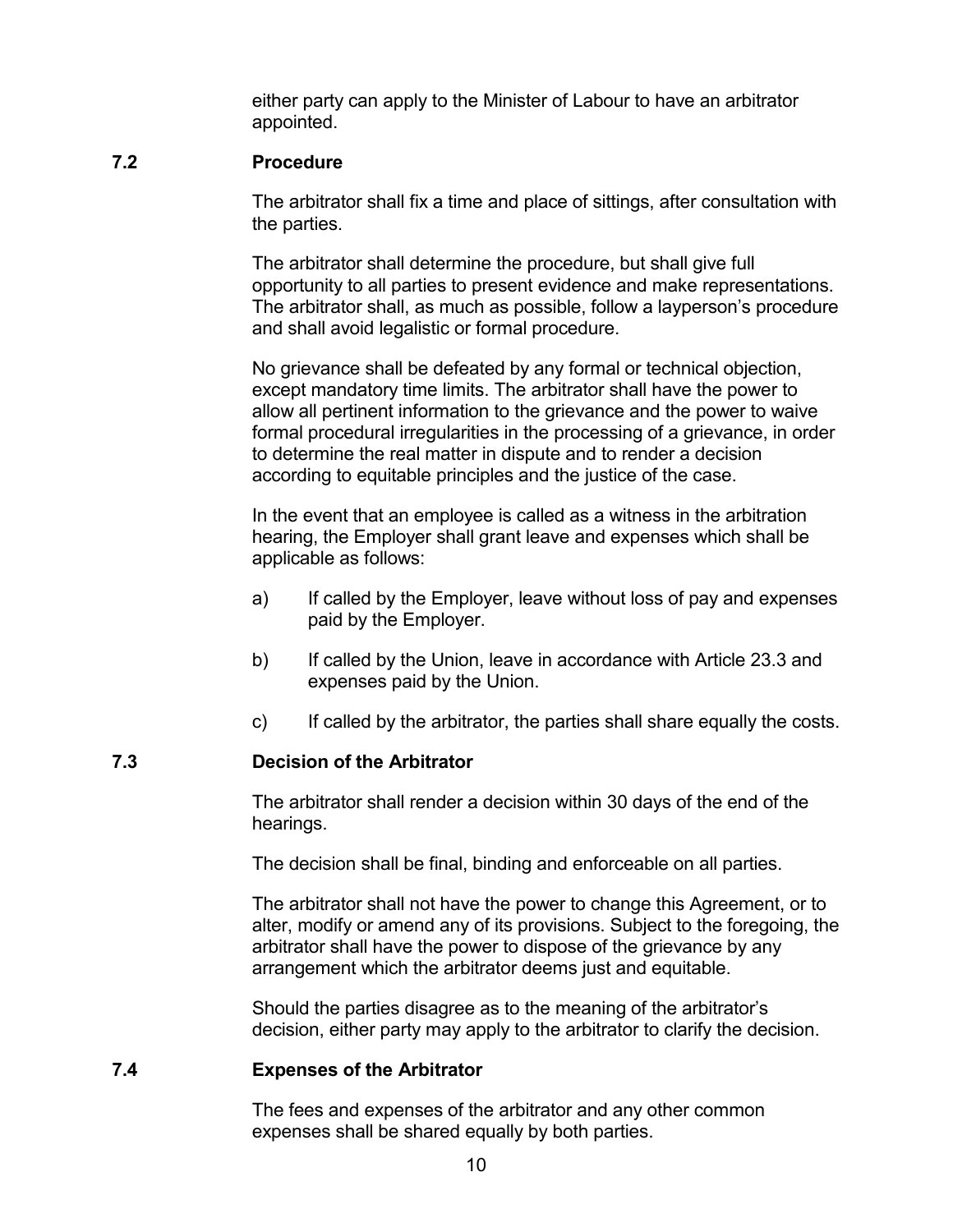## <span id="page-16-0"></span>**ARTICLE 8 DISCIPLINE, SUSPENSION, DISMISSAL**

**8.1** Any employee may be dismissed or suspended but only for just cause, and only upon the authority of the Employer.

## <span id="page-16-1"></span>**8.2 Burden of Proof**

**An employee may apply to the Executive Director to expunge the record of disciplinary action after twenty-four (24) months following the disciplinary action, provided no further incidents of a similar nature have occurred during that time**.

## <span id="page-16-2"></span>**8.3 Records of Employees**

Personnel records of an employee shall be open to her scrutiny upon request and in the presence of the Employer. A Union representative, upon request in writing by the employee, shall have access to the file.

## <span id="page-16-3"></span>**8.4 Verbal Reprimand**

Management will notify the employee a minimum of 24 hours prior to receiving reprimand. Management will advise the employee and or Steward of the reason for the reprimand prior to the meeting. Any verbal reprimand will occur within 15 days of management becoming aware of the situation.

## <span id="page-16-4"></span>**8.5 Letter of Reprimand**

If an employee displays no change in action/behaviour to the verbal reprimand, the Executive Director shall reprimand that employee by means of a letter of reprimand to the employee within 30 calendar days of the event of the complaint. Such letters shall become part of an employee's record. The employee's reply to the specific complaints, accusations, or expressions of dissatisfaction shall also be recorded. Letters of reprimand will be forwarded to the Union unless otherwise specified by the employee.

## <span id="page-16-5"></span>**8.6 Suspension**

If there is still no positive response **to the progressive discipline** from an employee, the employee will be given notice of the suspension and the reasons for it in writing. The days of suspension shall be included. Unless otherwise specified by the employee, a copy will be supplied to the Union.

## <span id="page-16-6"></span>**8.7 Dismissal**

Dismissal shall be effected by the Chairperson of the Board or her designate. The employee shall receive written notice of the action which shall include a statement of the reasons for dismissal.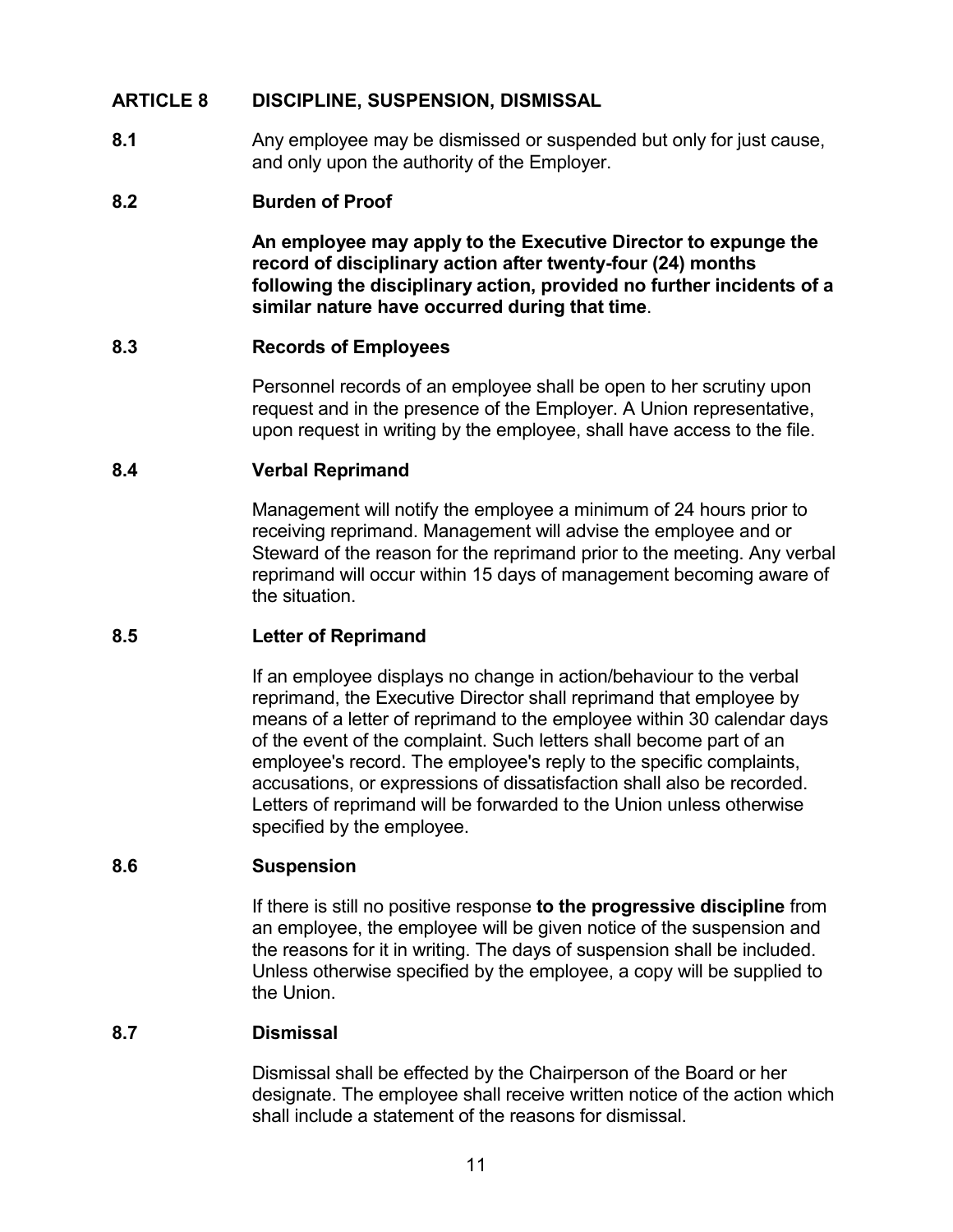**8.8** An employee considered by the Union to be wrongfully or unjustly discharged or suspended shall be entitled to a hearing under the Grievance Procedure (Article **6**). Step 1 of the Grievance Procedure shall be omitted in such cases.

## <span id="page-17-0"></span>**8.9 Right to Have a Steward**

- a) Where the Employer intends to discipline an employee the Employer shall inform the employee of the purpose, date and time of the meeting and her right to union representation. The employee shall receive the notice in writing at the beginning of the meeting.
- b) When the Employer intends to conduct an investigative meeting which may result in discipline, the Employer shall inform the employee of the date and time of the meeting and her right to union representation. The employee shall receive the notice in writing at the beginning of the meeting.
- c) The employee will be given sufficient time to arrange union representation.
- d) The employee may choose to waive the right to Union representation. This shall be done so in writing. If at any time during the meeting the employee chooses to rescind the waiver, the employee shall be given sufficient time to arrange Union representation.

## <span id="page-17-1"></span>**8.10 No Discipline**

No employee shall be disciplined for bringing to the attention of the Executive Director or Board the conduct of a resident who that employee feels may be a threat to the health and safety of staff or other residents.

## <span id="page-17-2"></span>**8.11 Reinstatement of Rights**

An employee who has been suspended, demoted or dismissed without just cause, shall under this Article, upon re-instatement, receive all rights and benefits retroactive to the date of the suspension, demotion or dismissal.

## <span id="page-17-3"></span>**ARTICLE 9 SENIORITY**

## <span id="page-17-4"></span>**9.1 Definition**

a) The seniority of an employee is defined as the length of service with the Employer. Seniority shall be based on number of hours worked. Employees cannot earn more than the full time equivalent of seniority in a year.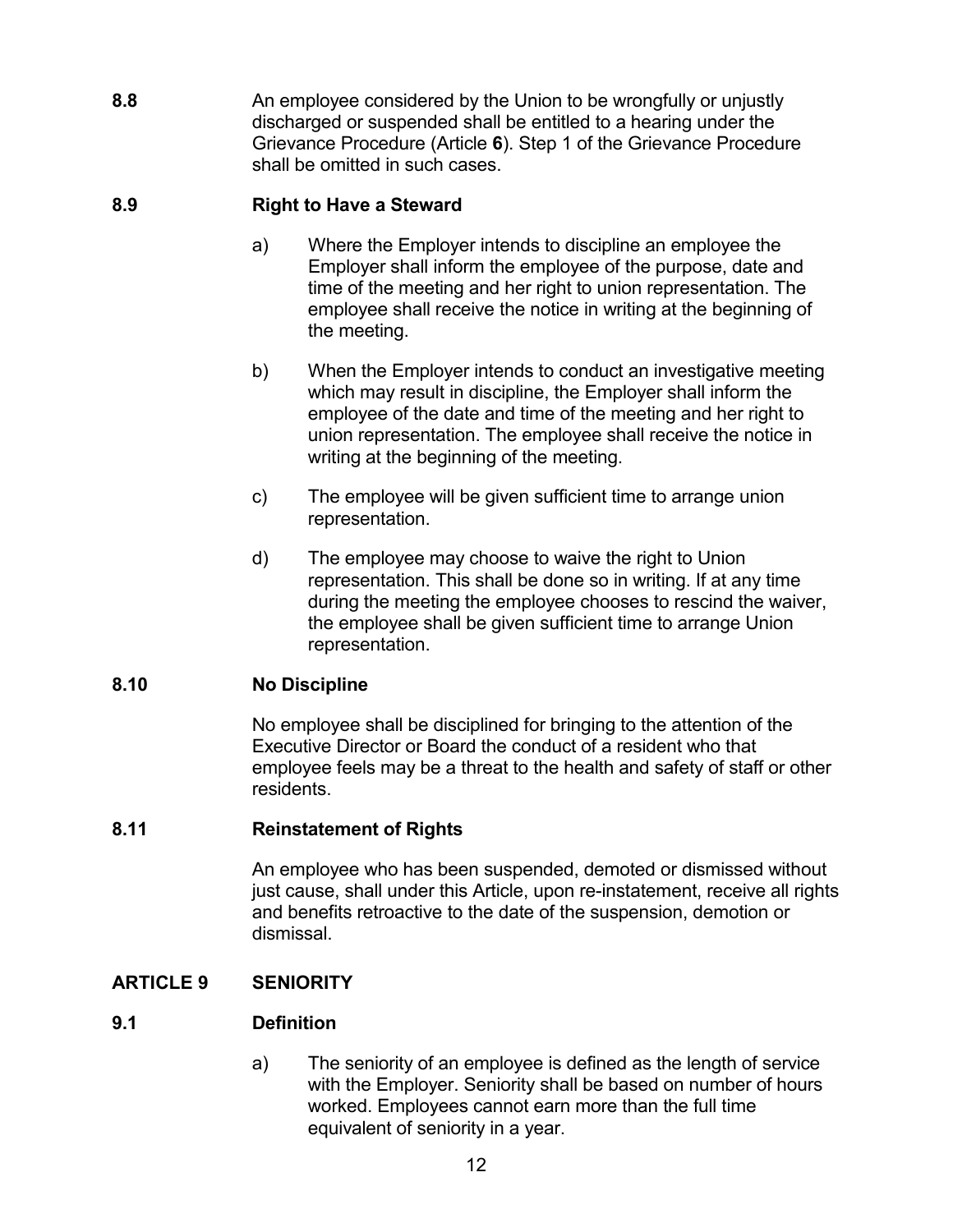- b) The seniority year shall be September  $1<sup>st</sup>$  to August 31 $<sup>st</sup>$ . The</sup> seniority list shall be posted no later than September 30<sup>th</sup> of each year.
- c) Each different hours of work scheduling model hours shall be converted to a standard of 2080 hours for a full time position. Seniority will be determined by multiplying the hours worked by the following multiplier:
	- i) Group Home Operator (3432 annual hours) .6061
	- ii) Group Home Operator (3640 annual hours) .5715
	- iii) Group Home Manager 1
	- iv) Group Home Worker 1
	- v) Group Living (3120 annual hours) .6667
	- vi) Administrative Support 1
	- vii) Program Assistant 1
	- viii) SLP (1950 annual hours) 1.0667
	- ix) Group Home Supervisor Lacon (4380 annual hours) - .4748
	- x) Group Home Supervisor McMurchy (2920 annual hours ) -.7123
- d) If the full time equivalent annual hours change, a group was missed, or new hours of work scheduling model(s) added they shall be converted to a standard of 2080 hours.

## <span id="page-18-0"></span>**9.2 Seniority Lists**

The Employer shall maintain a seniority list of all employees showing the date started and number of hours worked.

Such list shall be sent to the Union by October  $15<sup>th</sup>$  of each year and remain posted on the bulletin board for the balance of the year.

## <span id="page-18-1"></span>**9.3 Loss of Seniority**

Seniority shall be broken for the following reasons:

- a) When the employee quits voluntarily;
- b) When the employee is discharged and not reinstated under the Grievance or Arbitration Procedure;
- c) Failure to return to work without an acceptable reason to management following the completion of a leave of absence or within 15 days' notification by the Employer to return to work following a layoff, unless through sickness or other just cause.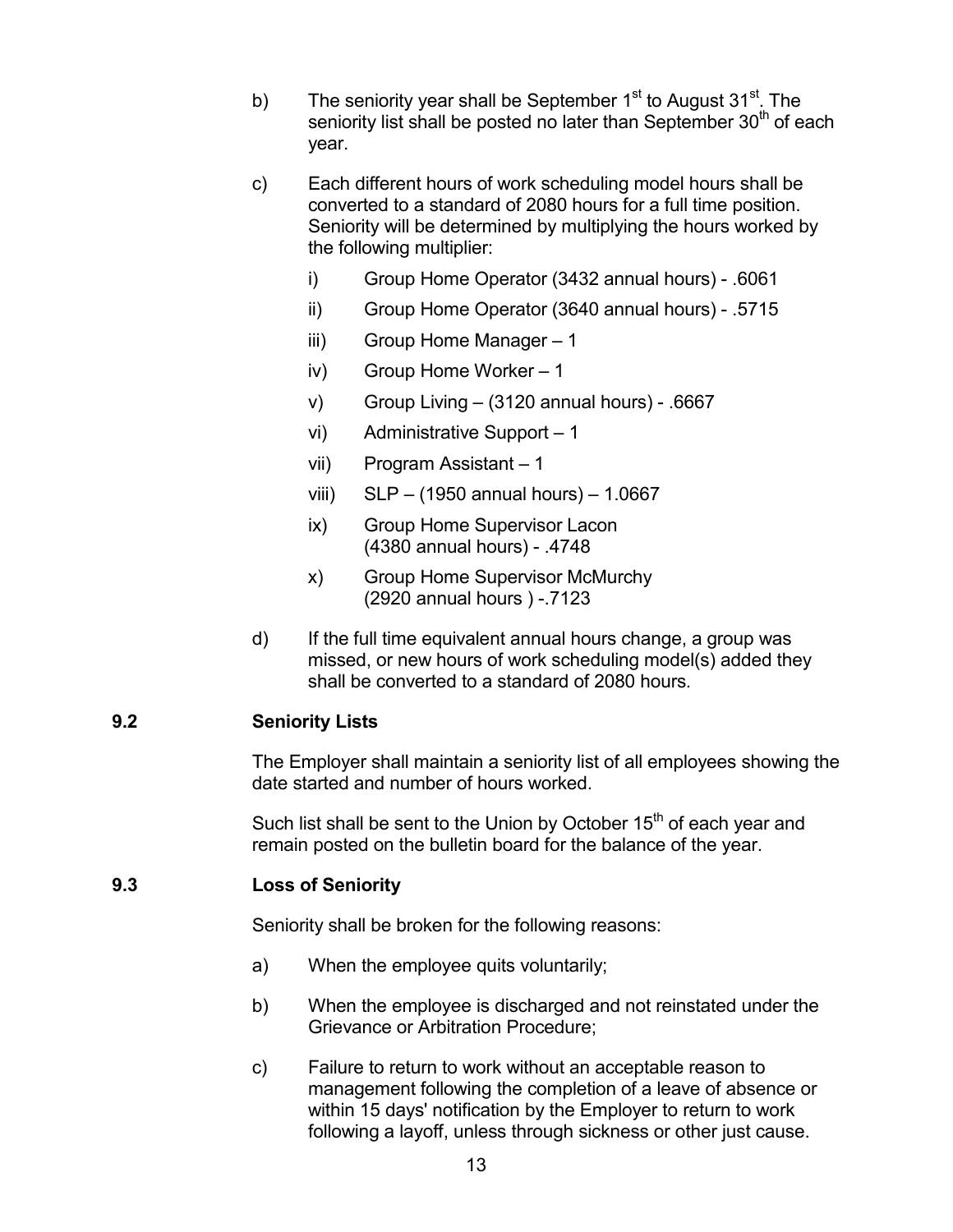- d) When the employee is not scheduled or available to work over a 6 months period.
- e) When an employee is absent without leave for 3 consecutive scheduled working days unless it can be shown by the employee that special circumstances prevented the employee from reporting to work or from seeking authorization to miss work.

## <span id="page-19-0"></span>**9.4 Seniority for Contract Employees**

Contract employees who performed the work of the bargaining unit and who subsequently become members of the bargaining unit will have all service time earned performing the work of the bargaining unit count as seniority.

## <span id="page-19-1"></span>**ARTICLE 10 APPOINTMENTS AND STAFF CHANGES**

## <span id="page-19-2"></span>**10.1 Job Postings**

When

- a) a new position is created;
- b) a vacancy occurs;
- c) a job share position is approved;

the Employer shall post notice of the position in the offices of each workplace and place notices in SLP office mail slots.

## <span id="page-19-3"></span>**10.2 Information on Job Postings**

The job postings shall set out the following information:

- a) name of position;
- b) a brief description;
- c) qualifications required;
- d) salary;
- e) hours of work;
- f) deadline date for application.

## <span id="page-19-4"></span>**10.3 Application for Deadline**

Applications must be received within 2 weeks from the date of posting.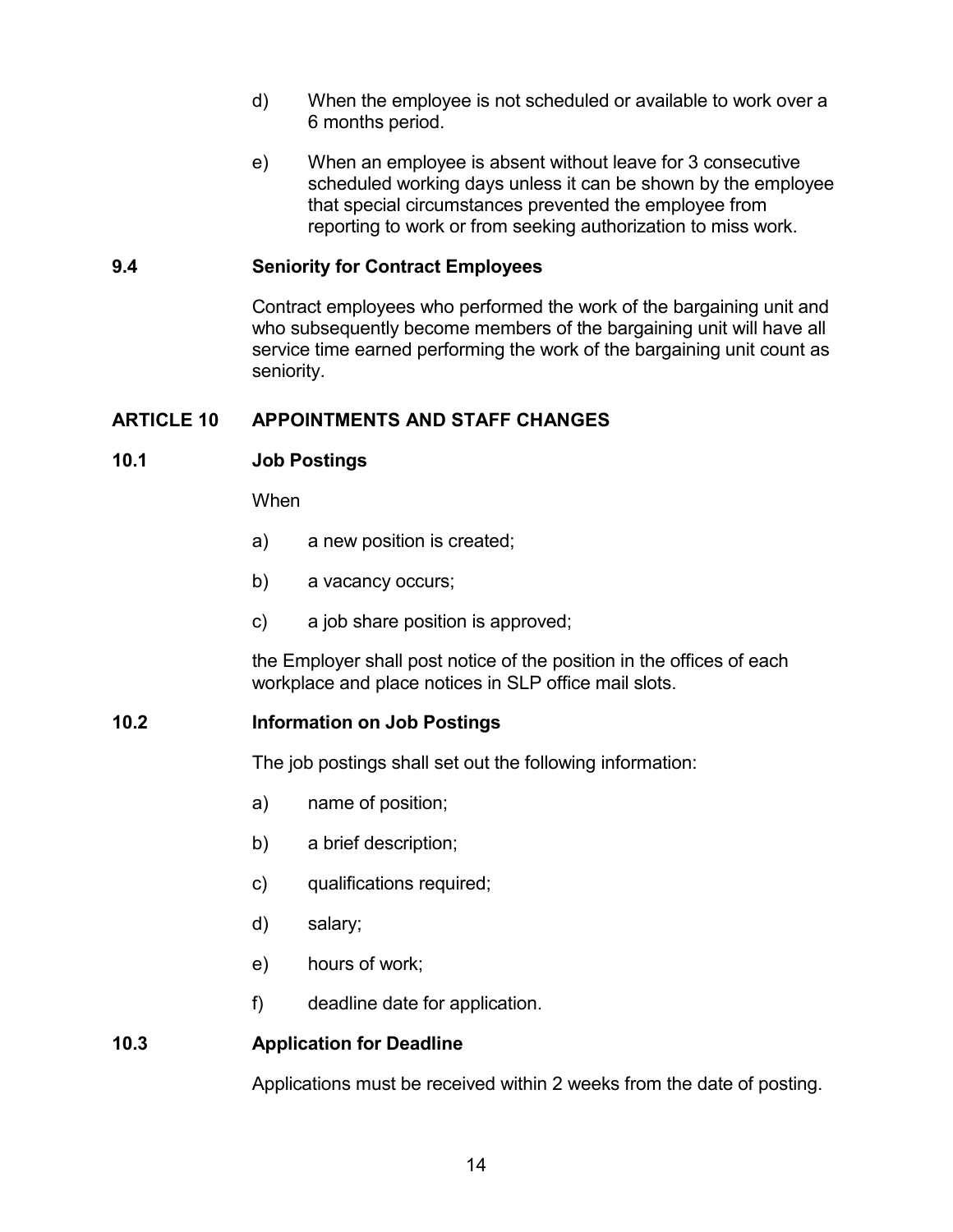## <span id="page-20-0"></span>**10.4 Waiver of Job Postings**

Where the Employer and the Union reach an agreement job postings may not be required.

## <span id="page-20-1"></span>**10.5 Qualifying for a Position**

- a) All applications shall be assessed by the Employer to determine if the candidate has the requirements to perform the duties for the position.
- b) All applicants who have been assessed to have met the requirements may be invited to participate in an interview.
- c) The Employer may determine that an interview is not required if the senior candidate has performed the duties previously or is laterally transferring.
- d) The interview shall be designed to fairly test the qualifications of the person being examined. The means or measures used to test the candidates may include any verbal or written test to assess knowledge, skill, capacity, intelligence, aptitude, experience, and personal suitability. No test or question shall be constructed to lead to disclosure of any information, preferences or opinions concerning any political, religious, fraternal, or racial affiliation.
- e) In evaluating the applicant in regard to the requirements for a job the Employer shall do so in good faith and a manner that is fair, reasonable, non-arbitrary and non-discriminatory.
- f) The most senior candidate who has demonstrated that she possesses the requirements, shall be deemed the most senior qualified candidate and shall be offered the position in writing within 30 days after the closing date of the posting.
- g) A candidate who has been interviewed by the Employer shall have the right to feedback by the Executive Director or designate with regard to their strengths and weaknesses revealed in the process.

## <span id="page-20-2"></span>**10.6 Notification of Successful Competition**

Following the applicant's acceptance of the position, the Employer shall notify the Union and any applicants within the Bargaining Unit of the appointment of the successful applicant.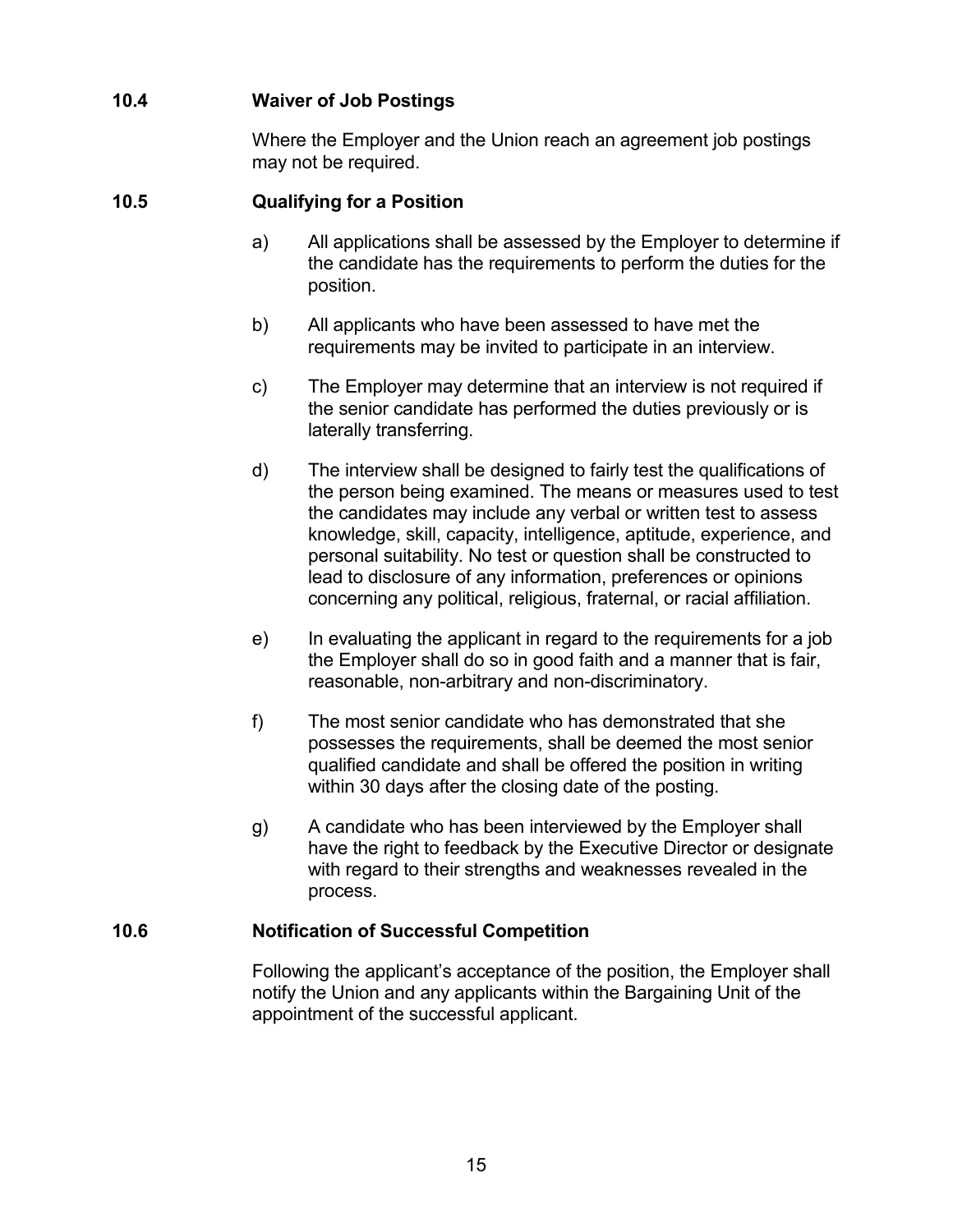## <span id="page-21-0"></span>**10.7 Probationary Periods**

- a) Employees hired into full-time or part-time positions upon initial appointment shall serve a probationary period of 6 months from the date of appointment.
- b) Employees hired on a casual basis shall serve a probationary period of 300 hours.
- c) Employees promoting shall serve an additional probationary period of 6 months in their new position.
- d) Employees transferring to an equitable position shall serve a probation period of 2 months.
- e) If the employee is required to or chooses to revert to her former position during her probation period, she shall receive her former rate of pay, subject to any increments she would have earned had she not vacated the position

## <span id="page-21-1"></span>**10.8 Completion of Probationary Periods**

At the successful completion of the probation the employee shall be so informed in writing by the Employer.

## <span id="page-21-2"></span>**10.9 Initial Probation**

During the initial probationary period, employees, if terminated due to general unsuitability, shall have the right to grieve.

## <span id="page-21-3"></span>**ARTICLE 11 JOB SECURITY**

## <span id="page-21-4"></span>**11.1 Performance Evaluations**

Performance Evaluations shall not be used for disciplinary purposes.

## <span id="page-21-5"></span>**11.2 Long Term Disability**

- a) Employees who are on Long Term Disability or Workers' Compensation shall be given an unpaid leave of absence until they are fit to return to work to a maximum of 2 years.
- b) Employees who are fit to return to work to a maximum of 2 years shall be reinstated in their previous position or an equivalent position.
- c) Employees on such leaves shall maintain seniority during the term of the leave.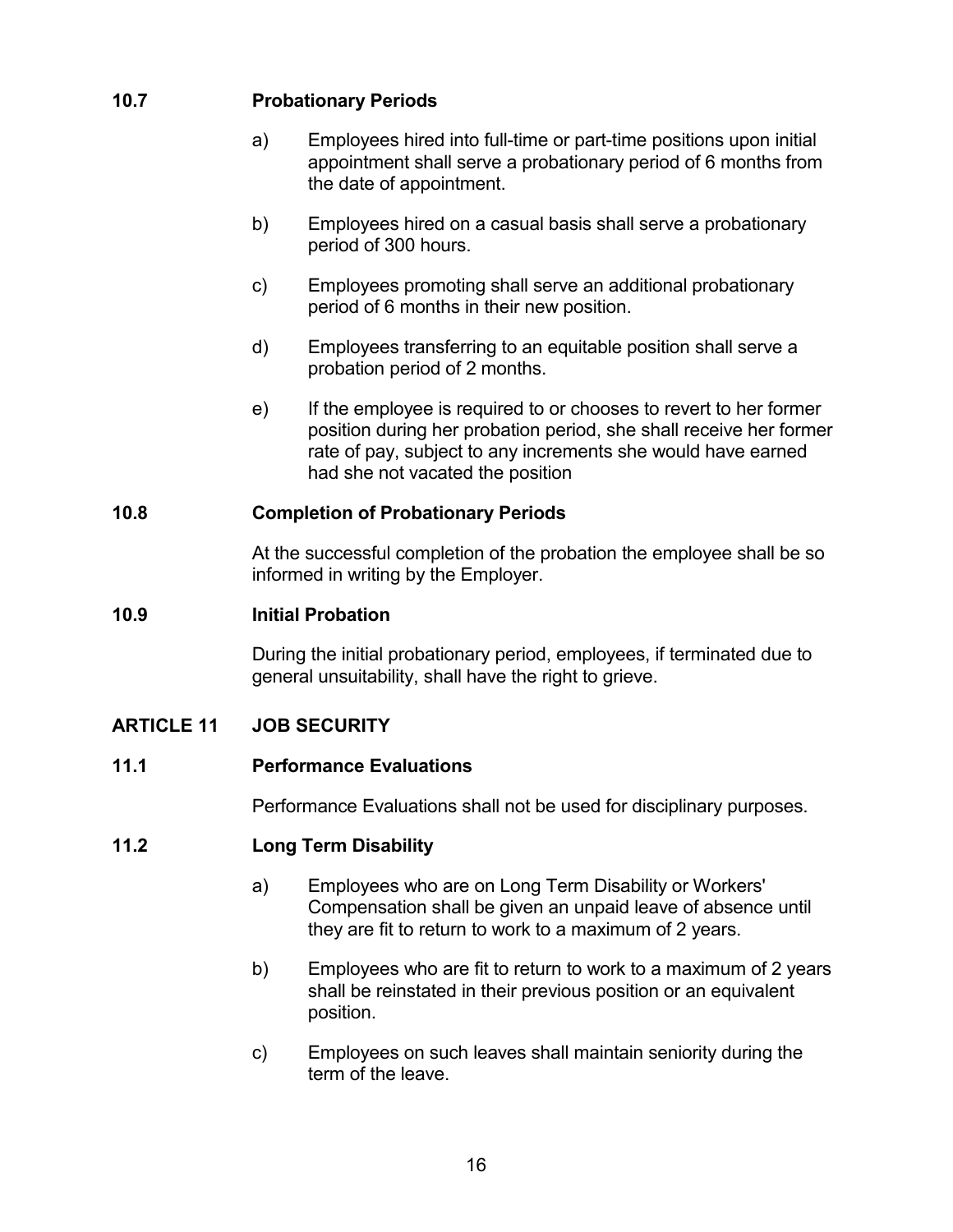## <span id="page-22-0"></span>**11.3 Employer Amalgamation**

In the event the Employer merges or amalgamates with any other body, the Employer endeavours to ensure, within their capabilities, that the Agreement goes with the employees.

## <span id="page-22-1"></span>**ARTICLE 12 LAY-OFFS AND RECALLS**

## <span id="page-22-2"></span>**12.1 Definition of Lay-Off**

A lay-off shall be defined as reduction in the work force or a reduction in the regular hours of work as defined in this Agreement.

## <span id="page-22-3"></span>**12.2 Role of Seniority in Lay-Offs**

Both parties recognize that job security shall increase in proportion to length of service. Therefore, in the event of a lay-off, employees shall be laid off in reverse order of their bargaining-wide seniority. An employee about to be laid-off may bump any employee with less seniority providing the employee exercising the right is qualified to perform the work of the less senior employee.

## <span id="page-22-4"></span>**12.3 Recall Procedure**

- a) Employees shall be recalled in the order of seniority.
- b) Employees who have been laid off shall have the right to refuse work that would constitute a demotion or temporary employment without loss of seniority.
- c) Employees who choose to take employment offered to them which would constitute demotion or temporary employment shall not lose their right to re-employment to positions equivalent to those from which they were laid off.
- d) Employees shall be given 14 days' notice of recall in written form.

## <span id="page-22-5"></span>**12.4 No New Employees**

New employees shall not be hired until those laid off have been given an opportunity of recall.

## <span id="page-22-6"></span>**12.5 Advance Notice of Lay Off**

Except for just cause other than shortage of work, no Employer shall discharge or lay off an employee who has been in his service for at least three continuous months without giving that employee at least:

a) 1 week written notice, if his period of employment is less than 1 year;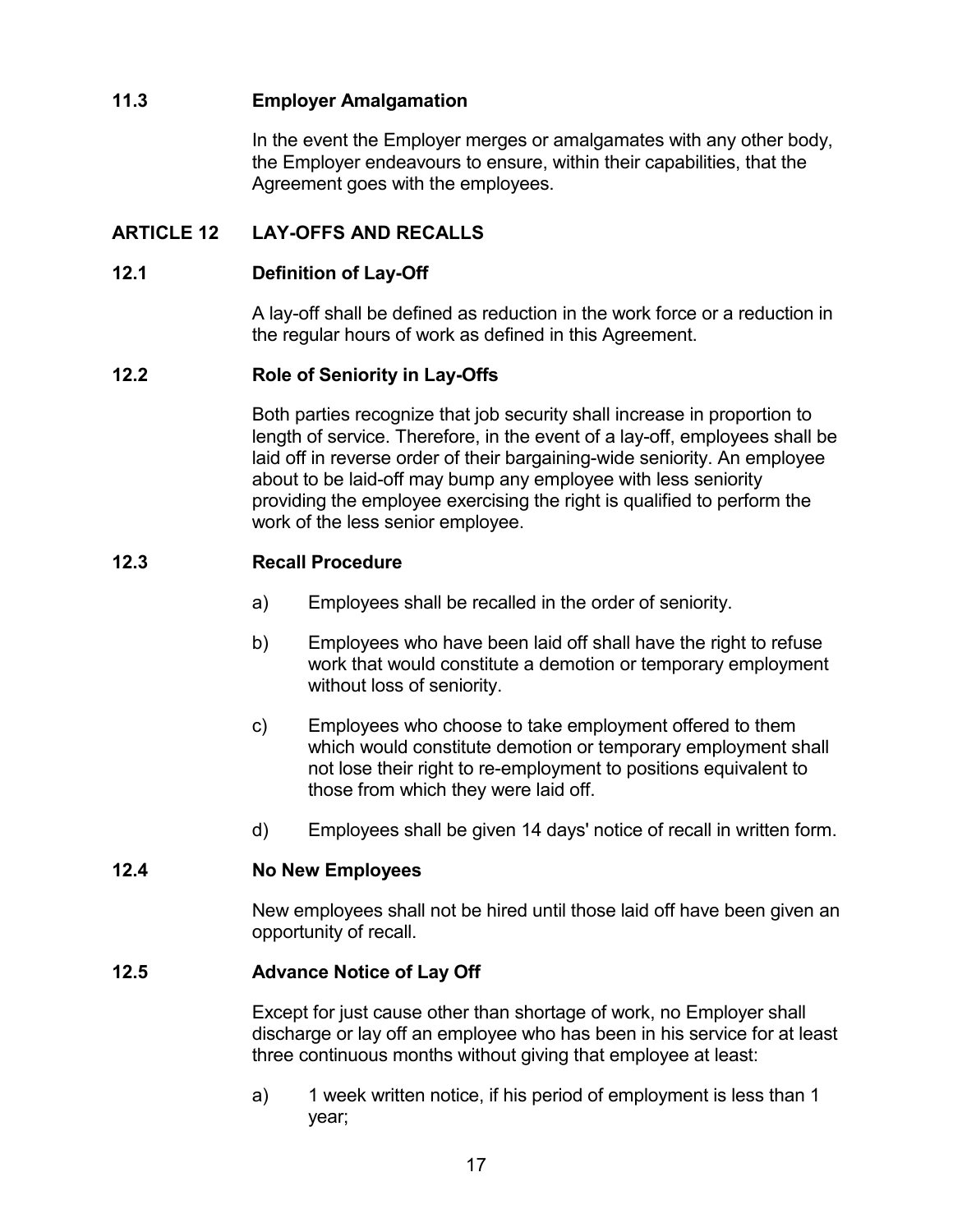- b) 2 weeks written notice, if his period of employment is 1 year or more but less than 3 years;
- c) 4 weeks written notice, if his period of employment is 3 years or more but less than 5 years;
- d) 6 weeks written notice, if his period of employment is 5 years or more but less than 10 years;
- e) 8 weeks written notice, if his period of employment is 10 years or more."

## <span id="page-23-0"></span>**12.6 Notice of Resignation**

Employees will give 2 weeks' notice of resignation.

## <span id="page-23-2"></span><span id="page-23-1"></span>**ARTICLE 13 HOURS OF WORK**

## **13.1 Group Home Operator**

a) Full-Time Group Home Operator

All Full-time Group Home Operators will be on a monthly schedules based on individual house operational needs and funding.

b) 393 Froom Crescent

Annual hours of work shall be **3522**. Scheduling shall be subject to Article **13.8**.

## c) **3014 Harding Street**

**Annual hours of work shall be 3522. Scheduling shall be subject to Article 13.8**.

d) 3335 Robinson

Annual hours of work shall be **3848**. Scheduling shall be subject to Article **13.8**.

e) 907 McCarthy Blvd. North

Annual hours of work shall be 2080. Scheduling shall be subject to Article **13.8.**

## f) **79 McMurchy Avenue**

**Annual hours of work shall be 2920. Scheduling shall be subject to Article 13.8**.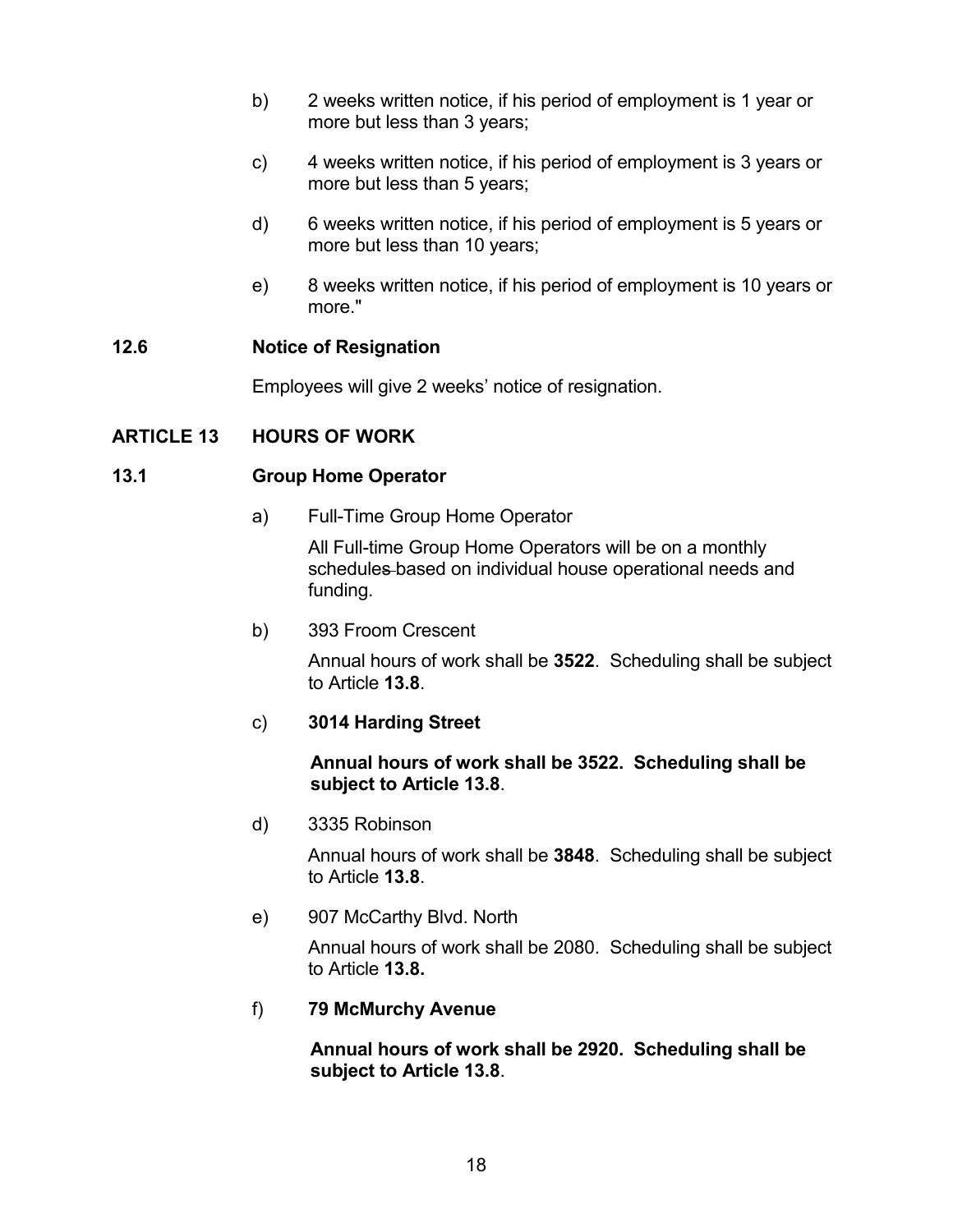## g) **1437 Lacon Street**

## **Annual hours of work shall be 2920. Scheduling shall be subject to Article 13.8**.

- **13.2** When a Group Home Operator is required to transport a client to another city for medical reasons, the Executive Director shall assign another staff to accompany the Group Home Operator. At the Executive Director's discretion, she may arrange to cover the shift at the home.
- **13.3** Group Home Supervisor and Group Operators Lacon and McMurchy Group Home Supervisor and Group Home Operators at McMurchy and Lacon shall work a 24 hour work day on a rotating schedule as follows:

Two 24 hour days "on"

Four 24 hour days "off"

This rotation shall be fully implemented at the Lacon Group Home when the current incumbent either resigns or is appointed to a new position. Until that time, the incumbent shall continue to work 7 days out of 14 days rotation.

## <span id="page-24-0"></span>**13.4 Supportive Living Program (SLP)**

a) Full-time Supportive Living Worker

Full time employees shall work a 5/5 day rotation. Hours of work shall be undefined. The full time employees will be credited with 1950 hours a year. The full time employee shall be on standby via cell phone for 24 hours during their 5 day rotation.

b) Casual Supportive Living Worker

All casual SLP shifts shall be paid based on a 7.5 hour day. The casual employee shall be on call between 9:00 am and 9:00 pm. The casual SLP employee shall have the option to be on call beyond 9:00 pm. Should the employee decide not to be on call, the phone shall be forwarded to the H.E.L.P. Homes of Regina emergency line.

## <span id="page-24-1"></span>**13.5 Group Living Operators**

**Annual hours of work shall be 3120.**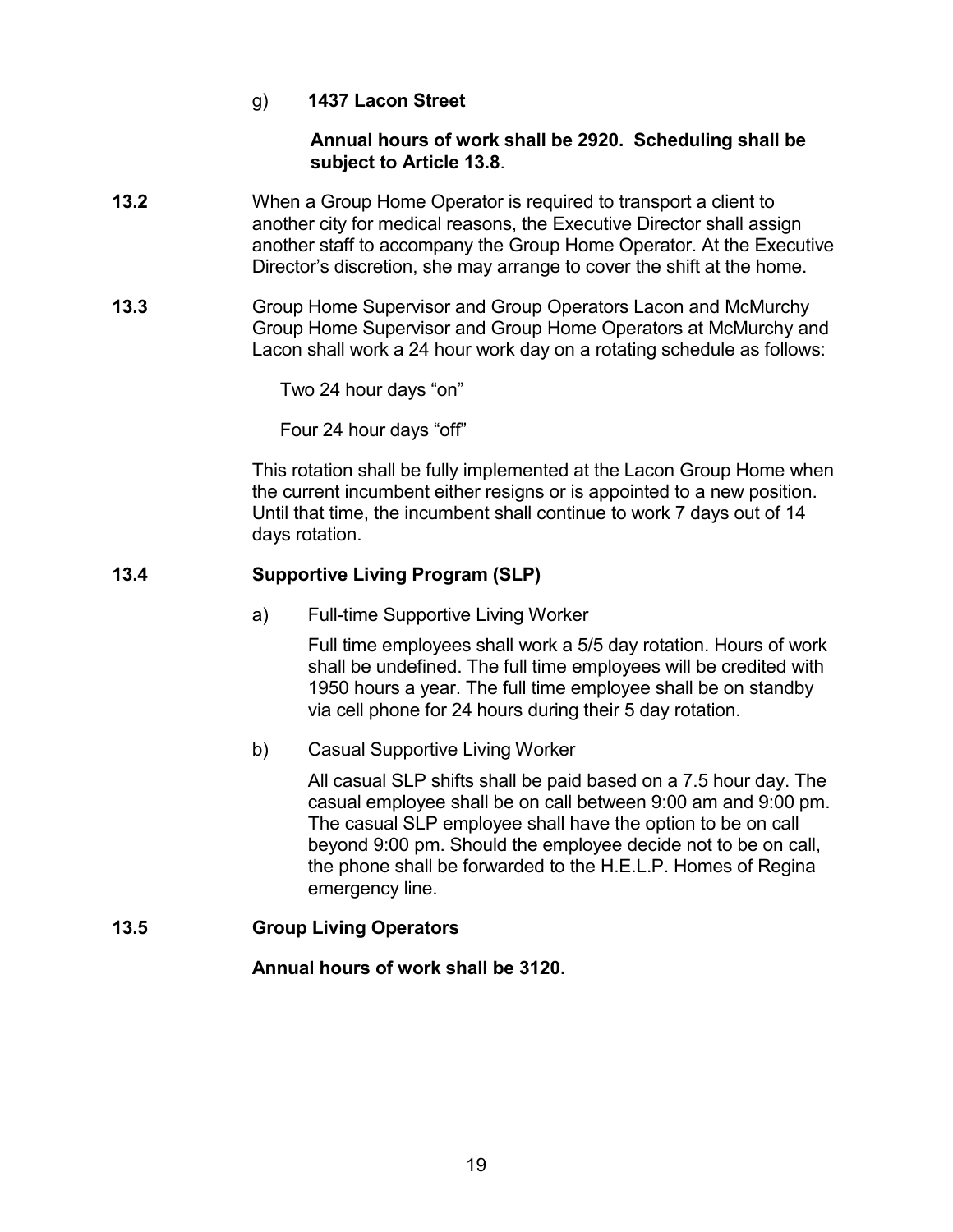## <span id="page-25-0"></span>**13.6 Permanent Part-Time**

- a) Part time Program Assistant for Harding House, Froom House and Robinson shall work annually **up to** a maximum of 1044 hours.
- b) Part time Program Assistant for McCarthy shall work annually 648 hours. These hours shall be averaged over a 12 month period to 54 hours per month, with undefined daily hours.

## <span id="page-25-1"></span>**13.7 Posting Work Schedules**

The Employer shall develop shift rotations. Employees' work schedules shall be posted 30 calendar days in advance in a place accessible to the employees. Employees requesting changes in the work schedule, other than vacation leave, must submit such requests within 14 calendar days of the posted schedule.

## <span id="page-25-2"></span>**13.8 Casual Call In**

- a) The scheduling of the casual assignments shall be done by the Employer.
- b) The shifts shall be offered as fairly and evenly as possible.
- c) The responsibility for providing her availability information rests with the casual employee.
- d) Once a casual has accepted a shift, she shall not opt out of the shift except for reasons of illness or emergency.
- e) Whenever possible the employees will be provided a reasonable amount of time to respond if the Employer is not able to speak to the casual employee in person.
- f) For approved requests of less than 14 days' notice, the employee shall schedule a casual employee to cover the shift.

## <span id="page-25-3"></span>**13.9 Program Hours of Work Changes**

Program hours of work arrangements can be changed by mutual agreement between the employees and the Employer. Changes will require ratification by the program members affected.

## <span id="page-25-4"></span>**13.10 Work on Scheduled Days Off**

Employees must acquire permission from the Executive Director/Employer prior to working on a scheduled day or hours off.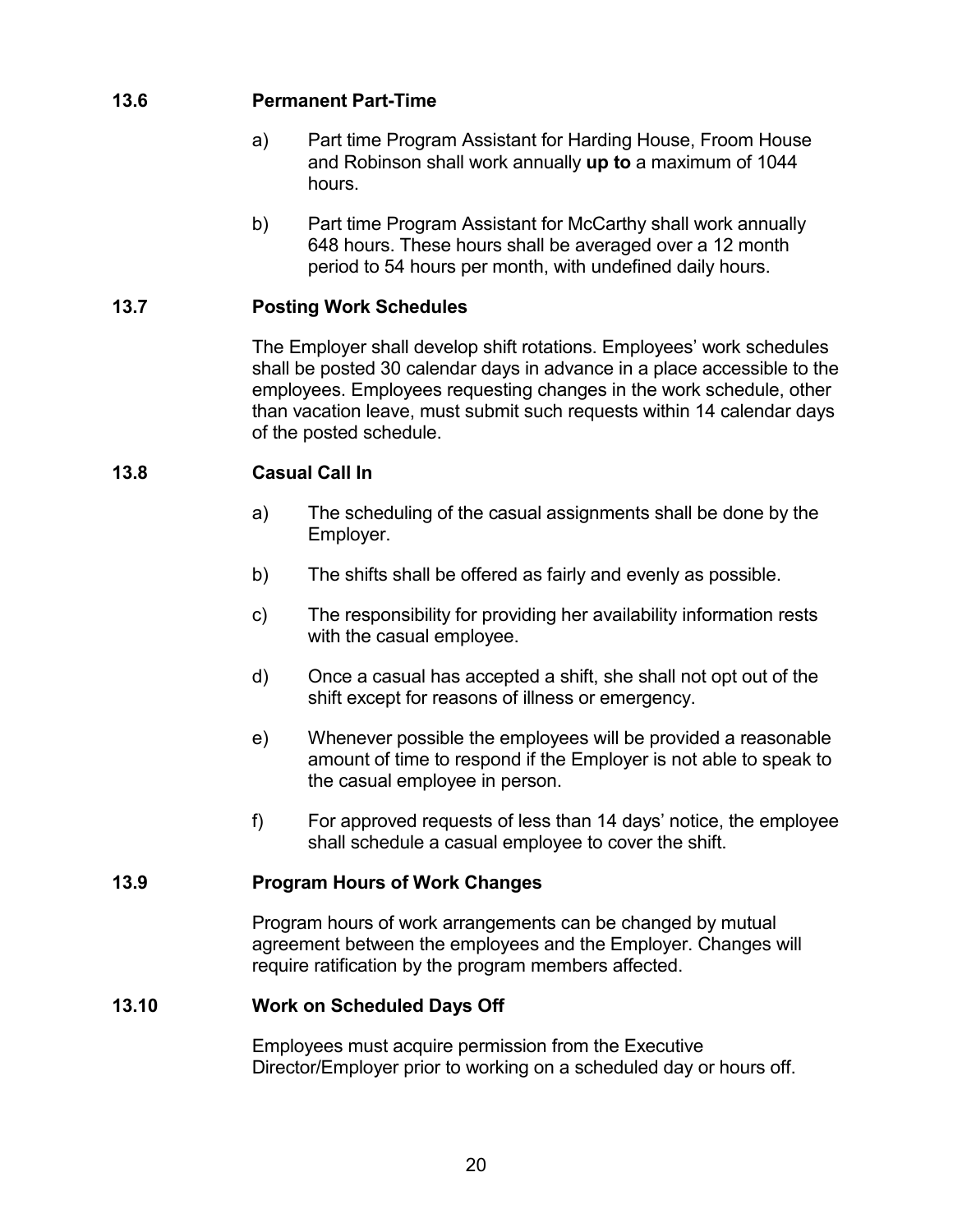## <span id="page-26-1"></span><span id="page-26-0"></span>**OVERTIME AND TIME IN LIEU**

#### **13.11 Overtime Rate**

Overtime shall be at a rate of 1 ½ times the employee's regular rate of pay for the position filled. The minimum rate being 1  $\frac{1}{2}$  times the casual hourly rate of pay.

#### <span id="page-26-2"></span>**13.12 Time In Lieu**

Full time employees and Group Home Operators may accumulate time in lieu of overtime pay out and statutory holidays to the following maximums levels:

| <b>Group Home Manager</b>        | 80 hours  |
|----------------------------------|-----------|
| Group Home Supervisor (McMurchy) | 122 hours |
| Group Home Supervisor (Lacon)    | 168 hours |
| <b>Group Home Operators</b>      | 132 hours |
| <b>Group Living Worker</b>       | 120 hours |
| <b>Supportive Living Worker</b>  | 76 hours  |
| <b>Administration Support</b>    | 80 hours  |

TIL is to be taken by the end of each fiscal year. Unused TIL at the end of the fiscal year can be carried-over with approval of the Executive Director.

## <span id="page-26-3"></span>**13.13 Work Exceeding Scheduled Hours**

- a) When an employee other than Group Home Operators and Group Living Operators, agrees to work in the capacity of her position on a scheduled day of work or attends Employer required education, over her regularly scheduled hours to the maximum of 40 hours per week she shall either accumulate time in lieu or be paid at overtime rates.
- b) Full-time employees and Group Home Operators required by the Employer to work in the capacity of their permanent position or attend meetings related to their permanent position or participate in Employer required education on their scheduled time off, the employee shall be entitled to time in lieu at the rate of time and one half or be paid at a rate of time and one half at the employees regular rate of pay for a minimum of three hours.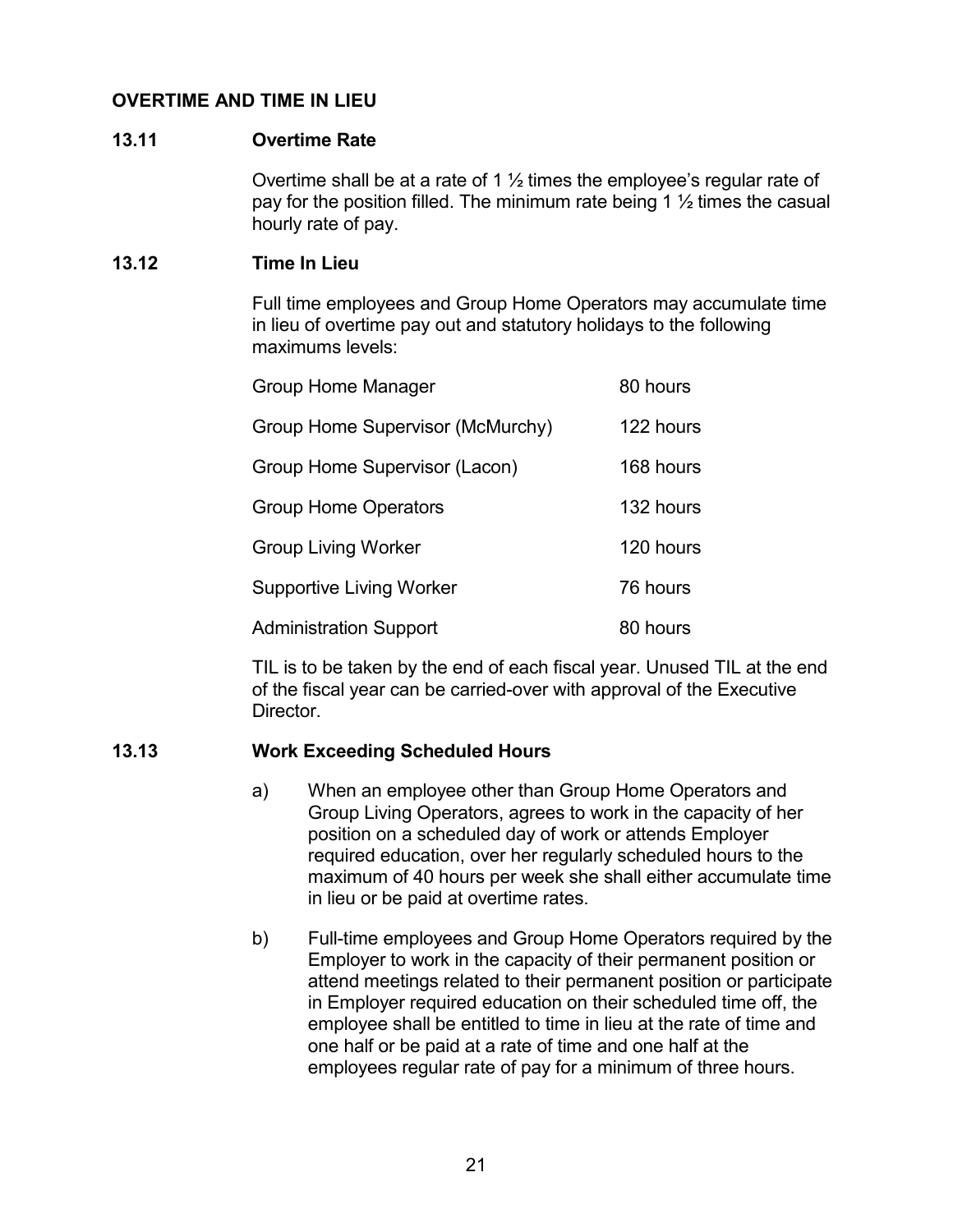## <span id="page-27-0"></span>**ARTICLE 14 CALL-IN FOR GROUP HOME OPERATORS**

**14.1** When a call-in of a group home operator is required, between the end of one shift and the beginning of the next**,** the Executive Director will call the employee scheduled to work the 3:00 PM shift on that day. This shall be paid at 1½ the rate of pay. If she is not available to start before 3 PM then the director shall call a casual staff.

## <span id="page-27-2"></span><span id="page-27-1"></span>**ARTICLE 15 CASUAL STAFFING**

#### **15.1 Temporary Positions**

Casuals may be used to fill the vacancy for not more than 60 days. If the Employer requires an extension, the union will be advised and provided the rationale.

## <span id="page-27-3"></span>**15.2 Permanent Employees on Casual List**

Permanent employees may exercise the option to let their name stand on the casual list.

#### <span id="page-27-4"></span>**15.3 Vacation Pay for Casuals**

Vacation pay for casual employees shall be paid out monthly.

## <span id="page-27-5"></span>**ARTICLE 16 STATUTORY HOLIDAYS**

#### <span id="page-27-6"></span>**16.1 Definition**

For the purposes of this Agreement the following shall be considered statutory holidays:

| New Year's Day          | <b>Family Day</b> |
|-------------------------|-------------------|
| Good Friday             | Easter Sunday     |
| Victoria Day            | Canada Day        |
| Saskatchewan Day        | Labour Day        |
| <b>Thanksgiving Day</b> | Remembrance Day   |
| Christmas Day           | <b>Boxing Day</b> |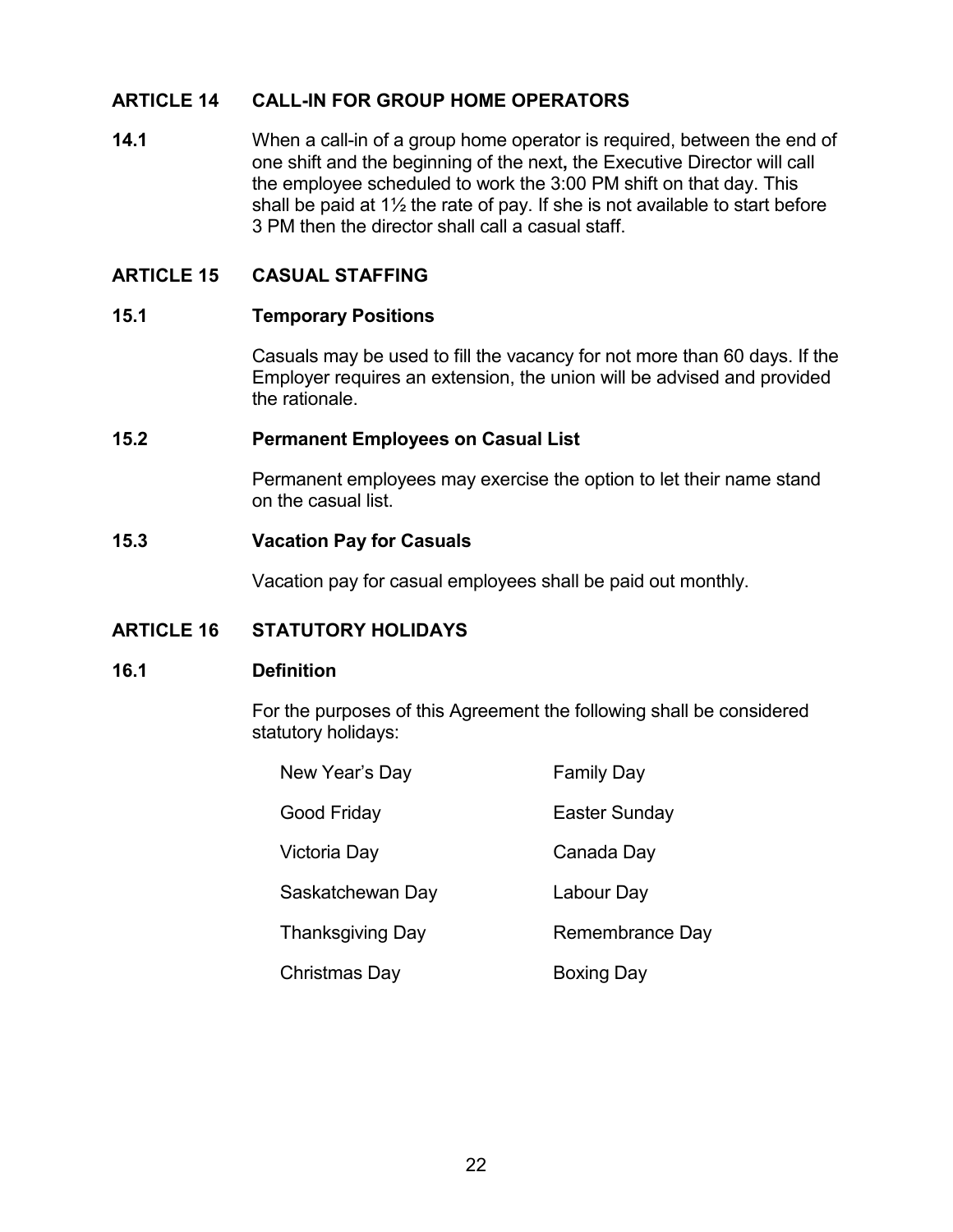## <span id="page-28-0"></span>**16.2 Hours of Work on Statutory Holidays**

Notwithstanding Article 1**3**, holidays falling on weekdays will be considered 24 hour shifts. For the 24 Shift Model homes, the holiday hours will be from 12:00 am – 12:00 am. For the Group Home Model homes the holiday hours will be the scheduled hours of the home operator.

The minimum sum of money to be paid for a statutory holiday or for another day designated for observance of the statutory holiday by an Employer to any employee who does not work on that day:

- a) where the Employer pays to the employee the employee's regular wages for period that includes that day, is equal to those wages;
- b) in any other case, is the amount A calculated in accordance with the formula:

$$
A = \frac{W}{20}
$$

where W is the total of the wages earned by the employee during the four weeks immediately preceding the statutory holiday, exclusive of overtime.

## <span id="page-28-1"></span>**16.3 Minimum Statutory Holiday Pay**

The minimum sum of money to be paid for a statutory holiday or for another day designated for the observance of the statutory holiday by an Employer to any employee who works on that day is the total of:

- a) the amount to which an employee would be entitled pursuant to Article 17.2; and
- b) the amount of wages, calculated at a rate that is 1  $\frac{1}{2}$  times the employee's regular rate of wages, for the time worked.

## <span id="page-28-2"></span>**16.4 Notice of Not Working a Statutory Holiday**

The Executive Director will be responsible for casual staffing on statutory holidays when an employee provides at least 2 weeks' notice of their desire not to work on those dates. If all attempts to obtain casual staff are unsuccessful, and given that there is a casual roster in place, the employee will be required to work the statutory holiday. The Executive Director will provide 48 hours' notice of this.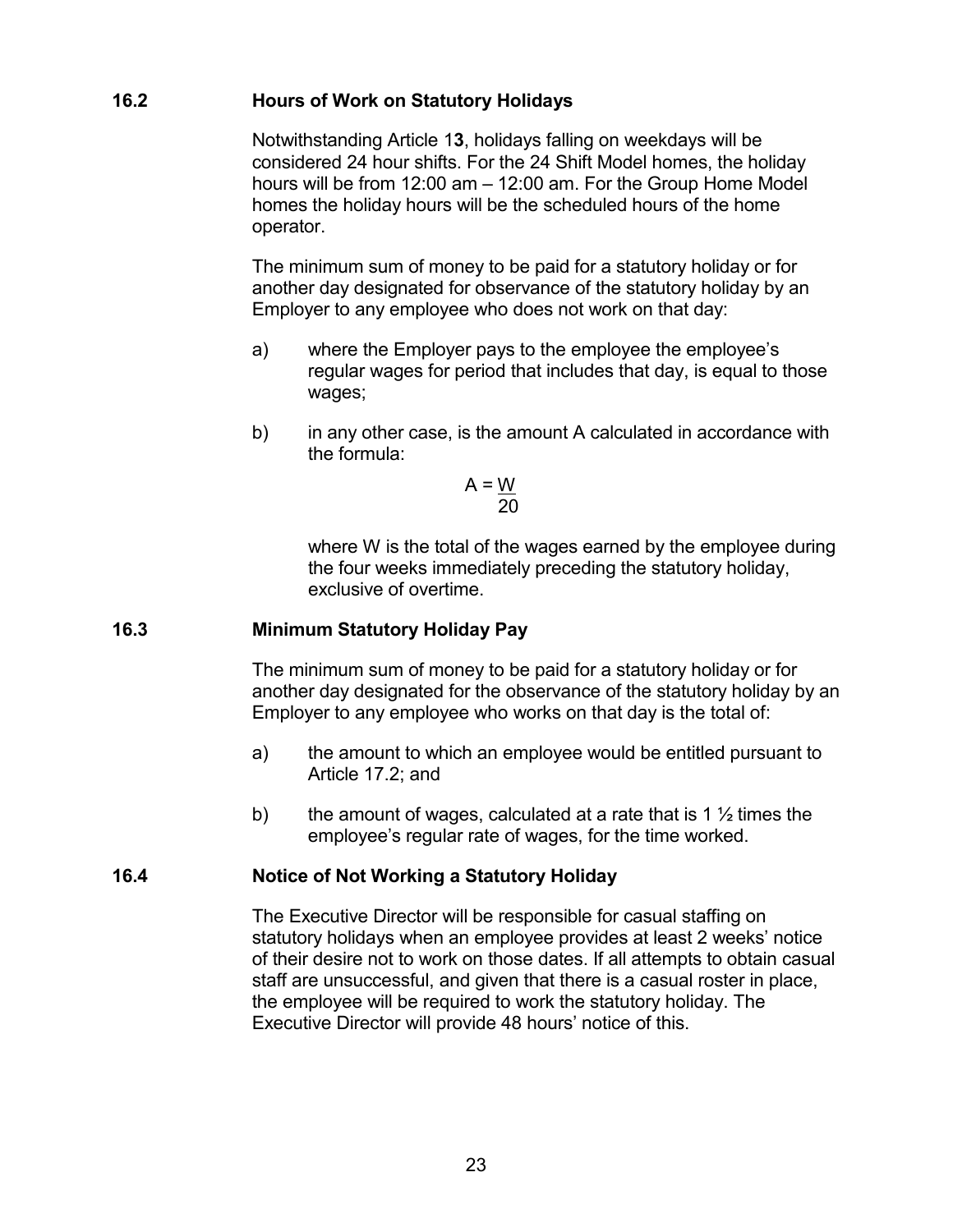## <span id="page-29-1"></span><span id="page-29-0"></span>**ARTICLE 17 FLOATING HOLIDAY**

## **17.1 Floating Holiday**

The "floating holiday" shall be a paid day off each fiscal year, taken at the employee's discretion. This day will be paid at straight time to all permanent full time employees and permanent Group Home Operators.

Staff will be responsible for arranging replacement workers and informing the Executive Director.

Recognizing that casual staff availability is not adequate to cover all staff who wish to take the floating holiday, permanent full time employees shall take the floating holiday as soon as casual staffing is next available.

## <span id="page-29-3"></span><span id="page-29-2"></span>**ARTICLE 18 ANNUAL VACATION**

#### **18.1 Definition**

Annual Vacation means annual vacation with pay.

#### <span id="page-29-4"></span>**18.2 Annual Vacation Year**

- a) The vacation year shall be the Employee's anniversary date of employment.
- b) At the discretion of the Employer vacation may be granted prior to completion of 1 year of employment.
- c) Requests for vacation shall be submitted in writing to Executive Director.
- d) 30 days in advance of the requested dates. The Employer must approve/disapprove within 1 week of the request.

## <span id="page-29-5"></span>**18.3 Annual Vacation Credits**

Permanent employees are entitled to:

- a) an annual vacation of 3 weeks after the first and including the **4th** year of employment (3/52 of hours worked in a year).
- b) an annual vacation of 4 weeks during and after the 5<sup>th</sup> year of employment (4/52 of hours worked in a year).
- c) **an annual vacation of 5 weeks during and after the 12th year of employment (5/52 of hours worked in a year)**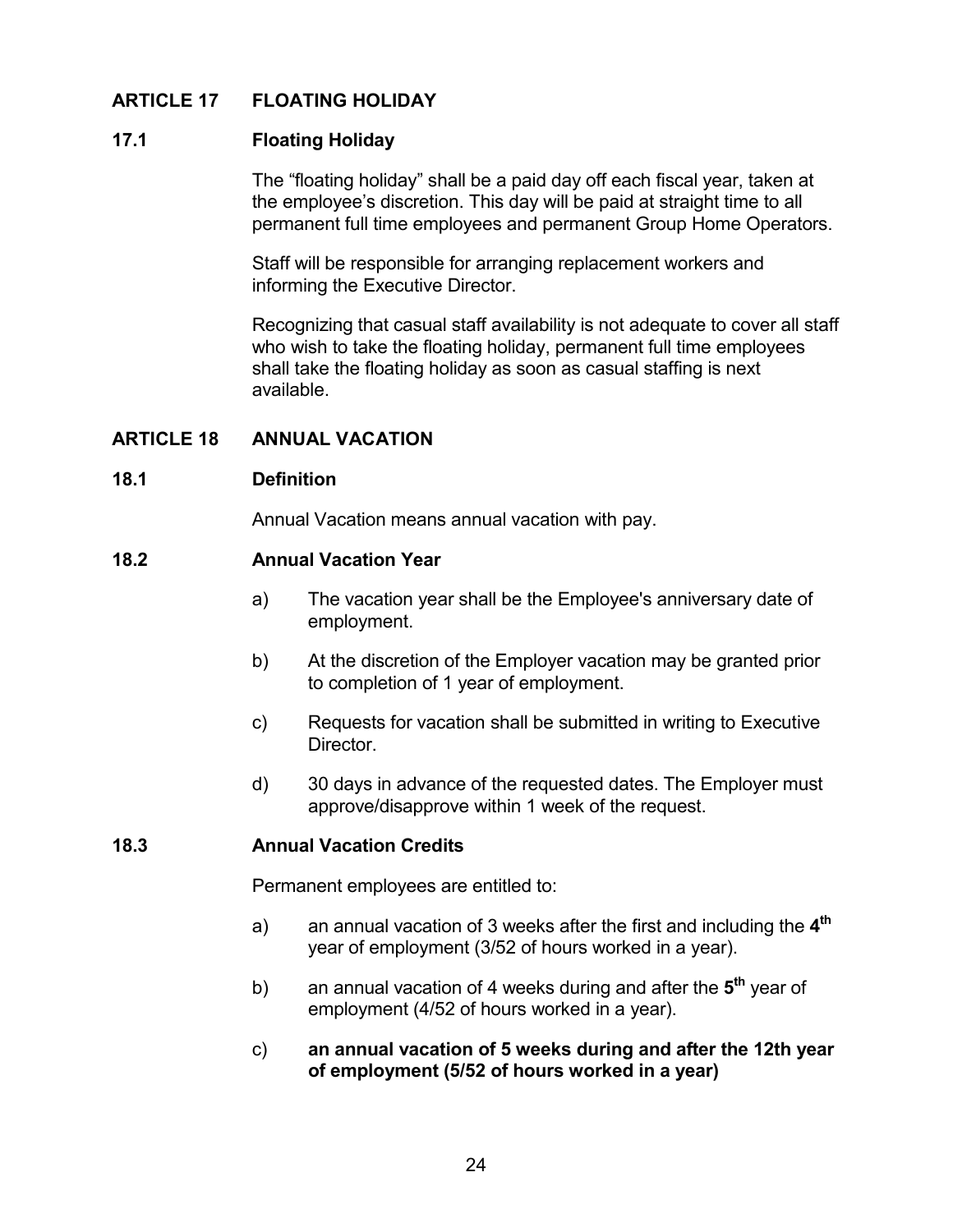d) an annual vacation of 6 weeks during and after the 20**th** year of employment (6/52 of hours worked in a year).

## <span id="page-30-0"></span>**18.4 Carry-over of Annual Vacation**

An employee shall be permitted to carry over unused vacation from 1 fiscal year (April 1 – March 31) to the next.

#### <span id="page-30-1"></span>**18.5 Annual Vacation Pay on Termination**

An employee leaving the service at any time in the vacation year before the employee has taken vacation shall be entitled to a proportionate payment of salary in lieu of such earned vacation.

#### <span id="page-30-2"></span>**18.6 Unbroken Vacation**

An employee shall be entitled to receive vacation in an unbroken period unless otherwise requested by the employee.

#### <span id="page-30-3"></span>**ARTICLE 19 REQUESTS FOR TIME OFF**

Requests for the said time off must be submitted in writing to and approved by the Executive Director.No request shall be unreasonably denied.

The Executive Director is responsible for casual staffing when at least 48 hours' notice is granted.

## <span id="page-30-4"></span>**ARTICLE 20 JOB SHARE**

## <span id="page-30-5"></span>**20.1 Definition**

- a) The voluntary sharing of a permanent position in a structured manner by the permanent incumbent and a job share employee (non-incumbent) who works the reminder of hours not covered by the permanent incumbent.
- b) The purpose of job sharing is to allow permanent full-time employees to work less than full time hours in their positions while maintaining permanent status and access to associated benefits.

Only the permanent full-time incumbent of a position can initiate a request to establish a job share arrange to reduce the hours of work.

#### <span id="page-30-6"></span>**20.2 Limitations**

Percentage of hours requested to be job shared must not be greater than 50% of the applicant's regular hours of work.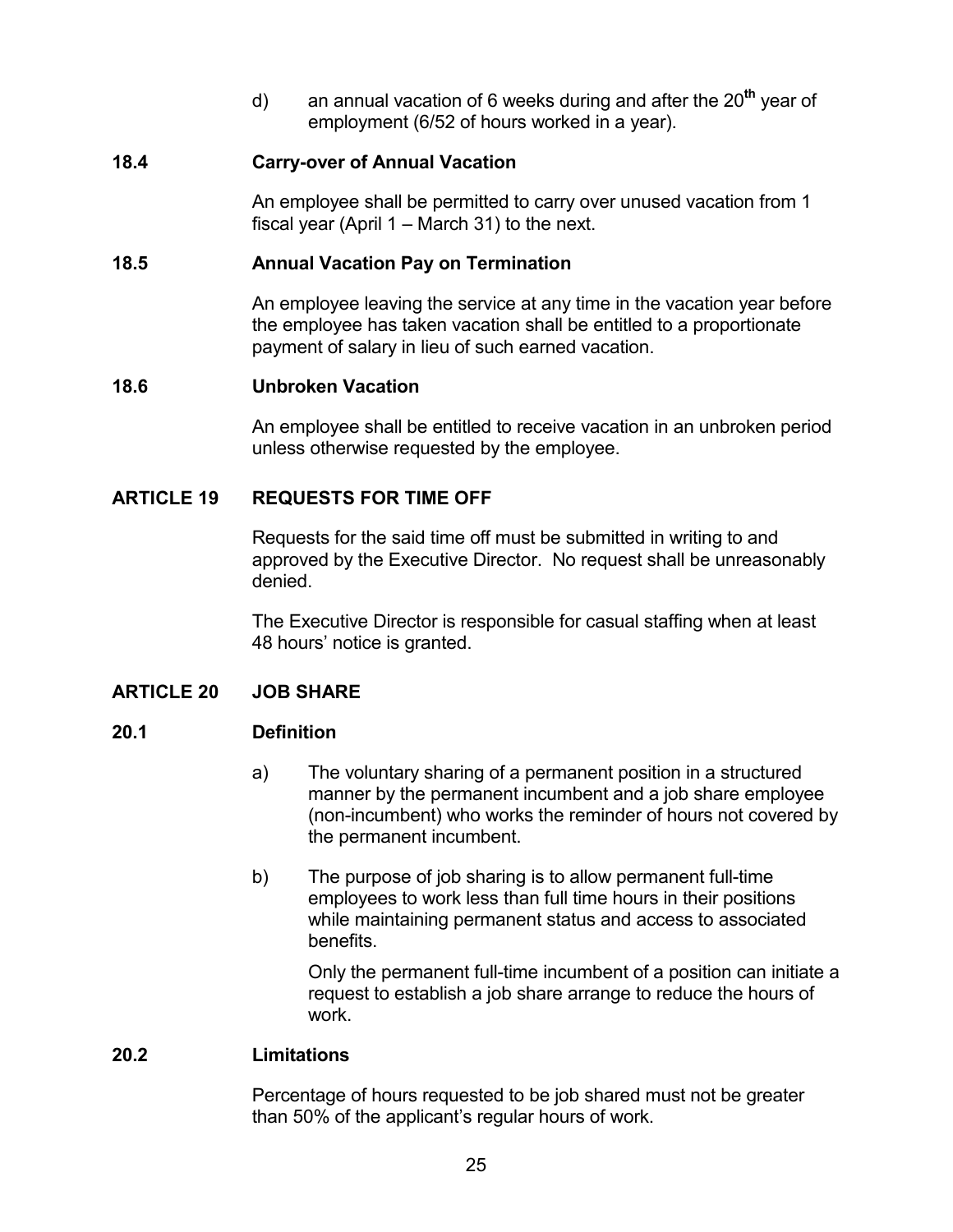## <span id="page-31-0"></span>**20.3 Procedures**

- a) The permanent full-time employee submits a written proposal to the Executive Director stating:
	- i) reason for job share
	- ii) percentage of hours to be shared
	- iii) duration of job share
- b) The Executive Director determines whether the job share arrangement would be operationally feasible. Job share arrangements are not to be unreasonably denied.

## **20.4 Cancellation of Job Share**

The incumbent, or the Executive Director may terminate the job share by providing 30 working days written notice. Notice to terminate will be concurrently provided to the other employee in the job share and the Union.

By mutual agreement of the parties, the notice period to terminate the job share may be shortened. *The Saskatchewan Employment Act* provisions regarding notice of termination will apply should the other employee be a non-permanent employee.

## <span id="page-31-1"></span>**20.5 Benefits**

Benefits contained in the Collective Agreement shall be pro-rated for each of the job share positions.

## <span id="page-31-2"></span>**ARTICLE 21 SICK LEAVE**

## <span id="page-31-3"></span>**21.1 Definition**

- a) Sick leave means the period of time an employee is absent from work due to being sick, disabled or injured for which insurance does not cover. Sick leave shall be time off with pay to the extent the employee has earned sick leave credits.
- b) Sick leave shall be time off with pay to the extent the permanent employee has earned sick leave credits. Probationary staff may only access their sick leave credits for which they have earned.

## <span id="page-31-4"></span>**21.2 Notification of Illness**

The Employee is to notify the office immediately in case of illness.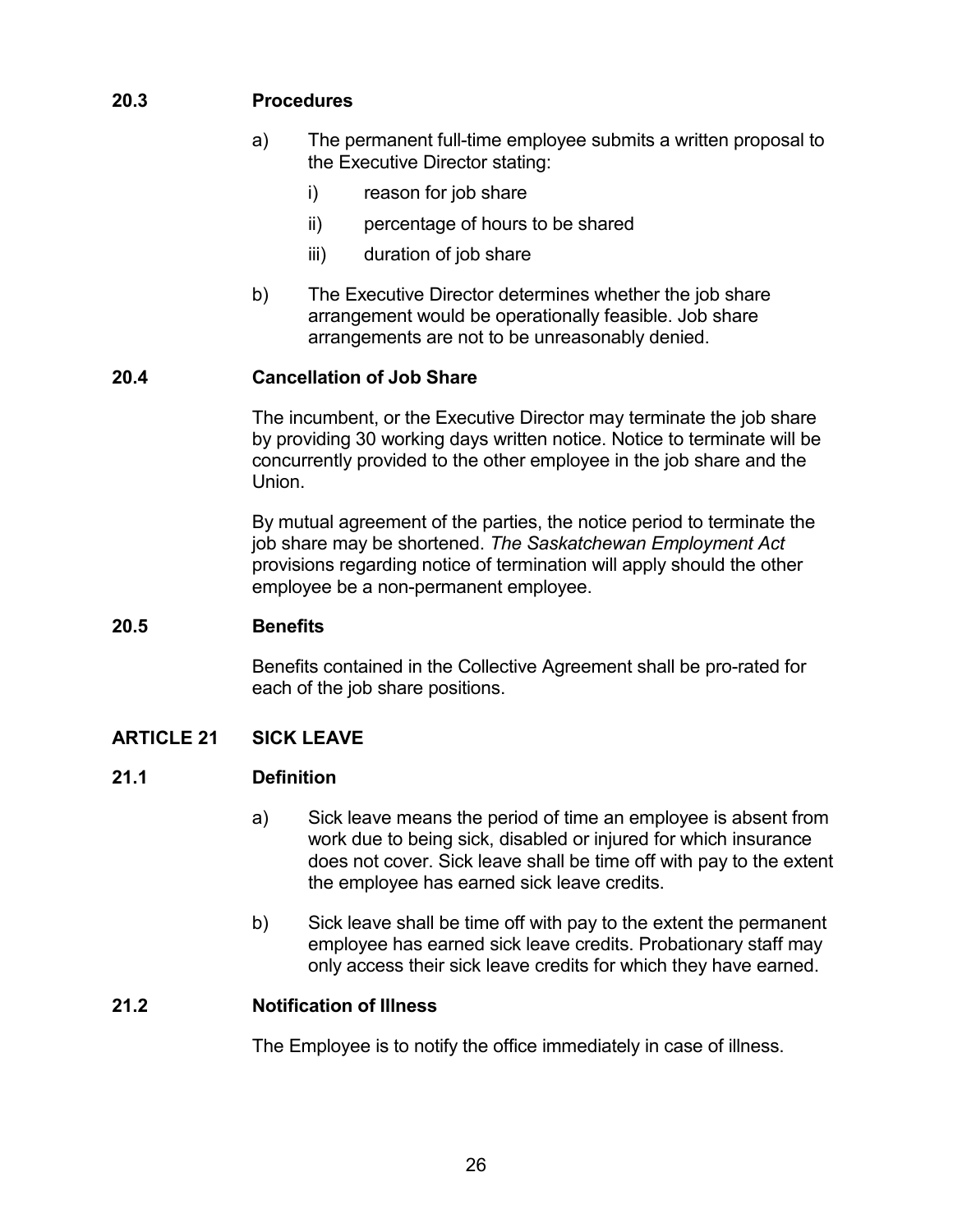## <span id="page-32-0"></span>**21.3 Accumulated Sick Leave Credits**

- a) Full time Group Home Operators shall be granted 209 hours of sick leave annually on April 1. **Sick leave may accumulate to a maximum of 380 hours**.
- b) Full time SLP workers shall be granted 88 hours of sick leave annually on April 1. Sick leave may accumulate to a maximum of 160 hours.
- c) Full time Program Assistants shall be granted 55 hours of sick leave annually on April 1. Sick leave may accumulate to a maximum of 100 hours.
- d) Full time Group Living Operator shall be granted 190 hours of sick leave annually on April 1. Sick leave may accumulate to a maximum of 230 hours.
- e) Full time Group Home Manager and Group Home Worker shall be granted 96 hours of sick leave annually on April 1. Sick leave may accumulate to a maximum of 230 hours.
- f) Full time Administrative Support shall be granted 88 hours of sick leave annually on April 1. Sick leave may accumulate to a maximum of 160 hours.
- g) Full time Group Home Supervisor and Group Home operators formally employed by Victoria Care Homes will continue to accrual sick as per Letter of Understanding – Transfer Agreement, dated October 15, 2014.
- h) Part time employees shall accumulate sick leave credits prorated on the number of hours worked relative to the number of working hours required in that month. Sick leave may accumulate to a prorated maximum.

## <span id="page-32-1"></span>**21.4 Proof of Illness**

A medical certificate may be requested by the Executive Director from employees reporting sick.

If a medical certificate is required, the certificate will be requested within 7 days of the reported illness, and will be paid for by the Employer if a charge to the employee is incurred for such.

## <span id="page-32-2"></span>**21.5 Leave of Absence While Sick**

In cases where employees are sick beyond their accumulated sick leave credits, the Employer shall grant leave of absence without pay to a maximum of 6 months.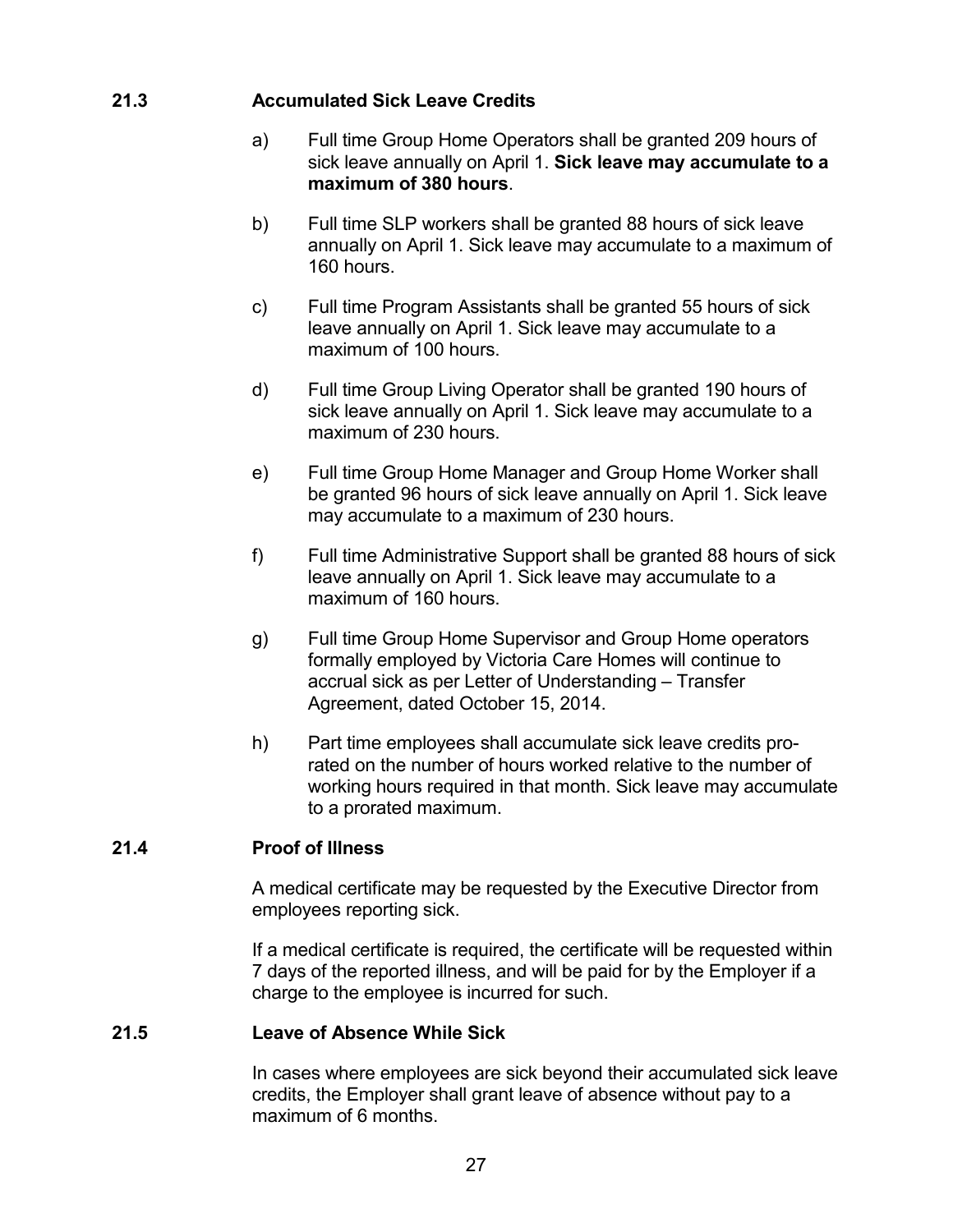## <span id="page-33-0"></span>**21.6 Recognition of Social Illness**

The Employer and the Union recognizes that alcoholism, and drug abuse cause health problems. When necessary sick leave benefits may be granted for treatment on the same basis as now applied for other health problems. Employees whose partner is undertaking a rehabilitative program for alcoholism and drug abuse may apply for vacation time or leave of absence without pay to participate with her partner in such rehabilitative program.

It is recognized by both the Employer and the Union that it is the personal responsibility of the individual to accept treatment. The acknowledgment of the above is not to be interpreted as constituting a waiver of management responsibility to maintain disciplinary measures within the framework of the Collective Bargaining Agreement.

## <span id="page-33-1"></span>**21.7 Sick Leave Credits during Leave of Absence**

When an employee is given leave of absence without pay for any reason or is laid off on account of lack of work and returns to work, upon expiration of an approved leave of absence, she shall retain her existing accumulated sick leave credits at the time of the leave or lay-off, provided the employee returns from leave or lay-off within the confines outlined in the Collective Agreement. Credits shall be calculated as per Article 22.3.

## <span id="page-33-2"></span>**ARTICLE 22 LEAVE OF ABSENCE**

## <span id="page-33-3"></span>**22.1 Bereavement Leave**

Bereavement leave with pay shall be granted to a permanent employee, such leave to apply in the death of an employee's spouse, brother, sister, parents, child, grandparents, grandchild or in-laws. Such leave shall consist of up to 3 days. An extension of time without pay may be granted by the Executive Director.

## <span id="page-33-4"></span>**22.2 Maternity, Paternity and Adoption Leave**

An employee shall be granted leave without pay for a period of up to **18 months** in the event of pregnancy or adoption under the conditions of current *The Saskatchewan Employment Act* and any amendments thereto.

Upon return from such leave the employee shall be reinstated in their former position or in a comparable position. Such employee is entitled to their previous rate of pay without loss of benefits, increments, or seniority.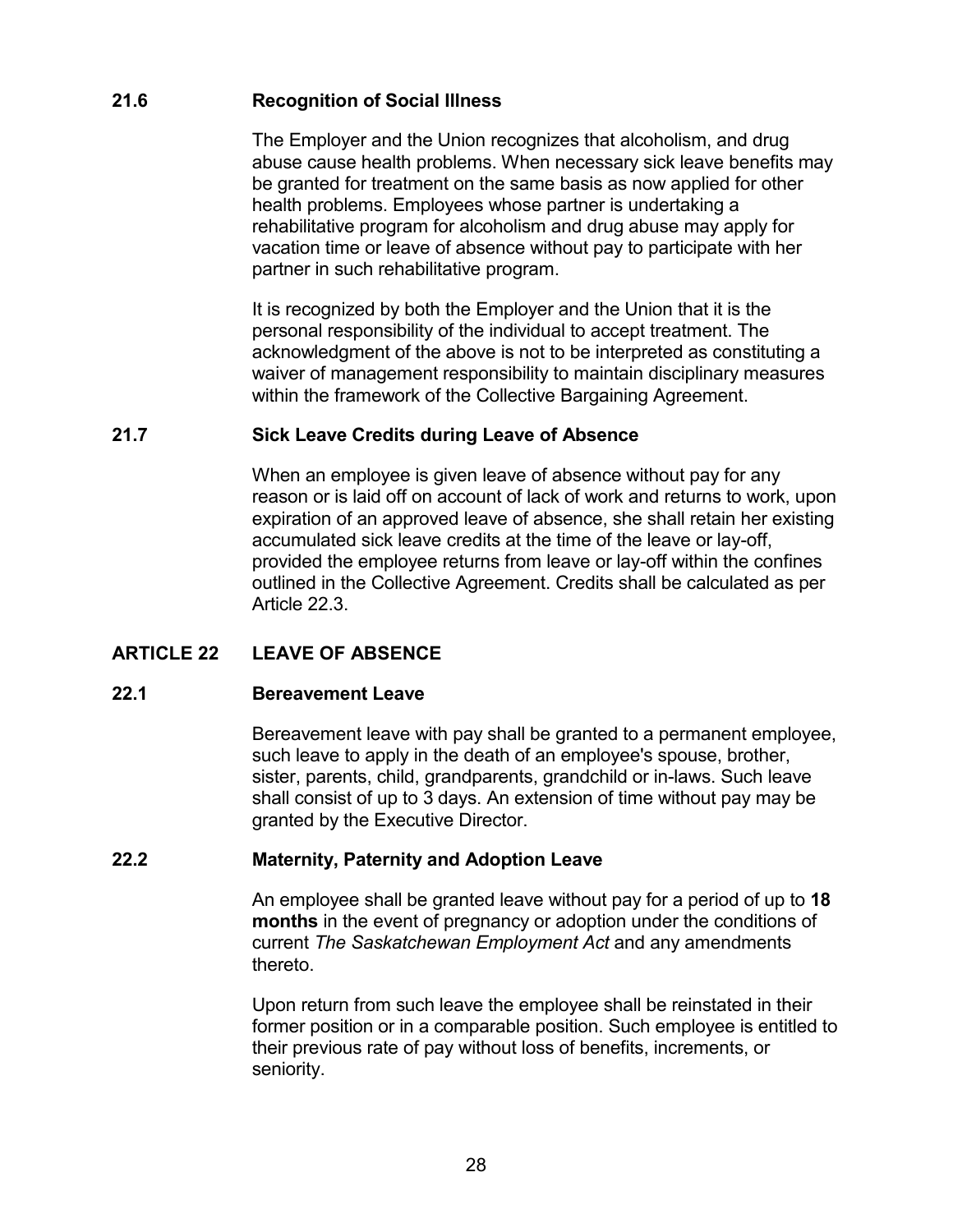## <span id="page-34-0"></span>**22.3 Emergency Shelter**

**When an employee is required to seek emergency shelter from interpersonal violence, the employee may be entitled to draw from sick leave credits for up to three (3) days per year, or access any other available leave. An employee who has expended all available paid leave may be granted a leave of absence without pay**.

## <span id="page-34-1"></span>**22.4 Union Leave**

Employees selected as delegates to attend labour conventions or business meetings, elected to be a representative on a committee and or training in connection with the affairs of the Union, upon giving reasonable notice, shall be granted time off without pay only insofar as it does not interfere with the regular operation of H.E.L.P. Homes of Regina. No request will be unreasonably denied.

The employee will arrange for staff coverage where possible and if sufficient coverage cannot be obtained, the Executive Director or designate shall assist in finding coverage.

## <span id="page-34-2"></span>**22.5 Sick Leave/Holidays Re: Part-Time Staff**

Permanent part-time staff on sick leave or annual holidays is to be replaced only upon permission granted by the Employer.

## <span id="page-34-3"></span>**22.6 General Leave Without Pay**

Leaves of absence without pay other than those stated in this agreement may be requested by an employee. An employee must submit the leave request in writing to the Executive Director. All leave requests must be approved in writing by the Executive Director. The Employer may grant such leave based on adequate coverage being maintained.

## <span id="page-34-4"></span>**22.7 Dependent Care Leave**

An employee with sufficient cause may be granted Dependent Care Leave with pay up to a maximum of 4 days per year, non-accumulating.

This leave shall only be granted in case of illness of an immediate family member where no other person can provide for their needs. This leave is to be deducted from accumulated sick leave credits. An employee may also be granted up to a maximum of 4 months Dependent Care Leave without pay. There shall be no loss of seniority, benefits, increments, or job security while on Dependent Care Leave.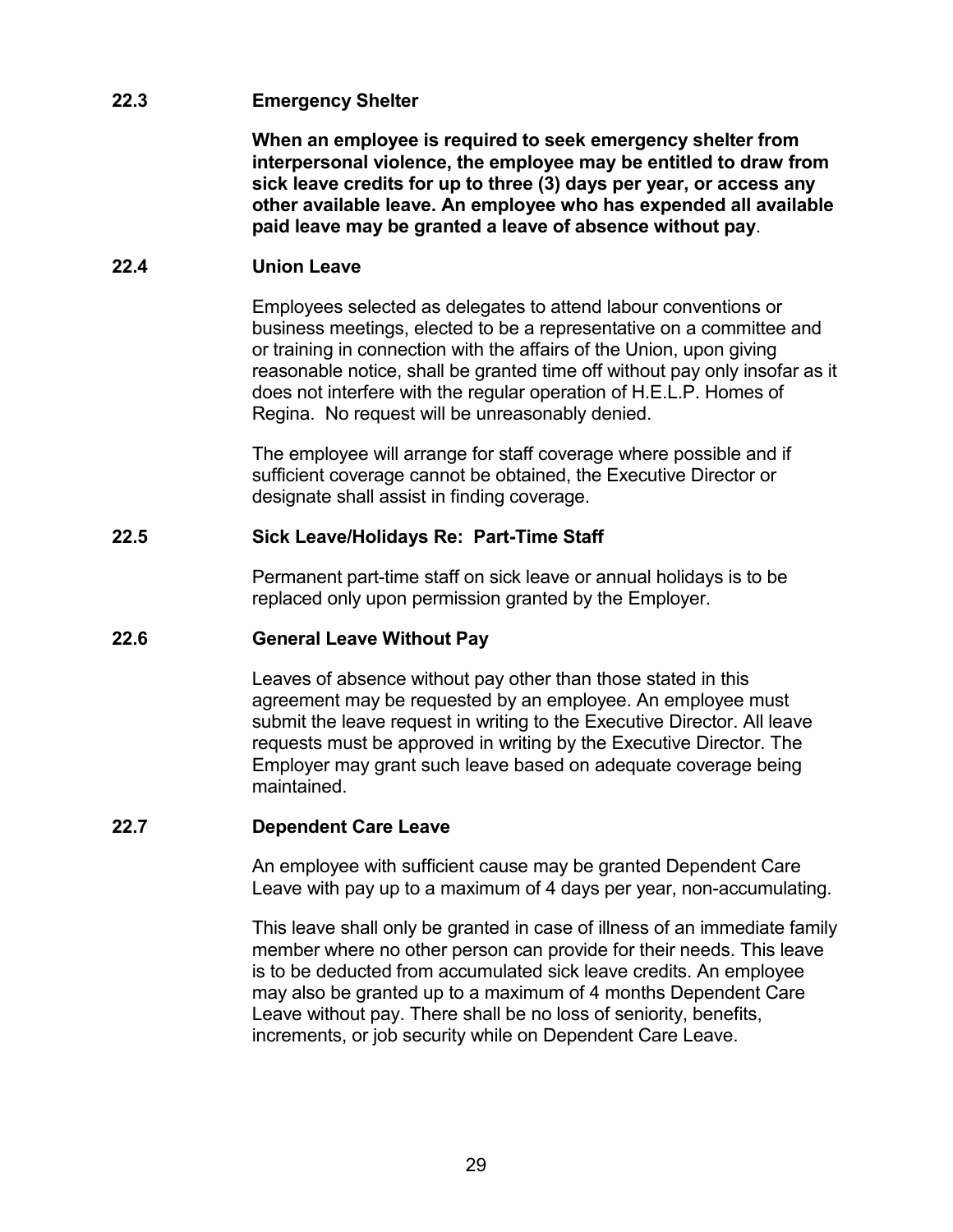## <span id="page-35-0"></span>**ARTICLE 23 PAY ADMINISTRATION**

**23.1** The wage schedule covering employees occupying positions in the classification plan shall be set in Pay Schedule A, forming part of this Agreement.

## **23.2 Payment of Wages**

- a) **All employees except permanent full-time Supportive Living Workers shall be paid at an hourly rate**.
- b) Permanent employees shall be paid a loan on the 15th of each month which will be **up to** half of their monthly net earnings, **based on their previous three (3) months' average**. The balance will be paid on the last banking day of the month.
- c) Casual employees will be paid on the last banking day of the month.

## <span id="page-35-1"></span>**23.3 Statement of Accruals**

A record of all time-in-lieu, sick leave, and vacation leave accruals shall be provided to each employee 3 times per year: April, July, and November. It is the responsibility of the employee to review the records. Should an error be found within 60 days of the receiving the notice, the employee shall notify the Employer. The Employer shall only pay up to 1 year retro on an error.

## <span id="page-35-2"></span>**23.4 Temporary Assignment of Higher Duties**

An employee who is temporarily assigned to higher duties by the Executive Director shall be paid accordingly.

#### <span id="page-35-3"></span>**23.5 Promotion Formula**

On promotion an employee's rate of pay shall be adjusted to the minimum of the new range except that the rate will not be less than her current salary and not more than the maximum of the new range.

#### <span id="page-35-4"></span>**23.6 Increments**

- a) Whenever an employee's increment date or adjustment in salary occur on the same date as a promotion or reclassification the employee shall receive her increment or adjustment before the promotion formula is applied.
- b) Increment dates shall not be affected by demotion.
- c) When an employee's start date falls on the 15th of the month or later, increments are applied to the following month.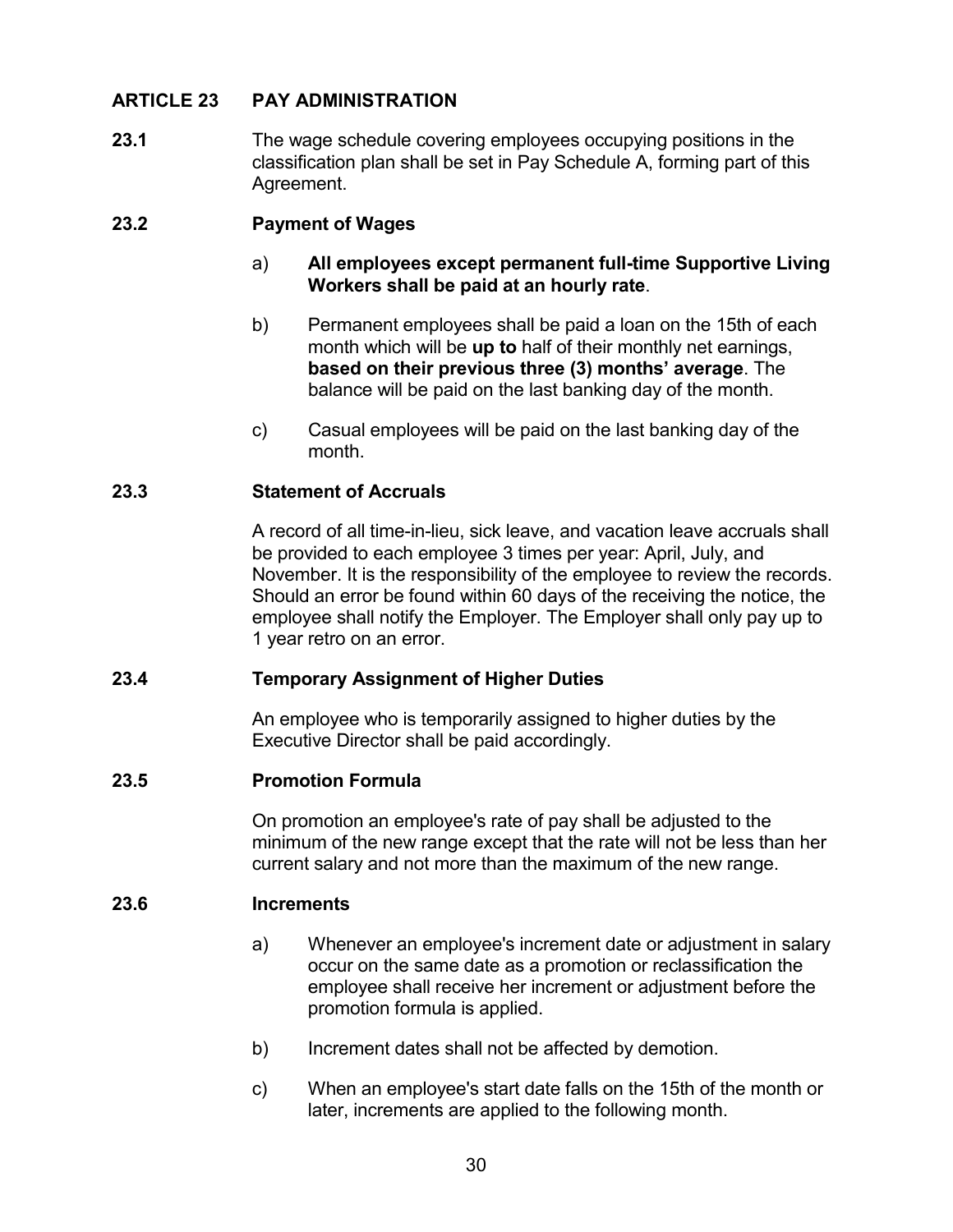## <span id="page-36-0"></span>**23.7 Increments after a Leave of Absence**

When an employee returns to work after a leave of absence without pay, the employee will be credited with all seniority before the leave unless otherwise stated in this Agreement.

## <span id="page-36-1"></span>**23.8 Employer Required Education**

- a) A system of on-the-job training and education so the employees shall be able to qualify for promotion. Such opportunity of training shall be allocated equitably. The current practice of allowing paid educational conference and workshop leave shall continue.
- b) All time spent by employees on Employer Required Education shall be considered as time worked. If the time is not part of an employee's regular day of work, employees shall be entitled to pay as per Article 14 or time off.
- c) An employee who is required to be absent from home overnight on Employer Required Education and whose dependents for whom the employee has sole responsibility reside with the employee and are all under 16 years of age may receive assistance for each night's absence for child care expenses incurred in excess of those incurred by the employee for care of the children during the work day.
- d) For the purpose of this article "sole responsibility" indicates a situation where there is no other individual sixteen years or older permanently residing with the family. The terms of assistance are as follows:
	- i) an allowance of \$10 for each night when the child(ren) are left in the care of a friend or relative not normally residing with the family.
	- ii) up to \$25 for each night to individuals at arm's length who provide child care as a regular source of income and who do not reside with the family.
- e) Child care costs will be paid by the Employer when the employee is required to attend Employer Required Education during off duty hours. Costs will be paid to a maximum of \$15.00 per child, per day or actual costs whichever is lesser and upon presentation of receipts. Receipts for c) and d) shall include the cost, dates of employment, the childcare workers phone number and social insurance number.

## <span id="page-36-2"></span>**23.9 Mileage**

When an employee is requested by the Employer to use her vehicle, mileage shall be paid at the rate of 40 cents per kilometre.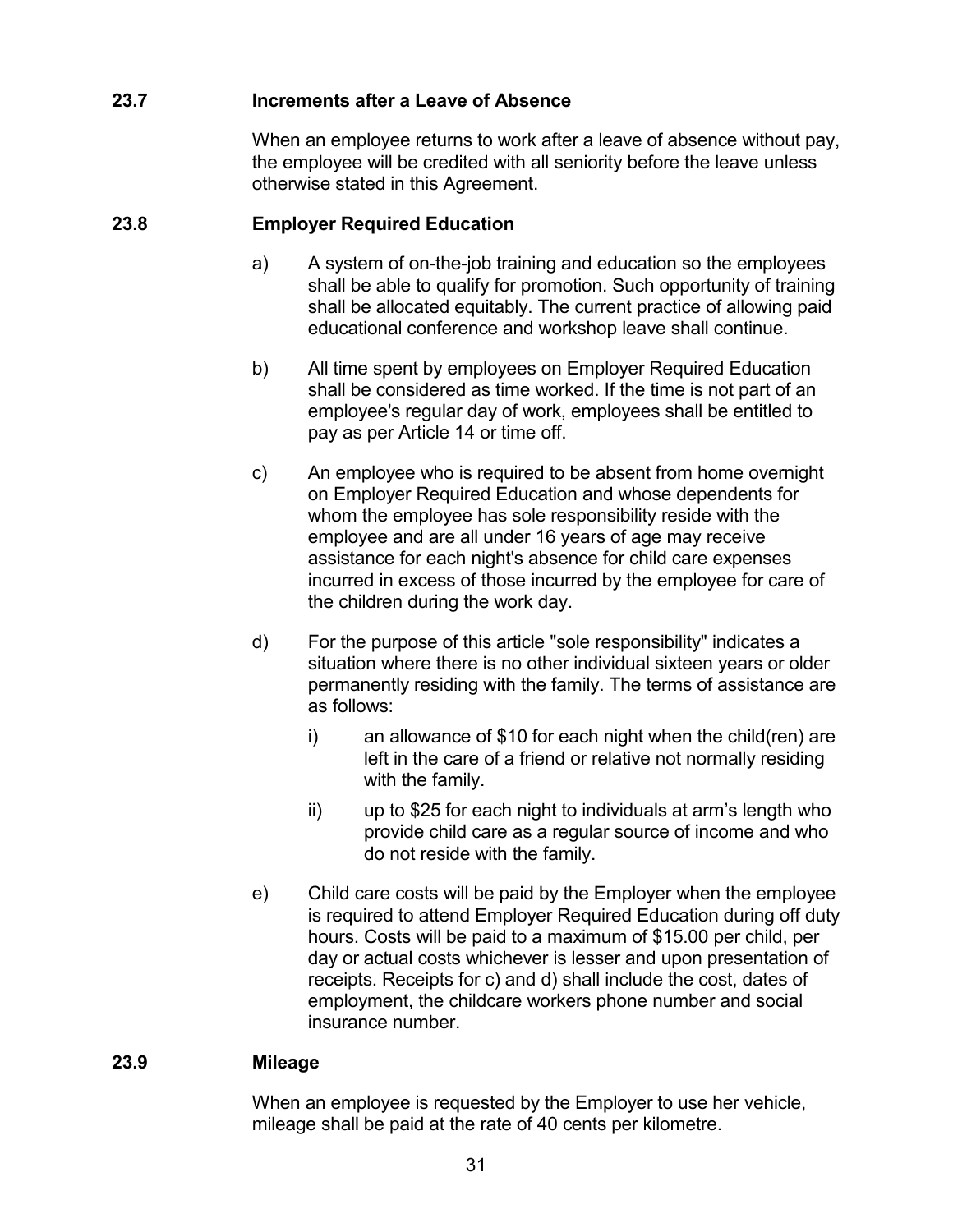Employees who qualify for a car allowance shall receive \$150 per month.

Out of town trips to be made upon permission from the Executive Director.

The Employer does not require employees to own an automobile as a condition of employment except when designated in the job posting.

#### <span id="page-37-0"></span>**23.10 Meals**

The Employer shall provide meals for employees working in the group homes during scheduled working hours only.

## <span id="page-37-1"></span>**23.11 On Call Compensation**

SLP on-call compensation of \$5.00 per employee per day will be paid to the SLP employee on shift.

## <span id="page-37-2"></span>**ARTICLE 24 JOB DESCRIPTIONS**

## **24.1** Job Descriptions shall be submitted to the Union

The Employer agrees to provide the union, job descriptions for all positions. All existing and new employees shall be supplied with a job description specific to all duties and expectations of the position.

## <span id="page-37-3"></span>**24.2 Manual of Job Descriptions**

A manual copy of job descriptions currently maintained shall be kept in all group homes, and shall be available for inspection.

## <span id="page-37-4"></span>**24.3 Changes in Job Descriptions**

When the duties of any Job Description is altered or changed or where the Union or Employer feels she is performing duties that are clearly outside the job description or when a new job description is being created during the term of this Agreement, the rate of pay and hours of work shall be subject to negotiations between the parties.

## <span id="page-37-5"></span>**ARTICLE 25 EMPLOYEE BENEFITS**

## <span id="page-37-6"></span>**25.1 Personal Property Loss**

The Employer shall provide reasonable compensation for damage to personal effects of employees which are both reasonable and necessary to the performance of their duties, such as eye glasses, clothing and wrist watches, where those personal effects are damaged by action of a resident, provided that the employees were not negligent.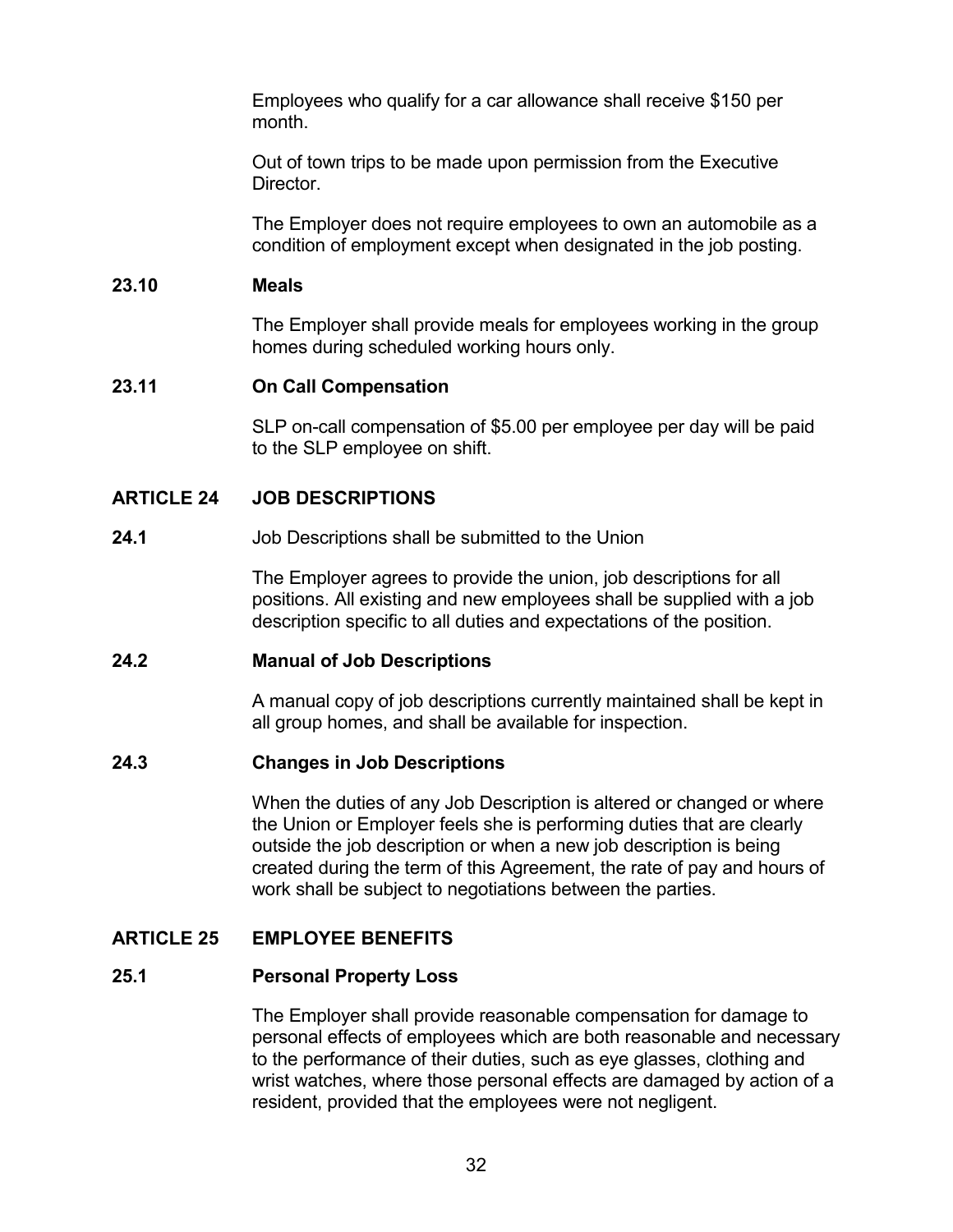## <span id="page-38-0"></span>**25.2 Employee benefits**

- a) The Employer and the Union agree to continue to participate in a benefits package. The package will include life insurance, longterm disability, single health and dental for full time employees and Group Home Operators, and a dental plan for part time employees **who qualify for the plan**.
- b) Employees formally employed by Victoria Care Homes will continue with the benefit option under the Letter of Understanding – Transfer Agreement dated October 15, 2014.

## <span id="page-38-1"></span>**25.3 Pension Plan**

**Permanent** employees may participate in the Pension Plan. Contributions will be 4% of gross salary contributed by the Employer and 5% of gross salary contributed by the employee.

Employees formally employed by Victoria Care Homes will continue with the pension plan as stated in the Letter of Understanding – Transfer Agreement dated October 15, 2014.

## <span id="page-38-2"></span>**25.4 Car Insurance**

Permanent Group Living Operators and SLP workers who are required to use their vehicle on a regular basis for H.E.L.P. Homes business shall be reimbursed for the additional insurance up to \$150.00 per year.

## <span id="page-38-3"></span>**25.5 Vehicle Interior Cleaning**

Where permanent employees are required to use their vehicles on a regular basis to transport clients, the Employer will provide for an annual professional interior vehicle cleaning not to exceed**.** \$175.00.

## <span id="page-38-4"></span>**ARTICLE 26 HEALTH AND SAFETY**

The Employer agrees to establish an Occupational Health & Safety Committee as per existing legislation.

## <span id="page-38-5"></span>**ARTICLE 27 HARASSMENT**

- **27.1** The Union and the Employer recognize the right of employees to work in an environment free from harassment, and the Employer undertakes to discipline any person employed by the Employer engaging in the harassment of another employee.
- **27.2** Harassment shall be defined as:
	- a) inappropriate touching, including touching which is expressed to be unwanted.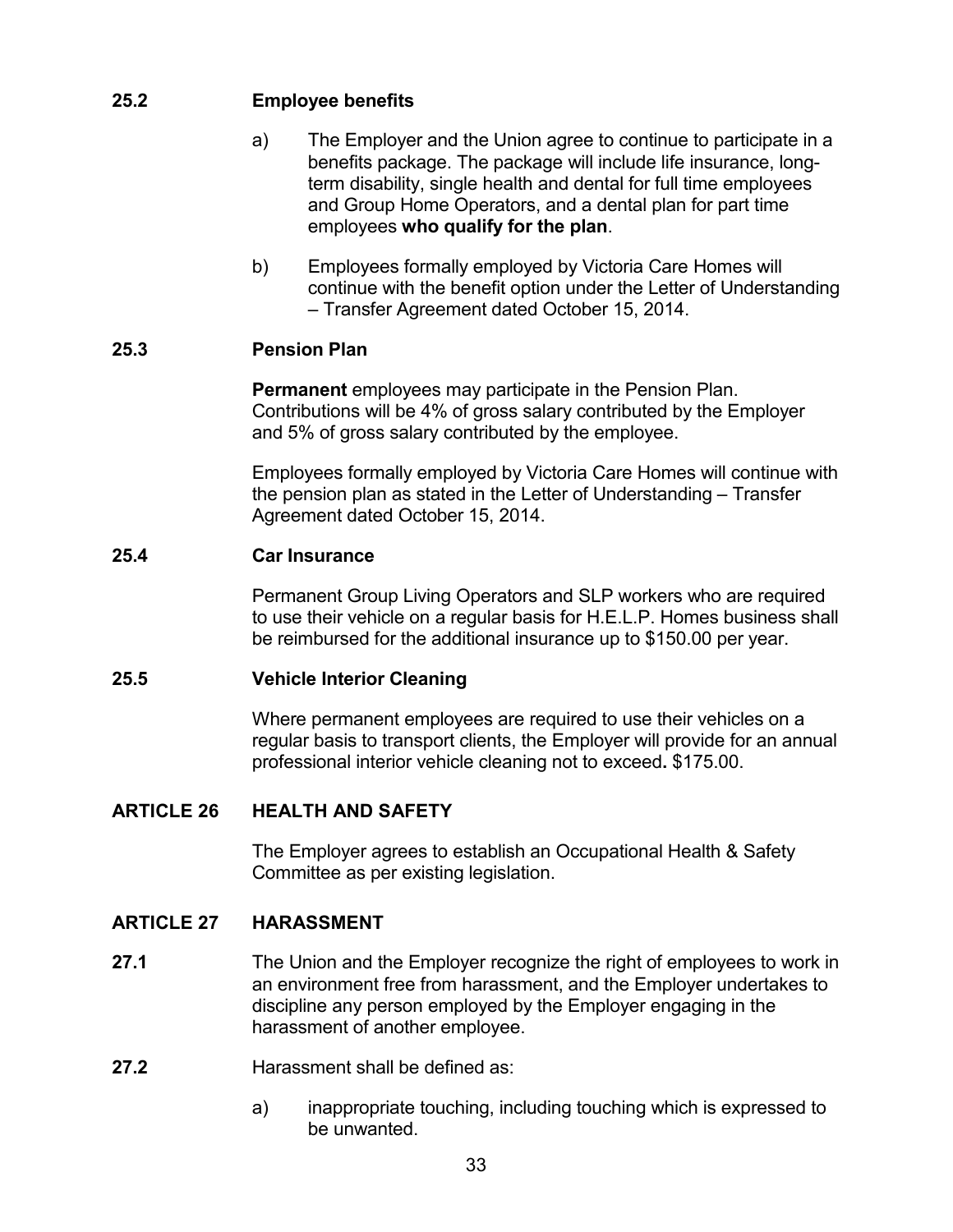- b) suggestive remarks or other verbal abuse with a sexual connotation.
- c) compromising invitations.
- d) repeated or persistent leering at a person's body.
- e) demands for sexual favours.
- f) sexual assault.
- g) verbal abuse or threats
- h) unwelcome remarks, jokes, innuendoes or taunting about a person's body, attire, age, marital status, ethnic or national origin, religion, sexual orientation, etc.
- i) displaying of pornographic, racist or other offensive or derogatory pictures.
- j) practical jokes which cause awkwardness or embarrassment.
- k) unwelcome invitations or request, whether indirect or explicit, or intimidation.
- l) condescension or paternalism which undermines self-respect.
- m) physical assault.

Appropriate discipline or censure of a staff member by their supervisor does not constitute harassment; nor is office romance or flirtation or good natured jesting that is enjoyed by both parties. Harassment refers only to behaviour that is unwelcome and which the harasser knew, or should have known, would be objectionable.

## <span id="page-39-0"></span>**27.3 Procedure**

If an employee feels he/she is being harassed:

- a) Tell the harasser that his/her behaviour is unwelcome and ask him to stop.
- b) Keep written record of dates, times, the nature of the behaviour and witnesses if any.
- c) If after asking the harasser to stop his/her behaviour, the harassment continues, complete an incident report documenting the complaint. Report the complaint to the Executive Director.
- d) Dealing with the complaint: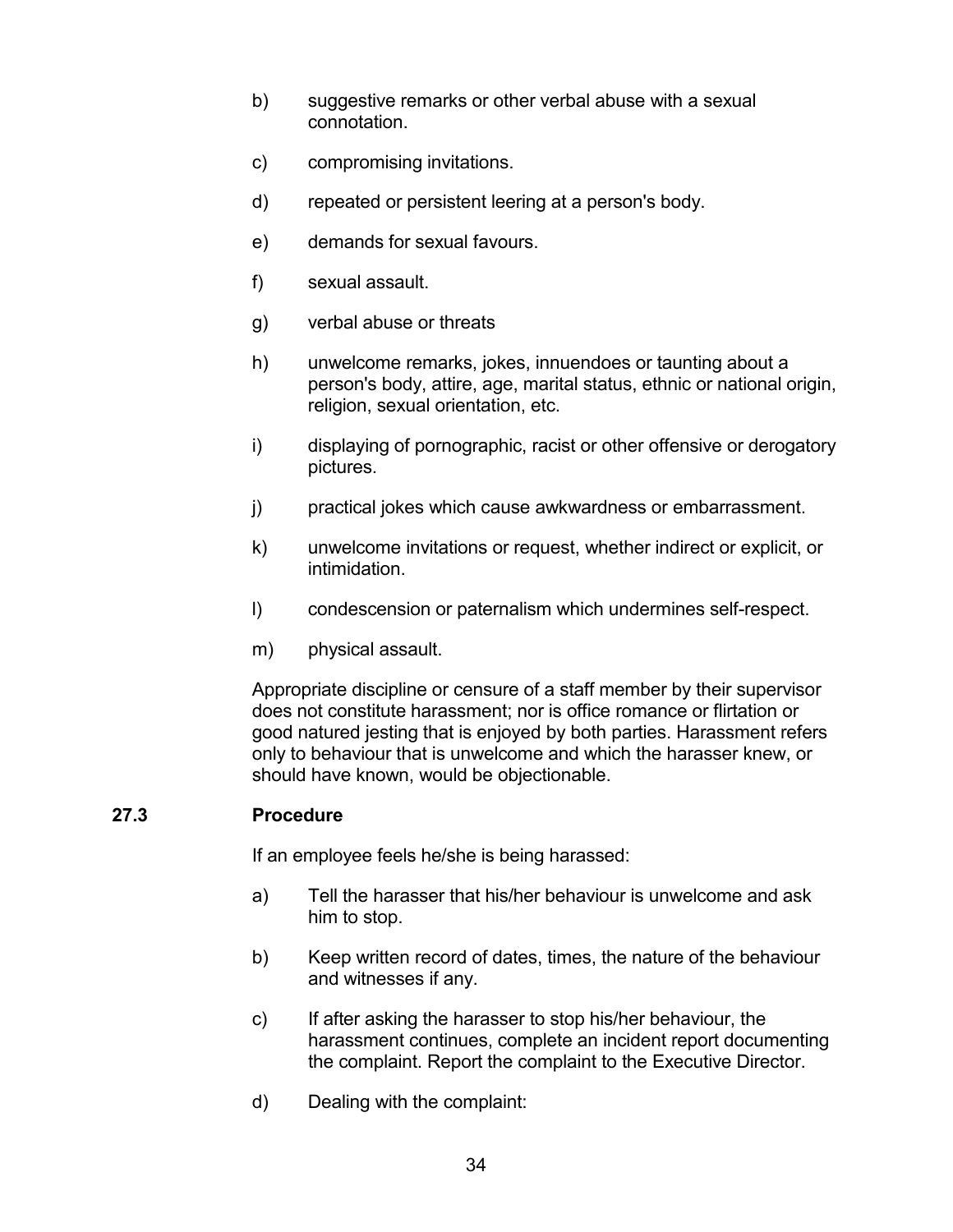- e) Once a written complaint is received, it will be kept strictly confidential. An investigation will be undertaken immediately and all necessary steps taken to resolve the problem.
- f) Investigation to be undertaken by the Executive Director and/or the Personnel Committee of the Board.
- g) The alleged harasser will be immediately informed that a complaint has been made.
- h) In the case of alleged harassment, the employee being harassed has the right to discontinue contact with the alleged harasser without incurring any penalty, pending determination of the investigation.
- i) All persons involved will be informed of their rights and responsibilities.
- j) The complainant and the alleged harasser will both be interviewed along with any individuals who may be able to provide any relevant information. The situation will be documented as accurately and completely as possible. All information gathered will be kept in confidence.
- k) If the investigation reveals evidence to support a harassment complaint disciplinary action which reflects the seriousness of the incident will be taken up to and including dismissal.
- I) Information on the specific aspects of the harassment is not to be shared with anyone other than those directly involved in the investigation and the Personnel Committee of the Board of Directors.
- m) If the Executive Director or designate is the alleged harasser, then complaints should be directed to the Chairperson of the Board and or SGEU staff.
- n) Retaliation for filing a harassment complaint is in violation of the Human Rights code and will result in disciplinary action.

## **27.4 Grievance Procedure**

- a) No information relating to the grievor's personal background, lifestyle, or mode of dress will admissible during the grievance or arbitration process.
- b) An employee may initiate a grievance under this clause at any step of the grievance procedure. Grievances under this clause will be handled with all possible confidentiality and dispatch.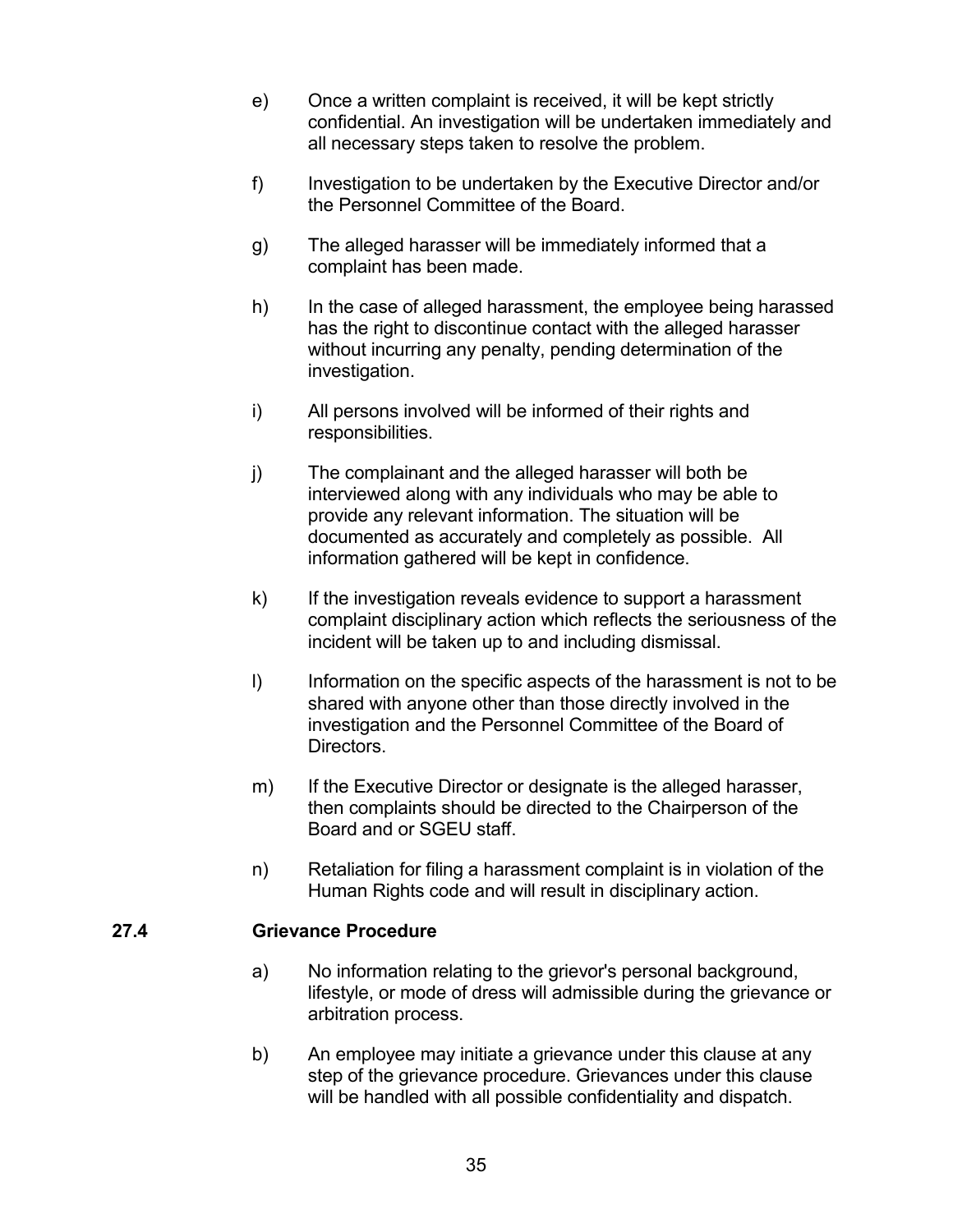- c) An alleged offender under this clause shall be entitled,
	- i) to be given notice of the substance of a grievance under this clause.
	- ii) to be given notice of and to attend, participate in and be represented at any arbitration hearing which is held as a grievance under this clause.
- d) An arbitration, hearing a grievance under this clause, shall have authority to:
	- i) dismiss the grievance.
	- ii) determine the appropriate level of discipline and,
	- iii) make such further order as may be necessary to provide a final and conclusive settlement of the grievance.
- e) An offender under this clause shall not be entitled to grieve disciplinary action taken by the Employer which is consistent with the award of the arbitration.

## <span id="page-41-0"></span>**ARTICLE 28 AGGRESSIVE CLIENT CONDUCT/INCIDENTS**

- **28.1** Aggressive client conduct shall be defined as any incident which has an element of physical or verbal abuse, harassments, whether actual, threatened or implied.
- **28.2** The Employer shall provide employees with any pertinent information regarding a client's or resident's history or potential of physical or verbal abuse or aggressive conduct.
- **28.3** The Employer shall develop and implement an aggressive client conduct incident program and review the need for any physical safeguards in consultation with the workplace Occupational Health and Safety Committee.
- **28.4** Employees may access their sick leave for the purposes of posttraumatic recovery or counselling.

## <span id="page-41-1"></span>**ARTICLE 29 DURATION OF AGREEMENT**

**29.1** This Agreement will become effective on the 1st day of April, **2018** and shall continue in effect until the 31st day of March, **2022** and automatically from year to year thereafter, **Written** notice **to negotiate changes to the Agreement** shall be given not less than 60 days and not more than 120 days prior to the expiry date of this Agreement.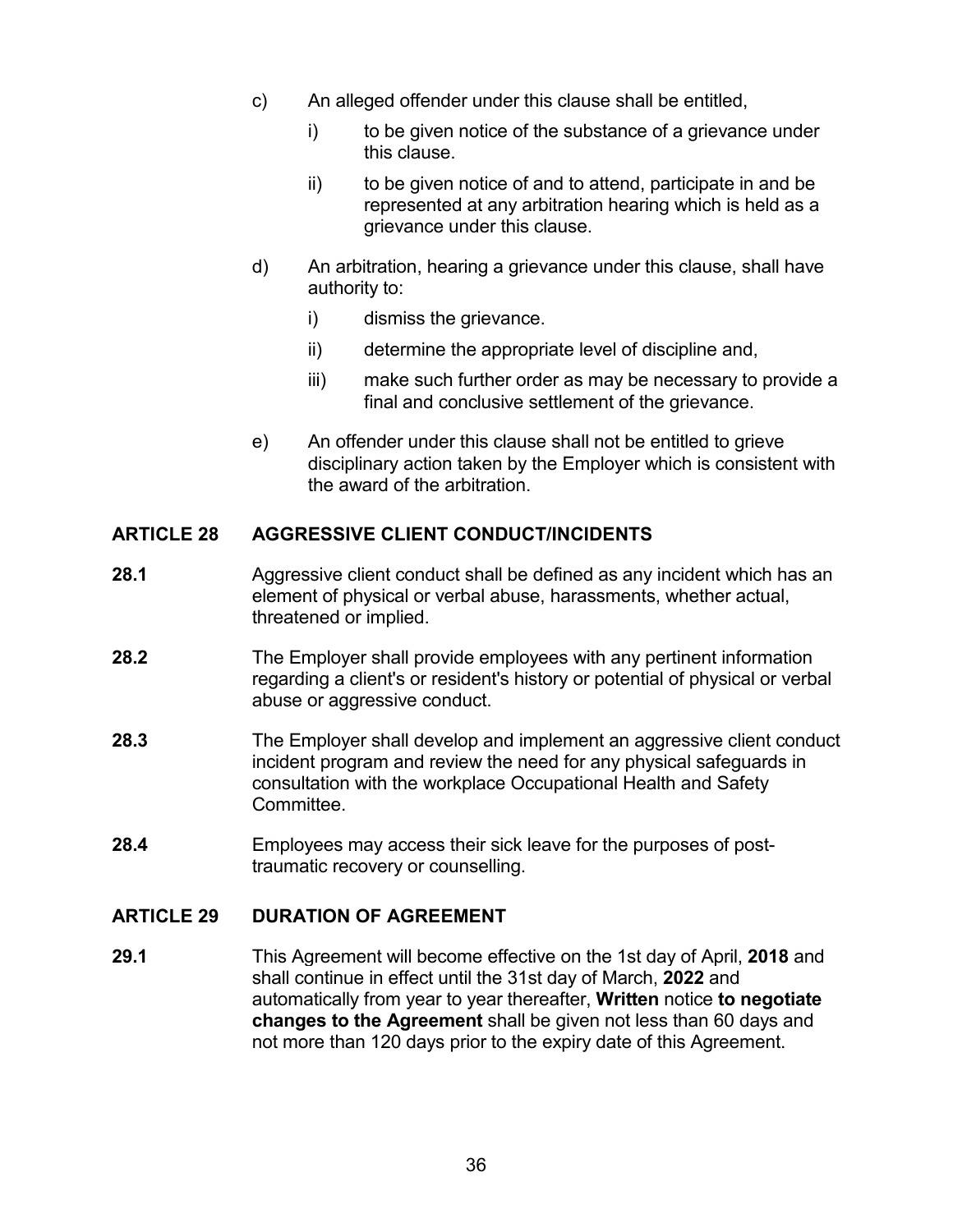## <span id="page-42-0"></span>**29.2 Wage Re-opener**

The Employer shall provide notice to the Union within 30 days of any new or additional funds made available by the Government of Saskatchewan or any other funding party.

Within 30 days following notification either party may serve notice to commence negotiating amendments to the wages and/or benefits contained within this Collective Agreement.

**29.3** All other provisions of this agreement shall remain in full force and effect. Any negotiated salary increase and/or benefits cost increase to the Employer pursuant to a wage re-opener shall not exceed the amount of funding increase received for salary, relief and benefits from the funding agent(s).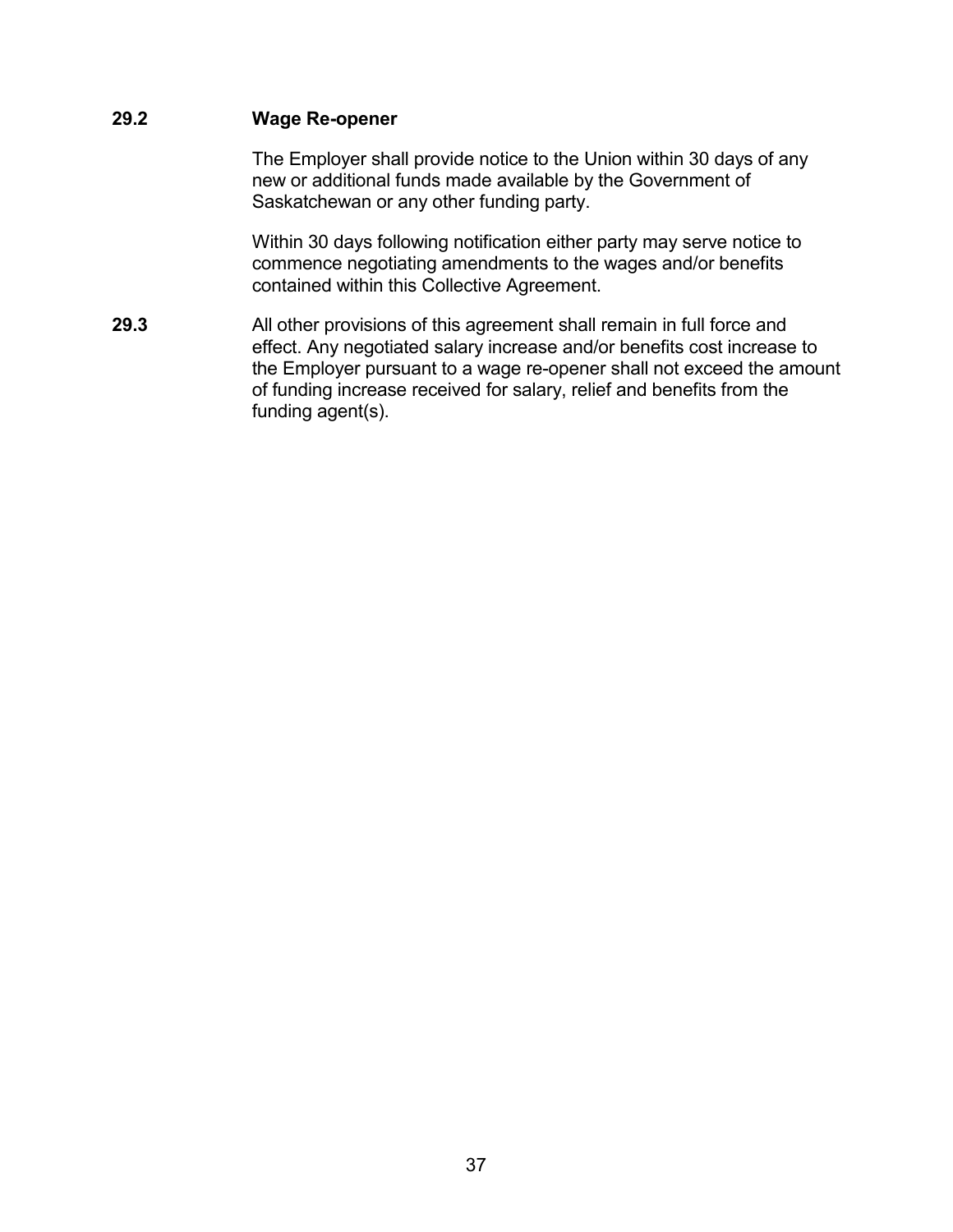<span id="page-43-0"></span>

|                                                             | <b>Monthly</b><br><b>Salary</b> | <b>Hourly Rate</b> | <b>Overtime</b> |
|-------------------------------------------------------------|---------------------------------|--------------------|-----------------|
| <b>Group Home Manager</b><br><b>McCarthy</b>                |                                 | 22.53              | 33.80           |
| <b>Group Home Workers</b><br><b>McCarthy</b>                |                                 | 18.03              | 27.05           |
| <b>Group Home Operator</b><br><b>Robinson</b>               |                                 | 15.05              | 22.58           |
| <b>Group Home Operator</b><br><b>Froom/Harding</b>          |                                 | 15.05              | 22.58           |
| <b>Group Home Supervisor</b><br><b>Lacon &amp; McMurchy</b> |                                 | 15.59              | 23.39           |
| <b>Group Home Operator</b><br><b>Lacon &amp; McMurchy</b>   |                                 | 15.05              | 22.58           |
| <b>Program Assistant</b>                                    |                                 | 15.02              | 22.53           |
| <b>Group Living Worker</b>                                  |                                 | 15.05              | 22.58           |
| <b>IGAP Worker</b>                                          |                                 | 17.85              | 26.78           |
| <b>Casual</b>                                               |                                 | 13.89              | 20.84           |
| <b>Supportive Living Worker</b>                             | 3177.94                         |                    |                 |

## **SCHEDULE A** April 1, 2018

**Note: Statutory holiday pay shall be calculated in accordance to Article 17.3**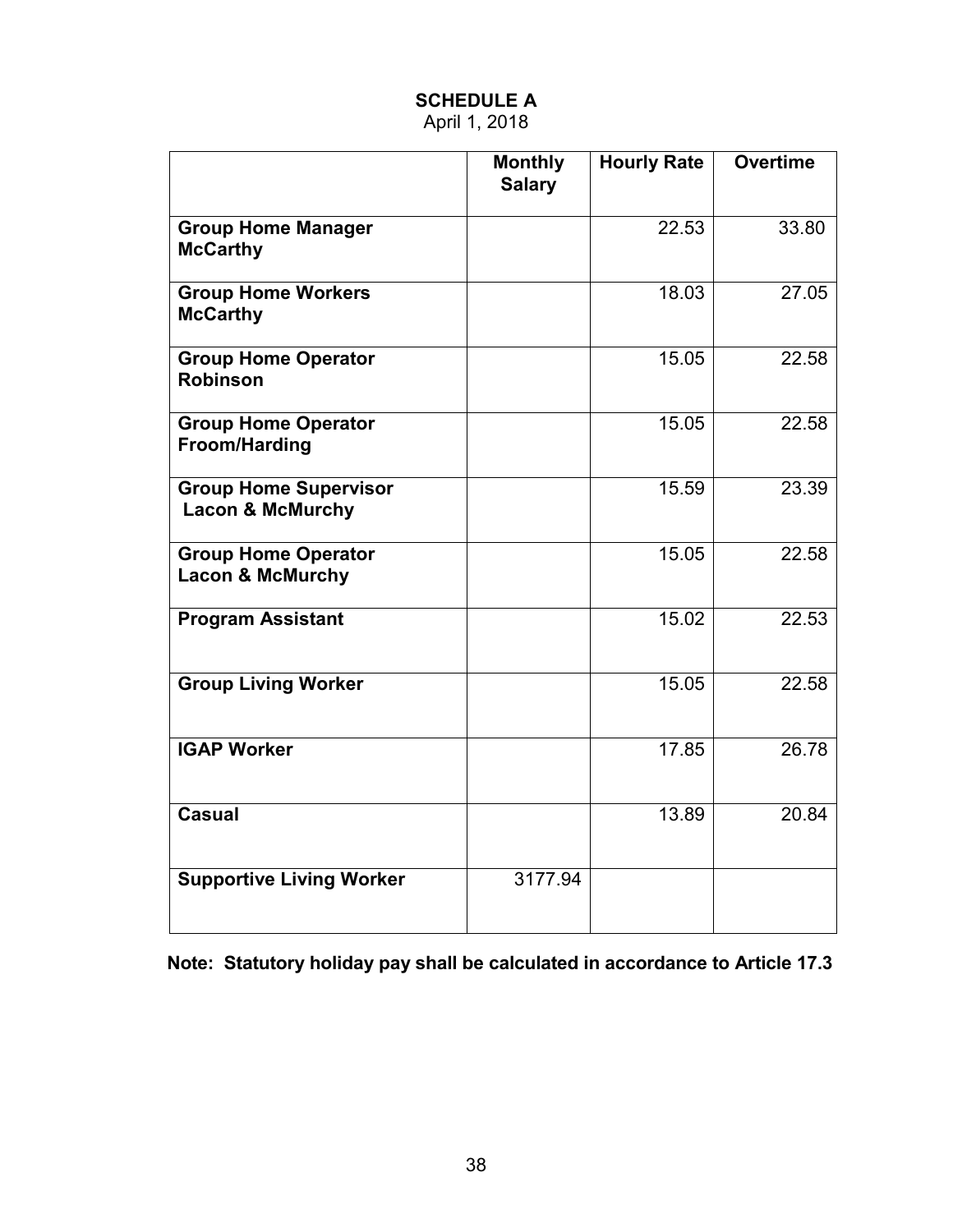#### **LETTER OF UNDERSTANDING #1 Health Benefits Committee**

**The parties agree to create a committee comprised of 2 union members, 2 board members and 2 management persons to review the benefits, and explore alternate carriers, different coverage and premium options which may include co-pay.**

Signed on behalf of: Saskatchewan Government and General Employees' Union Signed on behalf of: H.E.L.P. Homes of Regina

Original Signed By Darren Olson Chair of the Bargaining Unit

Original Signed By **Sherry McKinnon** Executive Director

Original Signed By **Original Signed By** Original Signed By **Original Signed By** Shelley Halvorson

Original Signed By Joanne Bevan

Original Signed By **Shirley Scarlett** 

Original Signed By

Kathy Cook Labour Relations Officer

Signed this **13** day of **November, 2018**.